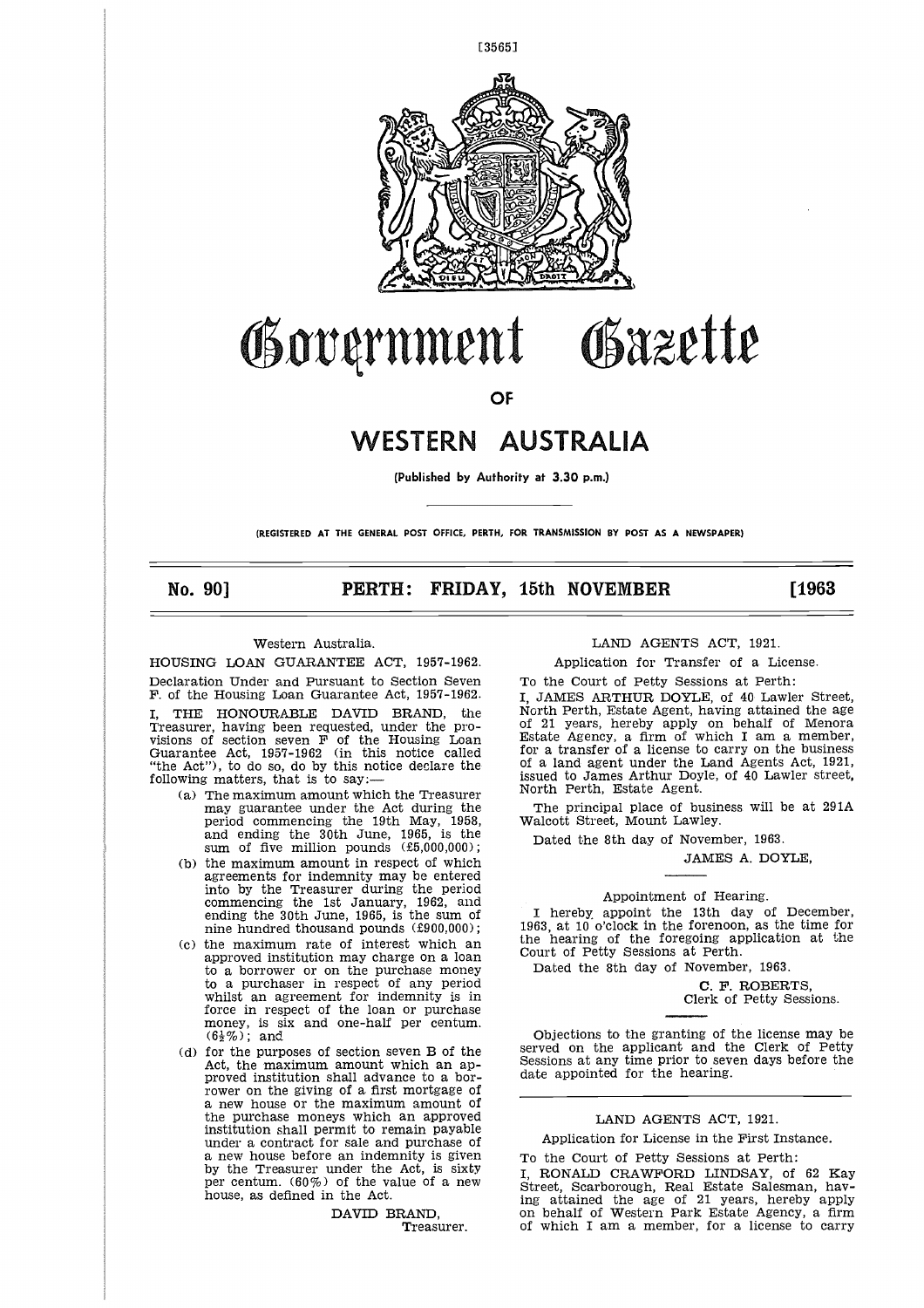3566<br>
GOVERNMENT GAZETTE, W.A. [15 November, 1963.<br>
on the business of a land agent under the Land Appointment of Hearing.<br>
Agents Act, 1921. The principal place of business I hereby appoint the 13th day of December, 1963, on the business of a land agent under the Land Agents Act, 1921. The principal place of business will be at 62 Kay Street, Scarborough.

Dated the 6th day of November, 1963.

R. C. LINDSAY.

#### Appointment of Hearing.

I hereby appoint the 2nd day of January, 1964, at 10 o'clock in the forenoon, as the time for the hearing of the foregoing application at the Court of Petty Sessions at Perth.

Dated the 6th day of November, 1963.

C. F. ROBERTS, Clerk of Petty Sessions.

Objection to the granting of the application may be served on the applicant and the Clerk of Petty Sessions at any time prior to seven days before the date appointed for the hearing.

#### LAND AGENTS ACT, 1921.

Application for License in the First Instance. To the Court of Petty Sessions at Perth: I, KERRY MATTHEW STOKES, of 1 Yolande Avenue, City Beach, Company Manager, having attained the age of 21 years, hereby apply on behalf of K. M. Stokes & Associates, a firm of which I am a member, for a license to carry on the business of a land agent under the Land Agents Act, 1921. The principal place of business will be at 291A Walcott Street, Mt. Lawley.

Dated the 8th day of November, 1963.

K. M. STOKES.

#### Appointment of Hearing.

I hereby appoint the 2nd day of January, 1964, at 10 o'clock in the forenoon, as the time for the hearing of the foregoing application at the Court of Petty Sessions at Perth.

Dated the 8th day of November, 1963.

C. F. ROBERTS,

Clerk of Petty Sessions.

Objection to the granting of the application may be served on the applicant and the Clerk of Petty Sessions at any time prior to seven days before the date appointed for the hearing.

#### LAND AGENTS ACT, 1921.

Application for Transfer of a License. To the Court of Petty Sessions at Perth:

I, TREVOR JOHN McKEAN, of 34 Sandgate Street, South Perth, Manager, Homeland Proprietary Limited, having attained the age of 21 years, hereby apply on behalf of the company registered by the name of Homeland Proprietary Limited for a transfer of a license to carry on the business of a land agent under the Land Agents Act, 1921, issued to Samuel Coleman Rogalasky, 53 Ridge Street, South Perth, Estate Agent.

The principal place of business will be at Adelphi Hotel Building, Mill Street, Perth.

T. J. McKEAN.

Dated the 7th day of November, 1963.

I, Samuel Coleman Rogalasky of 53 Ridge Street, South Perth, Estate Agent, being the licensee, concur in this application.

Dated the 7th day of November, 1963.

S. C. ROGALASKY, Licensee for Homeland Pty. Ltd. Appointment of Hearing.

I hereby appoint the 13th day of December, 1963, at 10 o'clock in the forenoon, as the time for the hearing of the foregoing application at the Court of Petty Sessions at Perth.

Dated the 8th day of November, 1963.

C. F. ROBERTS, Clerk of Petty Sessions.

Objections to the granting of the license may be served on the applicant and the Clerk of Petty Sessions at any time prior to seven days before the date appointed for the hearing.

#### PARLIAMENT OF WESTERN AUSTRALIA. Bill Assented To.

IT is hereby notified for public information that His Excellency the Governor has Assented in the name and on behalf of Her Majesty the Queen, on the date stated, to the undermentioned Bill passed by the Legislative Council and the Legislative Assembly during the Second Session of the Twenty-fourth Parliament, 1963.

Short Title of Bill; Date of Assent; Act No. Licensing Act Amendment; 6th November, 1963; **XX.**

> J. B. ROBERTS, Clerk of the Parliaments.

12th November, 1963.

Crown Law Department, Perth, 13th November, 1963. THE Hon. Minister for Justice has appointed the following persons as Commissioners for Declarations under the Declarations and Attestations Act, 1913-1953:

Charles Michael Elsbury, Scarborough.

Cedric John Ewing, Perth.

William Frederick Leighton, Como.

James Buchanan Johnstone, Inglewood.

Norman Roy Truswell, Dianella.

R. C. GREEN, Under Secretary for Law.

WILD CATTLE NUISANCE ACT, 1871-1883 (Section 10.)

#### Application for a License.

To the Licensing Court for the District of Pilbara sitting at Marble Bar in the State of Western Australia:

I, ROBIN HAROLD OTWAY, being a prospector residing at Nullagine, do hereby give notice that it is my intention to apply at the next Quarterly Sitting of the Licensing Court for the said District for a license to destroy wild cattle in the following area: Crown land, east of Nullagine, Western Australia.

Dated the 4th day of November, 1963.

R. H. OTWAY.

Public Service Commissioner's Office, Perth, 13th November, 1963.

HIS Excellency the Lieutenant-Governor and Administrator in Executive Council has approved of the following promotions:

Ex. Co. 3142, P.S.C. 427/63—J. F. Leahy, Relief Officer (King Street), to be Clerk Assistant, C-II-3, Maintenance and Relief Branch, Child Welfare Department, as from 5th July, 1963.

Ex. Co. 3232, P.S.C. 598/63—J. H. Godfrey, Clerk of Courts, Narrogin, to be Clerk of Courts, C-II-6, Northam, Court Offices, Crown Law Department, as from 18th October, 1963.

Ex. Co. 3230, P.S.C. 624/63—C. A. Darch, Accountant, Accounts Branch, to be Secretary, A-I-2, Administrative Branch, Police Department, as from 30th October, 1963.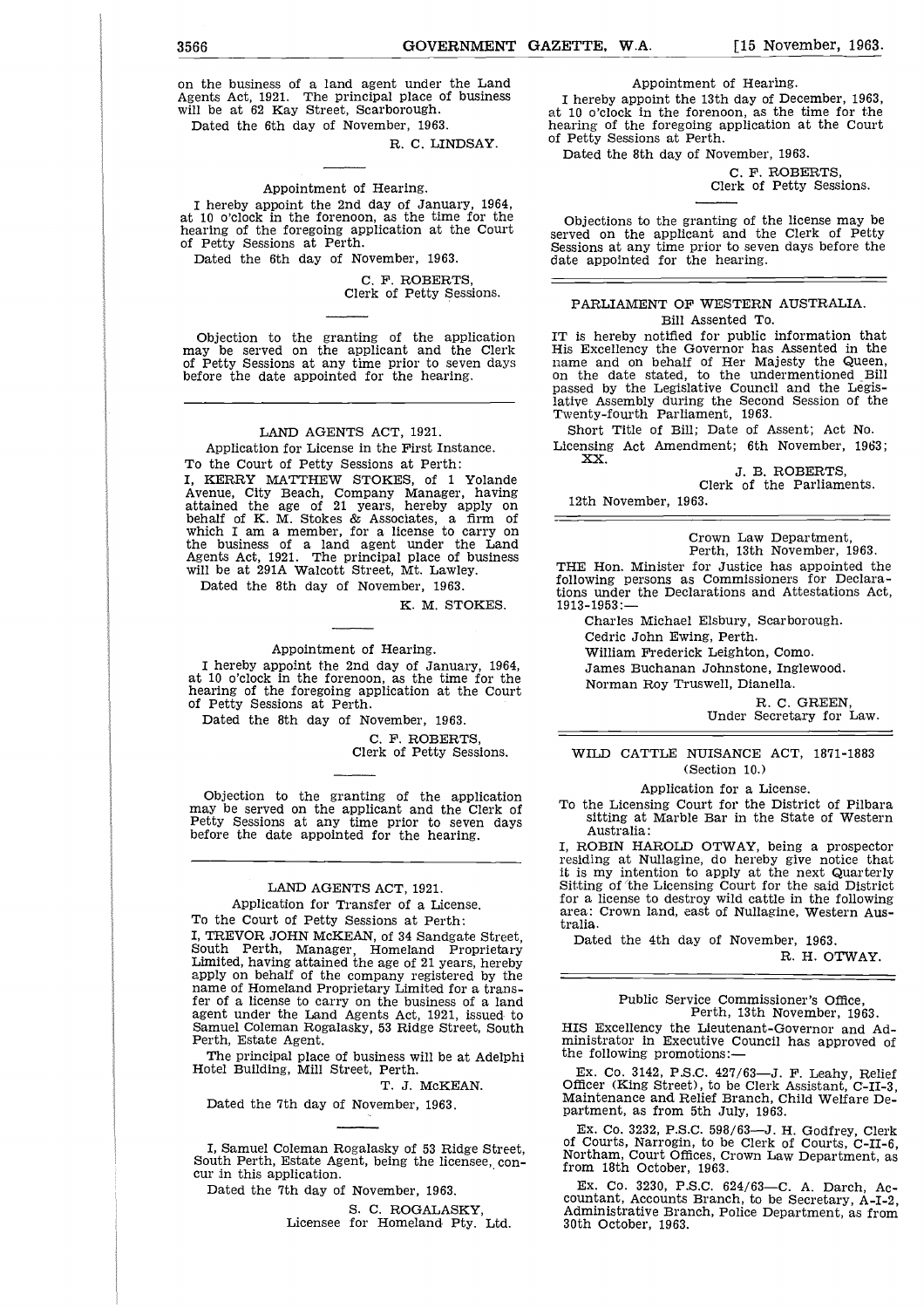15 November, 1963.] **GOVERNMENT GAZETTE, W.A.** 3567<br>Ex. Co. 3232, P.S.C. 486/63—B. H. Cook, Clerk, Ex. Co. 3147, P.S.C. 539/63—G. P. Wallace, Clerk, to be Clerk, C-II-2/3, Endorsing Room, Land Titles to be Clerk, C-II-1, S Ex. Co. 3232, P.S.C. 486/63—B. H. Cook, Clerk, to be Clerk, C-II-2/3, Endorsing Room, Land Titles Office, Crown Law Department, as from 26th July, 1963.

Ex. Co. 3232, P.S.C. 616/63—J. F. Graham, Typist, to be Typist, C-III-1, Clerical Branch, Local Government Department, as from 15th November, 1963.

Ex. Co. 3232, P.S.C. 636/63—R. J. Bremner, Clerk, Attached pending allocation to an appropriate item, Accounting Division, Public Works Depart-ment, to be Clerk, C-II-1, Meekatharra, Outstations Branch, Mines Department, as from 22nd November, 1963.

Ex. Co. 3232, P.S.C. 599/63—C. J. Gordon, Clerk, Architectural Division, Public Works Department, to be Private Secretary, C-II-4/5, Minister's Office, Local Government Department, as from 18th October, 1963.

Ex. Co. 3142, P.S.C. 584/63—L. W. Perry, Cashier, Fremantle Office, Traffic Branch, Police Department, to be Relieving Clerk of Courts, C-II-3/4, Court Offices, Crown Law Department, as from 4th October, 1963.

Ex. Co. 3142, P.S.C. 586/63—J. P. Vasileff, Clerk, Payments Section, Accounts Branch, to be Clerk, C-II-1, Relieving Staff, State Government Insurance Office, as from 4th October, 1963.

Ex. Co. 3142, P.S.C. 533/63—W. C. Lewis, Clerkin-Charge, Correspondence and Staff Branch, to be Parliamentary Liaison Officer, C-II-5, Administrative Branch, State Housing Commission, as from 23rd August, 1963.

Ex. Co. 3232, P.S.C. 618/63—K. H. Parker, Solici-tor, Grade 2, to be Assistant Crown Counsel, P-I-2/5, Solicitor General's Office, Crown Law Department, as from 30th October, 1963.

Ex. Co. 3147, P.S.C. 539/63—G. P. Wallace, Clerk, to be Clerk, C-II-1, Sales and Tenancy Branch, Architectural Division, State Housing Commission, as from 30th August, 1963.

Ex. Co. 3142, P.S.C. 534/63—E. M. Carter, Trust Officer, Grade 3, Public Trust Office, Crown Law Department, to be Senior Clerk (Schedules), C-II-3, Expenditure Section, Accounts Branch, Treasury Department, as from 23rd August, 1263.

Ex. Co. 3232, P.S.C. 625/63—R. J. S. Denton, Administrative Officer, Land Settlement Branch, to be Administrative Officer, A-I-2, Administrative Branch, Lands and Surveys Department, as from 30th October, 1963.

#### AMENDMENT TO TITLE AND/OR CLASSIFICATION.

IN accordance with section 69 of the Public Service Act, 1904-1956, notification is given of the following amendments to title and/or classification:

- Item 701/R63, occupied by G. T. Kirkby, Secretary, Women's Home (Mt. Henry and Woodbridge), Chief Secretary's Department, amended from C-II-5 to C-II-6, with effect from the 1st July, 1963.
- Item 1482/R63, occupied by S. H. Hayward, Public Trust Office, Crown Law Department, amended from Trust Officer (Relieving), C-II-3/4, to Trust Officer (Special Duties), C-II-5/6, with effect from the 1st November, 1963.

R. J. BOND, Public Service Commissioner.

| Department        |  |          | Position                                                                                       | Class       | Salary                     | Date Returnable |
|-------------------|--|----------|------------------------------------------------------------------------------------------------|-------------|----------------------------|-----------------|
|                   |  |          |                                                                                                |             |                            | 1963            |
| Public Works      |  | $\cdots$ | District Officer, Irrigation (Kununurra), Irri-<br>gation and Drainage Branch (new Item) $(a)$ | $G-II-5$    | Margin £977-£1,037         | 22nd November   |
| Do.               |  | $\cdots$ | Engineering Draftsman, Water Supply Section,<br>Engineering Drawing Office (new Item) $(a)$    | $P-II-1/5$  | Margin $£527 - £1,037$     | do.             |
| Child Welfare     |  |          | Clerk-in-Charge, Maintenance and Relief<br>Branch (Item $1142/R63$ )                           | $C-II-5$    | Margin £977–£1,037         | do.             |
| Mines             |  |          | Clerk, Marble Bar, Outstations Branch (Item<br>3027/R63                                        | $C-II-1$    | Margin £527-£577           | do.             |
| Audit             |  |          | Clerk-in-Charge, Correspondence, Records and<br>Staff (Item $570/R63$ )                        | $C-II-4$    | Margin £857-£917           | do.             |
| Medical           |  |          | Clerk, Finance Section, Clerical Branch (Item<br>781/R63)                                      | $C-II-1$    | Margin £527-£577           | do.             |
| Police            |  |          | Cashier, Collections Section Traffic Branch,<br>(Item 3340/R63)                                | $C-II-2$    | Margin £627-£677           | do.             |
| Lands and Surveys |  |          | Clerk Assistant, Applications and Inspection<br>Branch (Item $2203/R63$ )                      | $C-II-4$    | Margin £857-£917           | do.             |
| Agriculture       |  |          | Adviser, Grade 3, North West Division (new<br>Item) ( <i>a</i> ) or                            | $P-II-2/8$  | Margin £677-£1,457         | do.             |
|                   |  |          | Adviser, Grade 2, North West Division (new<br>Item $(a)$                                       | $P-II-9/11$ | Margin $£1,517-$<br>£1,817 | do.             |
| Crown Law         |  |          | <br>Clerk, Conveyancing Branch, Solicitor Gen-<br>eral's Office (Item $1302/R63$ )             | $C-II-1$    | Margin £527-£577           | 29th November   |
| Police            |  |          | <br>Accountant (Item $3334/R63$ ) (b)<br>$\cdots$<br>                                          | $C-II-10$   | Margin £1,637-<br>£1,697   | do.             |
| Do.               |  |          | Typist (Minister's Office) (Item $3298/R63$ ) (c)                                              | $C-III-1/2$ | Margin £423-£528           | do.             |

#### VACANCIES IN THE PUBLIC SERVICE

(a) Applications also called outside the Service under section 24.

(b) The possession of an academic qualification acceptable for Membership of the Australian Society of Accountants, or equivalent Institution, will be regarded as an important factor when judging efficiency under section 34 of the Public Service Act. (a) Applications also called outside the Service under section 24.<br>
(b) The possession of an academic qualification acceptable for Membership of the Australian Society of Accountants,<br>
or equivalent Institution, will be r

(c) The successful applicant will be required to act as Stenographer for the National Trust, for which a special allowance will be paid.

Applications are called under section 34 of the Public Service Act, 1904-1956, and are to be addressed to the Public Service Commissioner and should be made on the prescribed form, obtainable from the offices of the various Permanent Heads of Departments.

R. J. BOND,<br>Public Service Commissioner.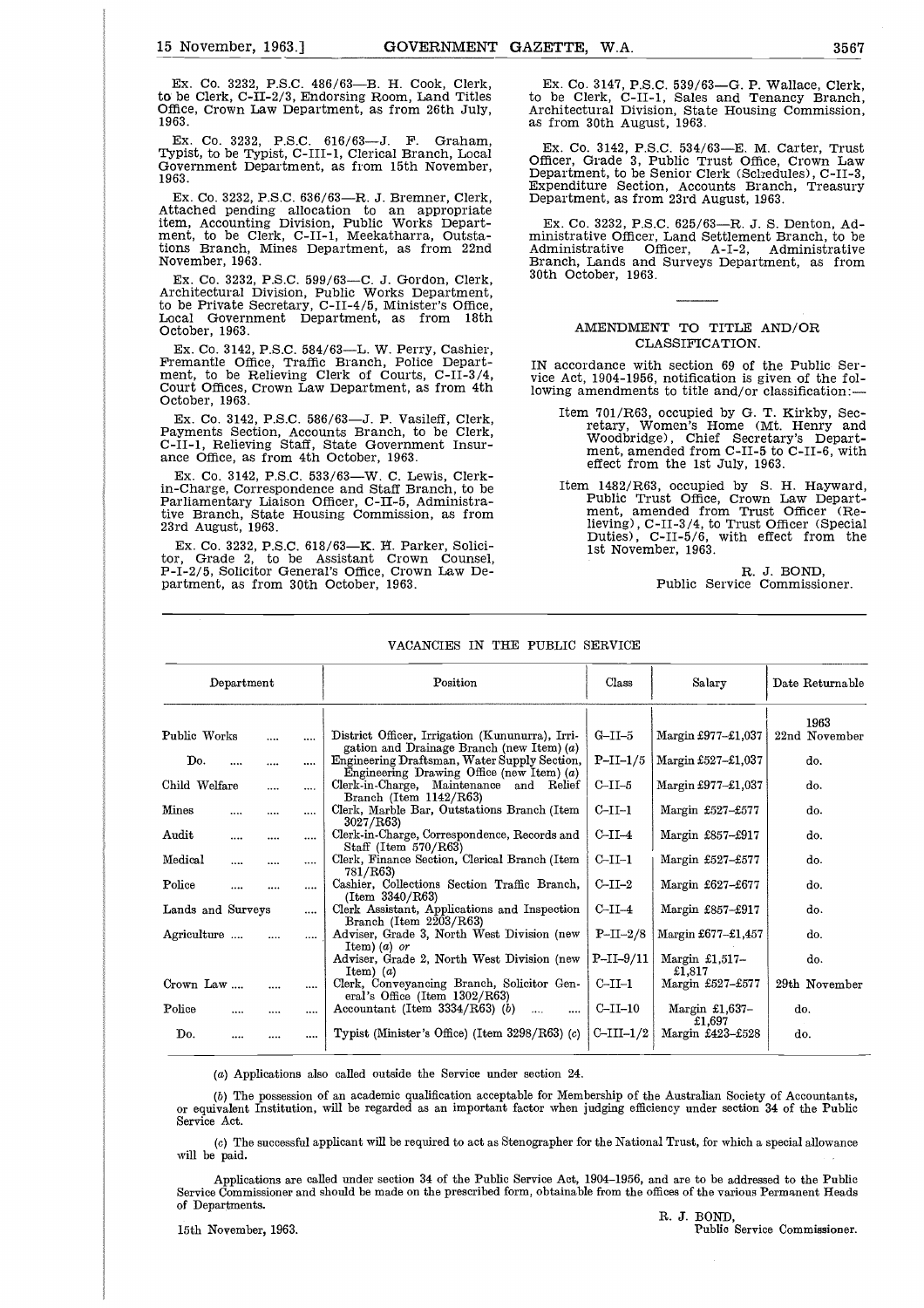#### PUBLIC WORKS DEPARTMENT.

#### Land Resumption Office.

APPLICATIONS are invited from permanent officers in the Clerical or General Divisions who are interested in being attached to the Land Resumption Office in a position involving negotiations leading to the purchase, acquisition or resumption of property.

The proposed position will be of a temporary nature in the first instance and the salary will be in accordance with Group II, Class 3.

Applications stating age, qualifications and experience should be lodged with the undersigned by the 22nd November, 1963.

> R. J. BOND, Public Service Commissioner.

#### LICENSING ACT, 1911-1944.

#### Application for Restaurant License.

To the Licensing Court for the District of Bunbury in Western Australia:

I, WILLIAM MAPLETON BROWN, Manager, now residing at Ocean Drive, Bunbury, in the said District of Bunbury, do hereby give notice that it is my intention to apply at the next Quarterly Sitting of the Licensing Court for the said District for Restaurant License, for the premises which I now occupy or intend to occupy, situated at Lot 562, 3 Ocean Drive, Bunbury, to trade as "Seacrest," Bunbury.

Dated the 31st day of October, 1963.

W. M. BROWN.

#### Chief Secretary's Department, Perth, 24th October, 1963.

C.S.D. 531 (Pers).

HIS Excellency the Governor in Council has approved of the appointment of Mr. Raymond George Hay to the disciplinary staff of the Prisons Department as Prison Officer as from the 21st September, 1962.

> J. DEVEREUX, Under Secretary.

#### FAUNA PROTECTION ACT, 1950-1954. (Section 7.)

IT is hereby gazetted for general information that the Hon. Minister for Fisheries has appointed the as Honorary Fauna:

Ashcroft, Colin Alonzo, Port Gregory.

Honey, Alfred George, Bindi Bindi. Murray, John Beresford, Maley Street, Mullewa.

Treloar, John Alexander Devine, c/o Town Planning Department, 33 Mount Street, Perth.

Urquhart, Donald John, c/o 6WA, Wagin.

Waldeck, Newton Frederick Joshua, 22 Rechter Avenue, Morawa.

A. J. FRASER, Chief Warden of Fauna.

#### GOVERNMENT LAND SALES.

THE undermentioned allotments of land will be offered for sale by public auction on the dates and at the places specified hereunder, under the provisions of the Land Act, 1933-1960, and its regulations.

KOORDA-95, 39.2p., £50; (A), 96, lr , £40.

- 28th November, 1963, at 3.15 p.m., at R. & I. Bank, Koorda.
- LANCELIN—(A) (B), 179, 180, 1r. 8p. each, £200 each.

29th November, 1963, at 3.30 p.m., at Lands Department, Perth.

3568<br>
GOVERNMENT GAZETTE, W.A. [15 November, 1963.<br>
PUBLIC WORKS DEPARTMENT. POINT SAMSON—(A) (C), 90, 1r. 7.7p., £35.<br>
Land Resumption Office. 27th November, 1963, at 11 a.m., at Court House, POINT SAMSON- $(A)$  (C), 90, 1r. 7.7p., £35. 27th November, 1963, at 11 a.m., at Court House, Roebourne.

(A) Building conditions.

(B) Residential only.

(C) No water available from existing scheme.

All improvements on the land offered for sale are the property of the Crown, and shall be paid for as the Minister may direct, whose valuation shall be final and binding on the purchaser.

Plans and further particulars of this sale may be obtained from the Lands Department, Perth.

F. C. SMITH, Under Secretary for Lands.

#### FORFEITURES.

THE undermentioned leases have been forfeited under the Land Act, 1933-1962, for the reasons stated.

F. C. SMITH, Under Secretary for Lands.

Name; Lease; District; Reasons; Corres.; Plan. Searle, H. W. F.; P.1289; Kent Location 1465; abandoned; 159/59; 434/80, B.C.3.

LOCAL GOVERNMENT ACT, 1960-1962. Department of Lands and Surveys, Perth, 15th November, 1963.

IT is hereby declared that, pursuant to the resolu-tions of the Shires of Northam and York and the Town of York passed at meetings of the Councils held at Northam and York on or about 10th December, 1962, 14th December, 1962 and 27th Novem-ber, 1962, respectively, the undermentioned lands have been set apart, taken, or resumed under sec-tion 17 of the Public Works Act, 1902-1961, for the purpose of a new road, that is to say:

Northam and York and Town of York.

L. and S. 84/63, M.R.D. 1684/62.

Road No. 31. (a) Widening of parts. Those portions of Avon Locations A, Al, B, F and *J,* all as delineated and coloured dark brown on Lands and Surveys Diagrams 69426 to 69430 inclusive and Original Plan 9399.

(b) Extension. A strip of land, one chain wide, widening as surveyed (L.T.O. Diagram 10275) and as delineated and coloured dark brown on Original Plan 9399, leaving the southern terminus of the present road on the south-western boundary of Avon Location B and extending, as surveyed, generally south-westwards to and along the northern boundaries of York Suburban Lots 166, 165 and<br>164 to and along the north-western boundaries of<br>Suburban Lots 226, 225, 224, and 223 to and along<br>the north-western boundaries of Suburban Lots<br>289, 284, 283 and 282 to an ern boundary of Suburban Lot 285 to Steere Road at the western corner of the lastmentioned lot.

Road No. 107 (widening of parts). Those por-tions of Avon Locations 62, N and K as delineated and coloured dark brown on Lands and Surveys Diagrams 69423, 69424 and 69425.

2 acres 0 roods 28 perches, 2 roods 13.3 perches, 3 roods 38.5 perches, 1 acre 0 roods 38 perches, 1 acre 3 roods 25.1 perches, 20.5 perches, 1 rood 11.3 perches and 3 roods 22.1 perches being resumed from Avon Locations A, Al, B, F, J, K, N, and 62 respectively, and 15.2 perches, 5.4 perches and 10.2 perches being resumed from York Suburban Lots 223, 226 and 289 respectively. (Notice of intention to resume gazetted 16th November, 1962.) (Public Plans Northam 40SW, C3, 2B/40, E2, York.)

And whereas His Excellency the Governor has declared that the said lands have been set apart, taken, or resumed for the purpose of the said roads, and that plans of the said lands might be inspected at the Department of Lands and Surveys, Perth, it is hereby notified that the lines of communication described above are roads within the meaning of the Local Government Act, 1960, subject to the provisions of the said Act.

Dated this 24th day of October, 1963.

By order of His Excellency the Governor,

STEWART BOVELL,

Minister for Lands.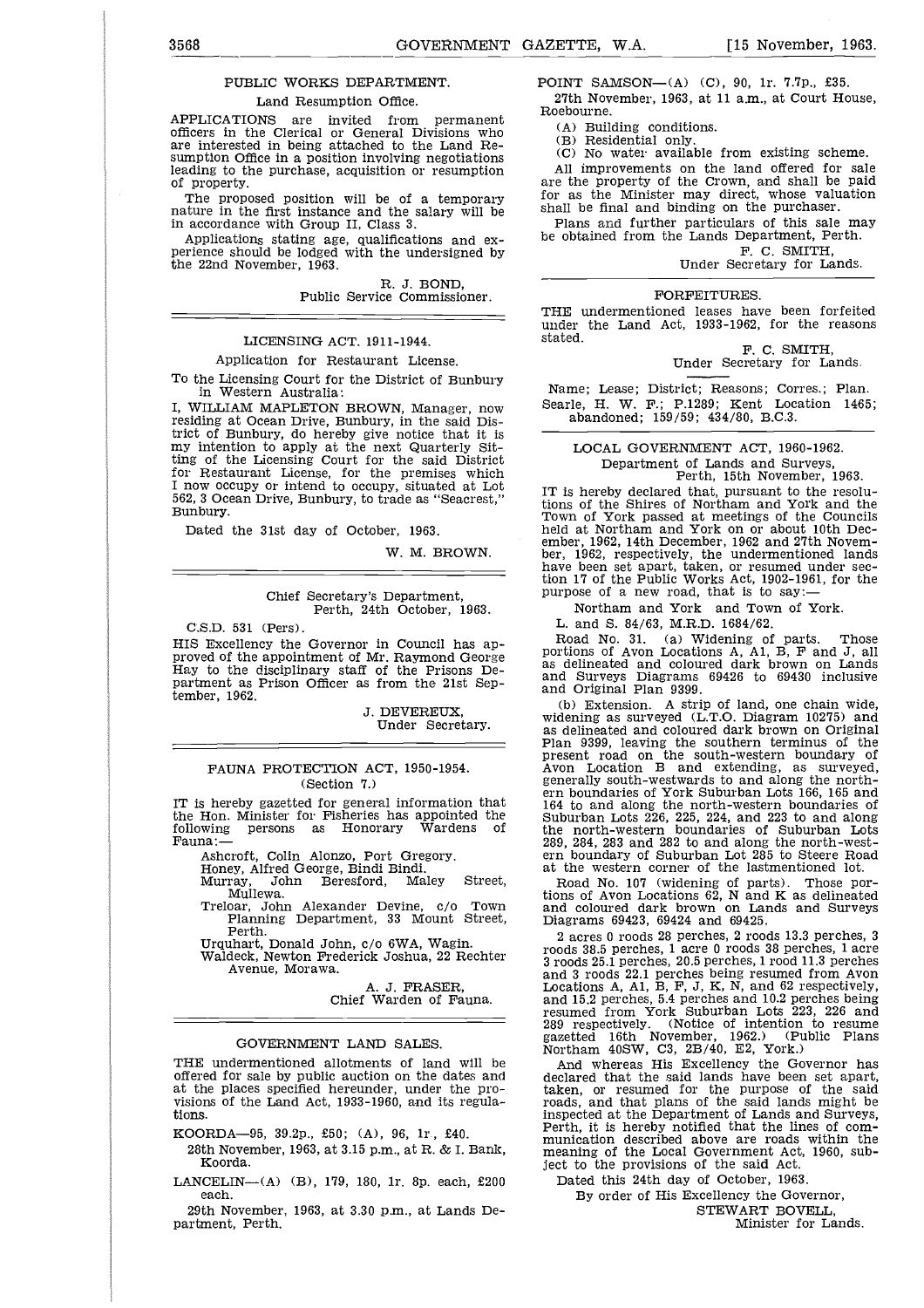#### LAND OPEN FOR SELECTION

#### *Perth Land Agency*

#### Department of Lands and Surveys, Perth,

15th November, 1963

IT is hereby notified, for general information, that the areas scheduled hereunder are available for selection under Part V of the Land Act, 1933-1962, and the regulations appertaining thereto, subject to the provisions of the said Act.

Applications must be lodged at the Department of Lands and Surveys, Perth, not later than the date specified, but may be lodged before such date, if so desired.

All applications lodged on or before such date will be treated as having been received on the closing day, and if there<br>are more applicants than one for any block, the application to be granted will be determined by the La

If a Land Board sitting becomes necessary, the applicants for the blocks will be duly notified of the date, time, and place<br>of the meeting of the Board, and there shall be an interval of at least seven days between the clo of the Board.

All indigenous marketable timber, including sandalwood and mallet, is reserved to the Crown, subject to the provisions of Clause 14 of the Regulations.

#### **OPEN ON AND AFTER WEDNESDAY, 4th DECEMBER, 1963**

#### SCHEDULE I

| NUMBUULE 1                                                                                                                  |                                 |                          |               |                                                                                             |                                                   |                           |                                                                                                                 |                   |                              |                                             |
|-----------------------------------------------------------------------------------------------------------------------------|---------------------------------|--------------------------|---------------|---------------------------------------------------------------------------------------------|---------------------------------------------------|---------------------------|-----------------------------------------------------------------------------------------------------------------|-------------------|------------------------------|---------------------------------------------|
| Location                                                                                                                    | Area                            |                          |               | Price Per Acre                                                                              | Plan                                              | Corres. No.               | Locality and<br>Classification                                                                                  |                   | $\bold{Deposit}$<br>Required |                                             |
| Oldfield $70(h)$<br><br>$\cdots$<br>72<br>(west sever-<br>$\cdot$<br>ance $(c)$ $(h)$<br>Plantagenet 4910 $(g)$ $(h)$ $(i)$ | а.<br>481<br>273<br>labt.<br>11 | r.<br>$\mathbf{2}$<br>-3 | p.<br>0<br>34 | £<br>s. d.<br>19<br>-6<br>16<br>6<br>(ex Survey fee)<br>30<br>$0\quad 0$<br>Purchase Price) | 420BB/20<br>$\overline{\mathbf{z}}$<br>456B/40D 1 | 3971/56<br>$, \,$<br>2/42 | South of Ravens-<br>thorpe, $3971/56$<br>p. 23<br>N.W.<br>miles<br>of<br>Nullakit<br>Town-<br>site $2/42$ p. 16 | £<br>2<br>12<br>3 |                              | s. d.<br>89<br>3 <sub>9</sub><br>$5\quad 0$ |
| Swan 5515 ( <i>a</i> ) ( <i>b</i> ) ( <i>h</i> )<br>                                                                        | $1,008$ 2                       |                          | 35            | $15 \quad 3$                                                                                | $30/80$ F 3, 4<br>$31/80$ A 3, 4                  | 4954/53                   | 12 miles N.W. of Gin-<br>gin 4954/53 p. 23                                                                      | 3.                | 49                           |                                             |

#### SCHEDULE II

| District                                                                             | Description                                                                                                                                                                                                                                                                                                                                                                                                                                                                                                                                                                                                                                                                                                                                         | Plan          | Corres. No. | Deposit                                                               |
|--------------------------------------------------------------------------------------|-----------------------------------------------------------------------------------------------------------------------------------------------------------------------------------------------------------------------------------------------------------------------------------------------------------------------------------------------------------------------------------------------------------------------------------------------------------------------------------------------------------------------------------------------------------------------------------------------------------------------------------------------------------------------------------------------------------------------------------------------------|---------------|-------------|-----------------------------------------------------------------------|
| Roe $(18 \text{ miles W. of})$<br>Holt Rock Town-<br>site) (c) (e) $(f)$ $(h)$ $(i)$ | The area of land containing about 500 acres bounded by lines<br>commencing at the south-east corner of Location 2408<br>and extending south along the western side of an un-<br>surveyed road for a distance of about 25 chains; thence<br>west about 204 chains; thence north about 25 chains to                                                                                                                                                                                                                                                                                                                                                                                                                                                   | 375/80 B.C. 3 | 1308/61     | $\begin{array}{cc} \text{£} & \text{s. d.} \\ 17 & 0 & 0 \end{array}$ |
| Roe $(18 \text{ miles W. of})$<br>Holt Rock Town-<br>site) (c) (d) $(f)$ (h)         | the south-west corner of Location 2408; thence east about<br>204 chains to the starting point<br>All that portion of land containing about 3814 acres bounded<br>by lines starting from the northernmost north-western<br>corner of Roe Location 1723 and extending southerly,<br>westerly, again southerly and easterly along boundaries<br>of that location to the northernmost north-western<br>corner of Location 1722; thence southerly and westerly<br>along boundaries of that location and onward about 30<br>chains; thence north to the southern side of an un-<br>surveyed three-chain road passing from the south-eastern<br>corner of location 2282 to the northernmost north-<br>western corner of Location 1723 aforesaid and thence | $375/80$ B. 3 | 2026/63     | 41 16 3                                                               |

(a) Subject to payment for improvements.

(b) Subject to examination of survey.

(c) Subject to survey.

- (d) Subject to provision of necessary roads.
- (e) Subject to classification.

(f) Subject to pricing.

(g) Subject to the provisions of Section 53 of the Land Act, 1933-1960.

- (h) Subject to Mining Conditions.
- (i) Available to adjoining holders only.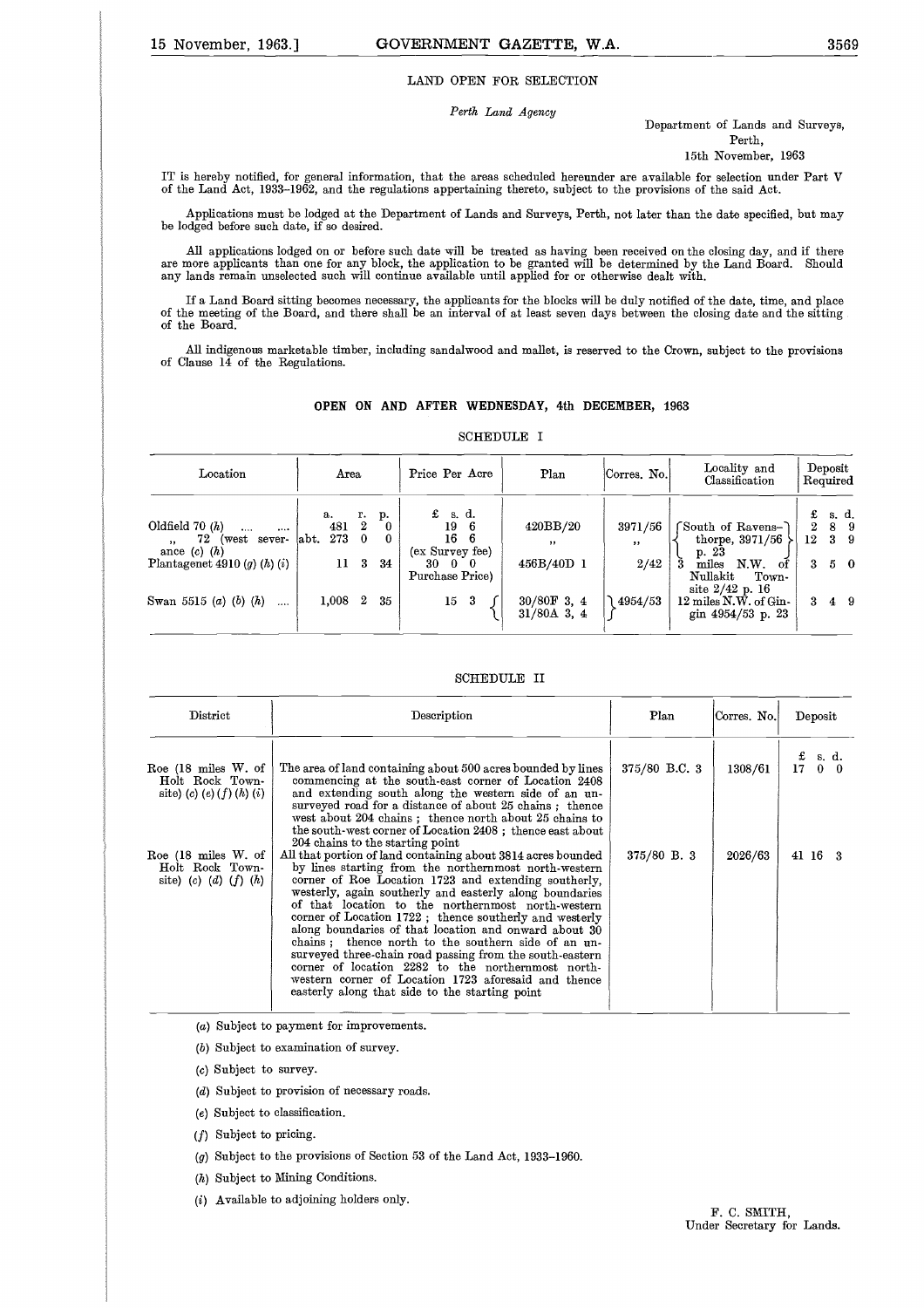BUSH FIRES ACT, 1954-1958.

Appointment of Bush Fire Control Officers. Bush Fires Board,

East Perth, 12th November, 1963.

IT is hereby notified that the following Shire and Town Councils have appointed the following persons as bush fire control officers for their respective districts:

Harvey: T. Talbot.

Mandurah: R. De Cean.

Mosman Park Town: F. A. Hughes.

The following appointment has been cancelled:— Harvey: R. Talbot.

> A. SUTHERLAND, Secretary, Bush Fires Board.

BUSH FIRES ACT, 1954-1958.

#### (Section 18A.)

Restricted Burning Times—Order of Suspension.

Bush Fires Board, East Perth, 7th November, 1963.

Corres. No. 86.

IT is hereby notified that the suspension is ordered of the provisions of paragraph (c) of subsection (2) of section 18 of the Act in respect of the whole of the Shire of Brookton for the period 1st November, 1963, to 12th November, 1963, both dates inclusive. All other provisions of the Bush Fires Act must be complied with.

This order is issued subject to the conditions that only protective burning may be done under the terms of this suspension and for burning for any other purposes a permit must be obtained, and a bush fire control officer appointed by the Coun-cil may, subject to the directions, if any, of the Council, require a person or the owner or occupier of any land to take any precautions he considers necessary before lighting any fire during the period of this suspension and where a fire has already been lit, may direct that all reasonable steps be taken by the owner or occupier or person who lit the fire to extinguish the fire or to prevent the fire from spreading.

> A. SUTHERLAND, Secretary, Bush Fires Board.

#### BUSH FIRES ACT, 1954-1958.

Suspension of Prohibited Burning Times.

Bush Fires Board, East Perth, 7th November, 1963.

Corres. No. 76.

IT is hereby notified that the Hon. Minister administering the Bush Fires Act has approved, pursuant to the powers contained in section 17 (3) of the Bush Fires Act, 1954-1958, of the suspension from 13th November, 1963, to 25th November, 1963, inclusive, of the prohibited burning times declared for the Shire of Beverley.

> A. SUTHERLAND, Secretary, Bush Fires Board.

#### BUSH FIRES ACT, 1954-1958. (Section 18A.)

Restricted Burning Time—Order of Suspension.

Bush Fires Board, East Perth, 14th November, 1963.

IT is hereby notified that the suspension is ordered of those provisions of subsection (2) of section 18 of the Bush Fires Act, as listed, in relation to the municipalities referred to hereunder, for the periods stated.

This order is issued subject to the conditions that a bush fire control officer must be notified before burning can commence and a bush fire control officer appointed by the Council may, subject to the directions, if any, of the Council, require a person or the owner or occupier of any

3570<br>
GOVERNMENT GAZETTE, W.A. [15 November, 1963.<br>
BUSH FIRES ACT, 1954-1958. land to take any precautions he considers necessary<br>
Appointment of Bush Fire Control Officers. before lighting any fire during the period of t land to take any precautions he considers necessary before lighting any fire during the period of this suspension and where a fire has already been lit, may direct that all reasonable steps be taken by the owner or occupier or person who lit the fire to extinguish the fire or to prevent the fire from spreading.

> Municipality; Paragraphs Suspended; Period of Suspension.

> Shire of Capel; (a), (b), (c), (d) and (e); 16th November, 1963 to 30th November, 1963, inclusive.

> Shire of Mandurah; (a), (b), (c), (d) and (e); 8th November, 1963 to 30th November, 1963, inclusive.

> > A. SUTHERLAND, Secretary, Bush Fires Board.

#### BUSH FIRES ACT, 1954-1958.

(Section 17.)

Suspension of Prohibited Burning Time.

Bush Fires Board,

#### East Perth, 14th November, 1963.

IT is hereby notified that the Hon. Minister administering the Bush Fires Act has approved of the suspension from 14th November, 1963, to 1st December, 1963, inclusive, of the prohibited burn-ing time declared for the Shire of Northam, so far as the declaration relates to the Northam Military Camp and Rifle Range.

All burning carried out under this suspension must be under the control of the Northam Volunteer Fire Brigade.

> A. SUTHERLAND, Secretary, Bush Fires Board.

#### BUSH FIRES ACT, 1954-1958. (Section 17.)

Suspensions of Prohibited Burning Time.

Bush Fires Board,

East Perth, 13th November, 1963.

IT is hereby notified that the Hon. Minister administering the Bush Fires Act has approved of the suspension of the declared prohibited burning times for the Shire of Dalwallinu for the period 12th November, 1963, to 18th November, 1963, both dates inclusive.

This order is issued subject to the conditions that only protective burning may be done under the terms of this suspension, and a bush fire control officer appointed by the Council may, subject to the directions, if any, of the Council, require a person or the owner or occupier of any land to take any precautions he considers necessary before lighting any fire during the period of this suspen-sion and where a fire has already been lit, may direct that all reasonable steps be taken by the owner or occupier or person who lit the fire to extinguish the fire or to prevent the fire from spreading.

> A. SUTHERLAND, Secretary, Bush Fires Board.

#### BUSH FIRES ACT, 1954-1958.

(Section 17.)

Suspension of Prohibited Burning Times.

Bush Fires Board, East Perth, 13th November, 1963.

Corres. No. 351.

IT is hereby notified that the Hon. Minister for Lands, has approved of the suspension from the 15th to the 20th December, 1963, inclusive, of the declared prohibited burning times, so far as the declaration applies to the Pinjarra Townsite. Burning carried out under this suspension must be under the control of the Murray Shire Council.

> A. SUTHERLAND, Secretary, Bush Fires Board.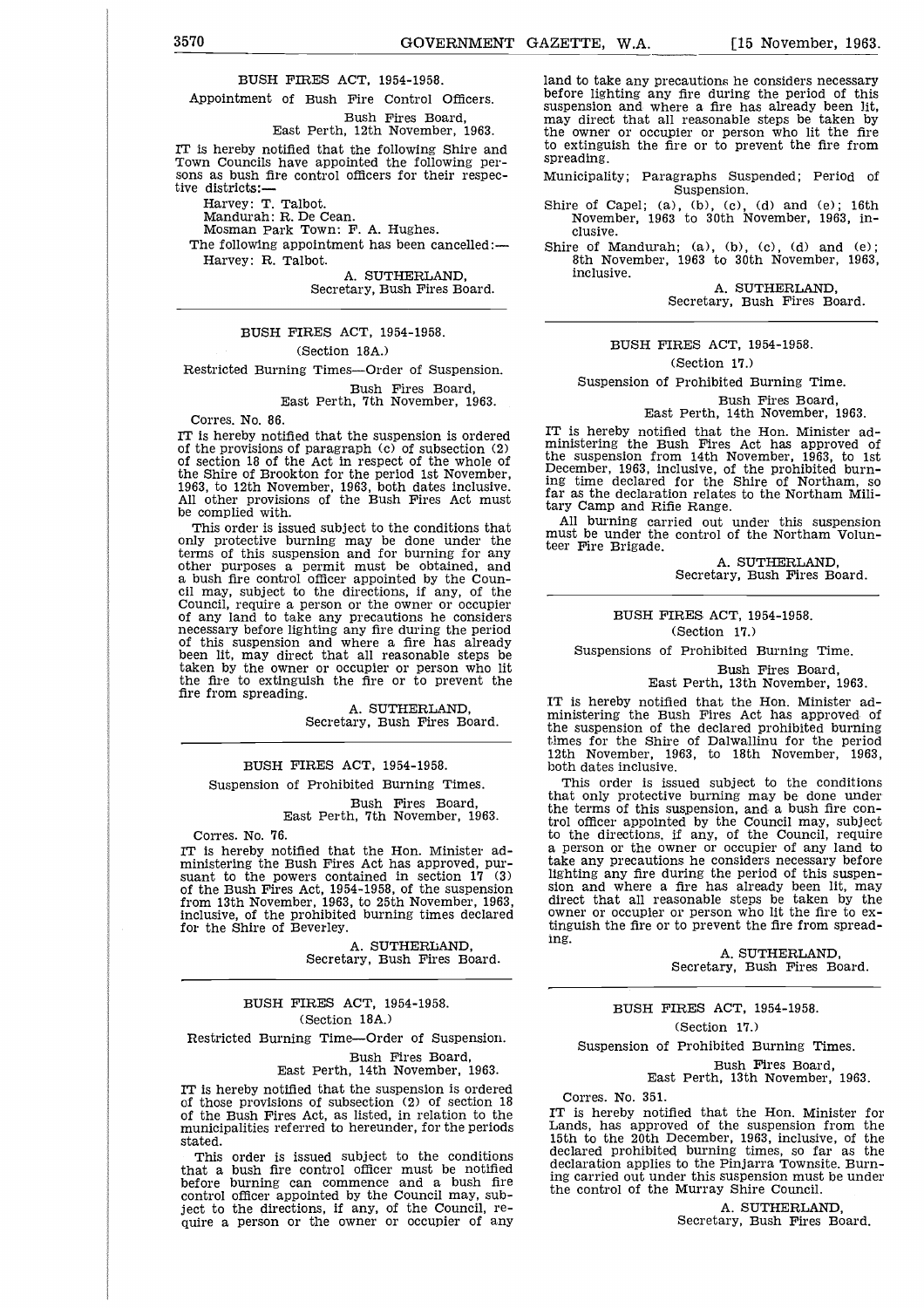15 November, 1963.] GOVERNMENT GAZETTE, W.A. 3571<br>BUSH FIRES ACT, 1954-1958. BUSH FIRES ACT, 1954-1958. (Section 17.) Suspension of Prohibited Burning Time.

> Bush Fires Board, East Perth, 13th November, 1963.

IT is hereby notified that the Hon. Minister administering the Bush Fires Act has approved of the suspensions of the declared prohibited burn-ing times for the Shires listed for the periods stated hereunder:

Municipality; Period.

Cranbrook (Zone 1, part); 12th November, 1963, to 15th November, 1963, inclusive.

Cranbrook (Zone 2, part); 18th November, 1963, to 22nd November, 1963, inclusive.

Kojonup; 12th November, 1963, to 18th November, 1963, inclusive.

> A. SUTHERLAND, Secretary, Bush Fires Board.

#### BUSHFIRES ACT, 1954-1958. Boddington Shire Council.

Notice to Owners and Occupiers of Land in the Shire of Boddington.

YOU are hereby required, on or before the 15th November, 1963, to plough, cultivate, scarify or otherwise clear of all inflammable material firebreaks as set out hereunder on the land owned or occupied by you, and thereafter to maintain the firebreak clear of all inflammable material:—

1.—Rural Land.

(a) Immediately surrounding all buildings and haystacks a firebreak at least six feet wide.

(b) Inside and along the boundaries of all cleared or part-cleared land used for pasture and adjoining public roads, a firebreak of at least eight feet wide. Burning of the roadway to at least this width will be considered sufficient. It is also required that bush country adjoining public roads be burnt. Where it is found impractical to put a break along the road, an alternative site may be chosen back from the road in accordance with arrangements with the area fire control officer.

2.—Townsites of Boddington and Ranford.

All lots within the townsite to be completely cleared of all inflammable debris and bush and maintained in a cleared condition.

N.B.—An extension of time for the above work may be had on application to your local fire control officer, but in no case can burning be carried out after 15th December.

R. GWYNNE Shire Clerk.

#### PUBLIC WORKS DEPARTMENT.

Tenders closing at Perth at 2.30 p.m. on the dates mentioned hereunder are invited for the following works.

All tenders are to be on a firm basis. Rise and fall clause will not apply.

Tenders are to be addressed to "The Hon. Minister for Works, c/o Contract Office, The Barracks, St. George's Place, Perth" and are to be endorsed "Tender."

| .               | The highest, lowest, or any tender will<br>necessarily be accepted. |                              | not                                             | of the Hon. Minis<br>By order<br>J. M                                                                                     |
|-----------------|---------------------------------------------------------------------|------------------------------|-------------------------------------------------|---------------------------------------------------------------------------------------------------------------------------|
| Contract<br>No. | Project                                                             | Closing<br>Date <sup>1</sup> | Conditions now<br>Available at                  | <b>Under Secre</b>                                                                                                        |
| 15333           | Esperance Harbour, Land-<br>Berth-Con-<br>backed<br>struction       | 1963<br>Dec. 10              | P.W.D., Perth, as<br>from 17th October.<br>1963 | <b>CORRIGENDUM</b><br>IN Government Gazette (No. 85)<br>1963, page 3328, under Land Dr<br>1954, Pinjarra Drainage Distric |
| 15341           | Geraldton Water Supply-<br>Booster Pumping Sta-<br>tion-Erection    | Nov. 19                      | P.W.D., Perth<br>P.W.D., Geraldton              | figures "4056" and insert "40456."<br>J. M<br>Under Secre                                                                 |

| 90ö.                                                                             | Contract<br>No. | Project                                                                                                                                                                                                              | Closing<br>Date | Conditions now<br>Available at                                                                              |
|----------------------------------------------------------------------------------|-----------------|----------------------------------------------------------------------------------------------------------------------------------------------------------------------------------------------------------------------|-----------------|-------------------------------------------------------------------------------------------------------------|
| 1g Time.                                                                         |                 |                                                                                                                                                                                                                      |                 |                                                                                                             |
| Board,<br>mber, 1963. <sup>.</sup><br>Minister ad-                               | 15343           | Esperance — Agricultural<br>Department<br>Offices-<br>Additions                                                                                                                                                      | 1963<br>Nov. 19 | P.W.D., Perth<br>P.W.D., Kalgoorlie<br>Police Station, Es-<br>perance                                       |
| approved of<br>hibited burn-<br>e,<br>the periods                                | 15344           | Burracoppin School and<br>Quarters-Removal and<br>Re-erection of Buildings                                                                                                                                           | Nov. 19         | P.W.D., Perth<br>P.W.D., Merredin                                                                           |
|                                                                                  | 15345           | Gingin — New School —<br>Erection                                                                                                                                                                                    | Nov. 19         | P.W.D., Perth<br>Police Station, Gingin                                                                     |
| vember, 1963.<br>э.                                                              | 15346           | Port Hedland Hospital-<br>Cyclone Storm Shutters                                                                                                                                                                     | Nov. 26         | P.W.D. Perth,<br>P.W.D. Port Hedland                                                                        |
| vember, 1963,<br>ve.                                                             | 15347           | Moora--R. & I. Bank---<br>Repairs and Renova-<br>tions                                                                                                                                                               | Nov. 19         | P.W.D., Perth<br>P.W.D., Geraldton<br>Court House, Moora                                                    |
| 3th November,                                                                    | 15348           | Esperance Hospital-New<br>Morgue-Erection                                                                                                                                                                            | Nov. 26         | P.W.D. Perth<br>P.W.D. Kalgoorlie                                                                           |
| RLAND,<br>Fires Board.                                                           |                 |                                                                                                                                                                                                                      |                 | Police Station, Esper-<br>$_{\rm ance}$<br>Mining Registrar,<br>Norseman                                    |
| 958.                                                                             | 15349           | Northam Hospital-Sup-<br>ply and installation of a<br>Sterilizer                                                                                                                                                     | Nov. 19         | P.W.D. Perth<br>P.W.D. Northam                                                                              |
| il.<br>Land in the                                                               | 15351           | Kudardup<br>School<br>and<br>Quarters-Septic Tank<br>Installation                                                                                                                                                    | Nov. 26         | P.W.D., Perth<br>P.W.D., Bunbury<br>Police Station, Mar-<br>garet River                                     |
| efore the 15th<br>te, scarify or<br>material fire-                               | 15352           | Burekup School Quarters<br>-Septic Tank Installa-<br>tion                                                                                                                                                            | Nov. 26         | P.W.D., Perth<br>P.W.D., Bunbury                                                                            |
| land owned or<br>maintain the<br>.aterial:—                                      | 15353           | Salmon Gums Agricultural<br>Research Station---Repairs and Renovations<br>and Septic Tank Installa-<br>tion                                                                                                          | Nov. 26         | P.W.D., Perth<br>P.W.D., Kalgoorlie<br>Police Station, Sal-<br>mon Gums                                     |
| all buildings<br>least<br>six feet                                               | 15354           | Goomalling-R. & I. Bank<br>-Remodelling                                                                                                                                                                              | Nov. 26         | P.W.D., Perth<br>P.W.D., Northam<br>R. & I. Bank, Goo-<br>malling                                           |
| indaries of all<br>ed for pasture<br>irebreak of at                              | 15355           | Bellevue---Purchase<br>and<br>Removal of Improve-<br>ments, 48 Great Eastern<br>Highway                                                                                                                              | Nov. 19         | P.W.D., Perth                                                                                               |
| of the road-<br>be considered<br>at bush coun-                                   | 15356           | Waroona Dam Water Sup-<br>ply-30,000-gallon R.C.<br>Tank                                                                                                                                                             | Nov. 26         | P.W.D., Perth                                                                                               |
| rnt. Where it<br>reak along the<br>e chosen back<br>with arrange-<br>ol officer. | 15357           | Exmouth Gulf Police Sta-<br>tion-Erection                                                                                                                                                                            | Dec. 10         | P.W.D., Perth<br>P.W.D., Geraldton<br>P.W.D., Port Hed-<br>land<br>P.W.D. District En-<br>gineer, Carnarvon |
| ınd Ranford.<br>be completely<br>s and bush and                                  | 15358           | Cunderdin-G.W.S. Work-<br>shop-Two 5-ton Over-<br>head Cranes-Supply<br>and Installation                                                                                                                             | Nov. 26         | P.W.D., Perth                                                                                               |
| ion.<br>he above work                                                            | 15359           | Quairading Water Supply<br>—Drilling of Additional<br>Bore                                                                                                                                                           | 3<br>Dec.       | P.W.D., Perth<br>P.W.D., Narrogin                                                                           |
| cal fire control<br>be carried out<br>WYNNE,                                     | 15360           | Dalwallinu Junior High<br>School—Additions                                                                                                                                                                           | 3<br>Dec.       | P.W.D., Perth<br>P.W.D., Geraldton<br>Police Station, Dal-<br>wallinu                                       |
| Shire Clerk.                                                                     | 15362           | Harvey Primary School<br>and Quarters-Repairs<br>and Renovations                                                                                                                                                     | Dec. 12         | P.W.D., Harvey<br>P.W.D., Perth                                                                             |
| MENT.<br>0 p.m. on the<br>avited for the                                         | 15263           | Osborne Park Hospital-<br>Supply and Installation<br>Air Conditioning<br>οf<br>Equipment (10 ton Ca-<br>pacity)                                                                                                      | 3<br>Dec.       | P.W.D., Perth                                                                                               |
| Rise and<br>asīs.                                                                | 15364           | Watheroo Water Supply-<br>50,000 gallon R.C. Tank                                                                                                                                                                    | - 3<br>Dec.     | P.W.D., Perth                                                                                               |
| The Hon. Min-<br>The Barracks,<br>to be endorsed                                 | 15365           | Gnowangerup Hospital-<br>Repairs and Renova-<br>tions                                                                                                                                                                | Dec. 10         | P.W.D., Perth<br>P.W.D., Albany<br>Police Station, Gnow-<br>angerup                                         |
| ender:<br>will not                                                               | By              | order of the                                                                                                                                                                                                         | Hon. Minister   | for Works.<br>J. MCCONNELL,<br>Under Secretary for Works.                                                   |
| Conditions now<br>Available at                                                   |                 |                                                                                                                                                                                                                      |                 |                                                                                                             |
| P.W.D., Perth,<br>as<br>from 17th October,<br>1963<br>P.W.D., Perth              |                 | <b>CORRIGENDUM.</b><br>IN Government Gazette (No. 85) of 1st November,<br>1963, page 3328, under Land Drainage Act, 1925-<br>1954, Pinjarra Drainage District, line 14, delete<br>figures "4056" and insert "40456." |                 |                                                                                                             |
| P.W.D., Geraldton                                                                |                 |                                                                                                                                                                                                                      |                 |                                                                                                             |

#### **CORRIGENDUM.**

J. McCONNELL, Under Secretary for Works.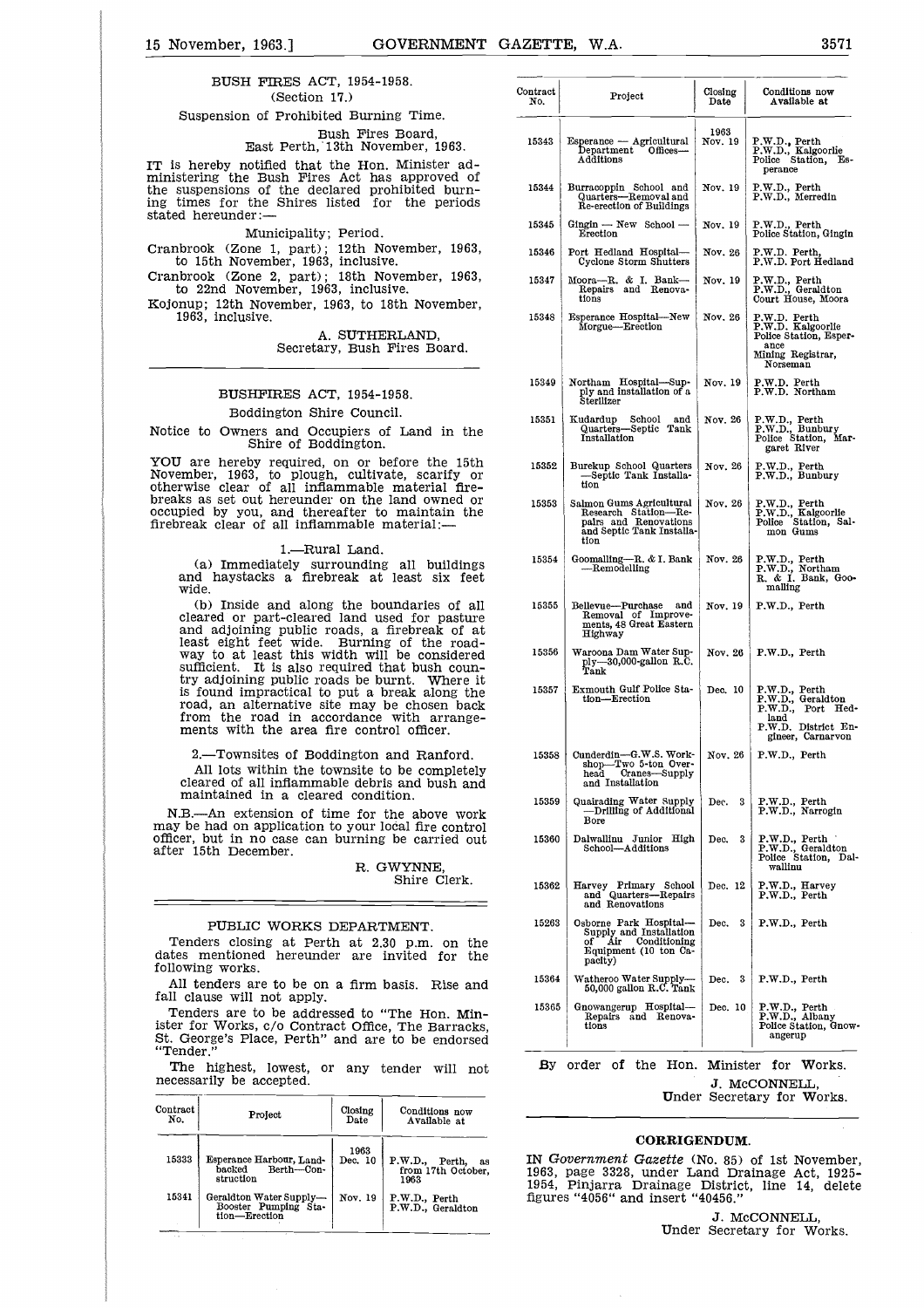#### M.R.D. 1187/63

# 3572 GOVERNMENT GAZETTE, W.A. [15 November, 1963.<br>Main Roads Act, 1930–1961; Public Works Act, 1902–1961 M.R.D. 1187/63 *Main Roads Act,* 1930-1961 ; *Public Works Act,* 1902-1961

#### NOTICE OF INTENTION TO TAKE OR RESUME LAND

THE Minister for Works hereby gives notice, in accordance with the provisions of section 17 (2) of the Public Works Act,<br>1902–1961, that it is intended to take or resume, under section 17 (1) of that Act, the pieces or par 2589, which may be inspected at the Office of the Commissioner of Main Roads, Malcolm Street, Perth.

#### **SCHEDULE**

| No. |                                                                                                  | Owner or Reputed Owner Occupier or Reputed Occupier | Description                                                                                                          | Area                                                   |
|-----|--------------------------------------------------------------------------------------------------|-----------------------------------------------------|----------------------------------------------------------------------------------------------------------------------|--------------------------------------------------------|
|     | Melina Tomaipitinea Ad-<br>ministratrix of the Will<br>of Francesco Tomaini-<br>tinca (deceased) | M. Tomaipitinea                                     | Portion of Hay Location 194 and being part<br>of Lot 1 on Plan 6533 (Certificate of Title<br>Volume 1184, Folio 688) | а. г.<br>p.<br>- 16<br>4<br>$\left($ approx. $\right)$ |
| 2   | Melina Tomaipitinca Ad-<br>ministratrix of the Will<br>of Francesco Tomaipi-<br>tinca (deceased) | M. Tomaipitinea<br>$\cdots$                         | Portion of Hay Location 180 and being part<br>of Lot 1 on Plan 6533 (Certificate of Title<br>Volume 1184, Folio 688) | $0 \quad 0 \quad 15$<br>$\rm (approx.)$                |
| 3   | Melina Tomaipitinca Ad-<br>ministratrix of the Will<br>of Francesco Tomaipi-<br>tinca (deceased) | M. Tomaipitinea<br>$\cdots$                         | Portion of Hay Location 838 and being part<br>of Lot 1 on Plan 6533 (Certificate of Title<br>Volume 1184, Folio 688) | $^{2}$<br>- 0<br>(approx.)                             |

Dated this 13th day of November, 1963.

F. PARRICK, Secretary, Main Roads.

M.R.D. 1634/62

#### *Main Roads Act,* 1930-1961 ; *Public Works Act,* 1902-1961

#### NOTICE OF INTENTION TO TAKE OR RESUME LAND

THE Minister for Works hereby gives notice, in accordance with the provisions of section 17 (2) of the Public Works Act, 1902-1961, that it is intended to take or resume, under section 17 (1) of that Act, the piece or parcel of land described in the Schedule hereto, and being all in the Williams District, for the purpose of the following public work, namely, widening Darkan-<br>Williams Road (Josbury Siding Section), and that the said piece or parcel of land is marked of

#### SCHEDULE

| No. | Owner or Reputed Owner   Occupier or Reputed Occupier |  | Description                                                                     | Area                      |
|-----|-------------------------------------------------------|--|---------------------------------------------------------------------------------|---------------------------|
|     | Francies Aidan Cowcher   F. A. Cowcher                |  | Portion of Williams Location N (Certificate<br>of Title Volume 1183, Folio 191) | а. г.<br>$\alpha$ pprox.) |

Dated this 13th day of November, 1963.

F. PARRICK,

Secretary, Main Roads.

L. & S. 1777/48 (R.602)

#### *Public Works Act,* 19024961 ; *Local Government Act,* 1960-1962

#### NOTICE OF INTENTION TO TAKE OR RESUME LAND

THE Minister for Works hereby gives notice, in accordance with the provisions of section 17 (2) of the Public Works Act<br>1902-1961, that it is intended to compulsorily acquire on behalf of the Shire of Cunderdin, under sect the several pieces or parcels of land described in the Schedule hereto for Road Purposes, and that the said pieces or parcels of land are marked off on L. & S. Diagram 69142, copy of which may be inspected at the Office of the Minister for Lands, Perth and at the Office of the Shire of Cunderdin.

#### SCHEDULE

| No. |                                                                                          | Owner or Reputed Owner  Occupier or Reputed Occupier             | Description                                                                                                                                                      | Area                                                 |
|-----|------------------------------------------------------------------------------------------|------------------------------------------------------------------|------------------------------------------------------------------------------------------------------------------------------------------------------------------|------------------------------------------------------|
| 2   | $\operatorname{William}$<br>Douglas<br>${\rm James}$<br>Shehan<br>Samuel Phillips Burges | M. W. Shehan<br>Keith Ardagh Burges and   K. A. and S. P. Burges | Portion of Avon Location 3603 (Certificate<br>of Title Volume 1053, Folio 898)<br>Portion of Avon Location 6986 (Certificate<br>of Title Colume 1052, Folio 264) | а.<br>г.<br>- 35<br>3<br>4<br>0 <sup>1</sup><br>35.5 |

Dated this 15th day of November, 1963.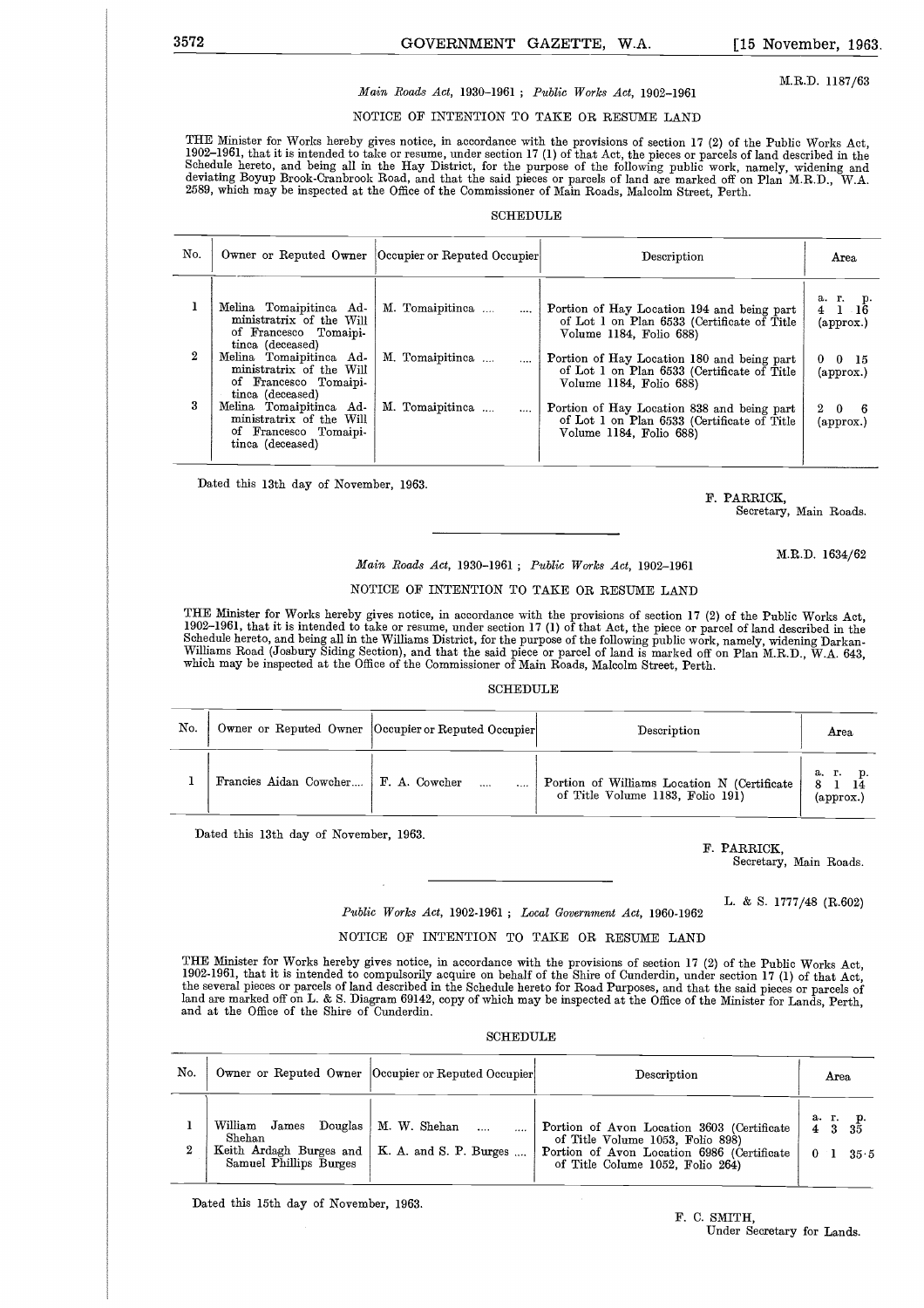# 15 November, 1963.] GOVERNMENT GAZETTE, W.A. 3573<br>
Public Works Act, 1902-1961; Local Government Act, 1960-1962 *Public Works Act,* 1902-1961 ; *Local Government Act,* 1960-1962

#### NOTICE OF INTENTION TO TAKE OR RESUME LAND

THE Minister for Works hereby gives notice, in accordance with the provisions of section 17 (2) of the Public Works Act, 1902–1961, that it is intended to compulsorily acquire, on behalf of the Shire of Augusta-Margaret River, under section 17 (1)<br>of that Act, the several pieces or parcels of land described in the Schedule hereto, for Road P Perth, and at the Office of the Shire of Augusta-Margaret River.

|                  |                                        | <b>SCHEDULE</b>                                                     |                                                                               |  |            |                    |
|------------------|----------------------------------------|---------------------------------------------------------------------|-------------------------------------------------------------------------------|--|------------|--------------------|
| No.              |                                        | Description<br>Owner or Reputed Owner  Occupier or Reputed Occupier |                                                                               |  | Area       |                    |
|                  | James Arthur Kinsella<br>$\sim$ $\sim$ | L. & S. $8621/11$ (R 509)—Diagram 62654<br>J. A. Kinsella           | Portion of Sussex Location 859 (Certificate<br>of Title Volume 772, Folio 35) |  | a. r.<br>0 | p.<br>$15 \cdot 3$ |
| $\boldsymbol{2}$ | James Albert Jeffery<br>1              | L. & S. 1908/62 (R 630)--Diagram 69227<br>J. A. Jeffery             | Portion of Sussex Location 3946 (Crown<br>Lease $644/1951$                    |  | $4\quad 0$ | 2.6                |

Dated this 15th day of November, 1963.

F. C. SMITH,

Under Secretary for Lands.

L. & S. 2610/62 (R 614)

*Public Works Act,* 1902-1961 ; *Local Government Act,* 1960-1962

#### NOTICE OF INTENTION TO TAKE OR RESUME LAND

THE Minister for Works hereby gives notice, in accordance with the provisions of section 17 (2) of the Public Works Act, 1902–1961, that it is intended to compulsorily acquire, on behalf of the Shire of Geraldton-Greenough, under section 17 (1)<br>of that Act, the several pieces or parcels of land described in the Schedule hereto, for Road Purp Lands, Perth, and at the Office of the Shire of Geraldton-Greenough.

#### **SCHEDULE**

|     | or then from the set offer blocop or believed of feature dependence on | Lands, Perth, and at the Office of the Shire of Geraldton-Greenough. | or parcels of land are marked off on L. & S. 69220-69221, copies of which may be inspected at the Office of the Minister for |              |              |                        |
|-----|------------------------------------------------------------------------|----------------------------------------------------------------------|------------------------------------------------------------------------------------------------------------------------------|--------------|--------------|------------------------|
|     |                                                                        | SCHEDULE                                                             |                                                                                                                              |              |              |                        |
| No. |                                                                        | Owner or Reputed Owner  Occupier or Reputed Occupier                 | Description                                                                                                                  |              | Area         |                        |
|     | John Anthony Grant<br>$\cdots$                                         | J. A. Grant                                                          | Portion of Victoria Location 3415 and being<br>part of the land on Plan 3128 (Certificate of<br>Title Volume 501, Folio 110) |              |              | a. r. p.<br>0 0 $28.8$ |
| 2   | John Anthony Grant<br>$\cdots$                                         | J. A. Grant                                                          | Portion of Victoria Location 2859 (Certificate<br>of Title Volume 874, Folio 199)                                            |              |              | $0 \quad 0 \quad 12.8$ |
| 3   | Alexander David Grant and<br>Rosemary Joan Grant                       | A. D. and R. J. Grant                                                | Portion of Victoria Location 3415 and being<br>part of the land on Plan 3132 (Certificate<br>of Title Volume 501, Folio 109) |              | $0\quad 0$   | 2.4                    |
| 4   | Dandaraga Pastoral Com-<br>pany Limited                                | Dandaraga Pastoral Com-<br>pany Limited                              | Portion of Victoria Location 1815 and being<br>part of Lot 5 on Plan 5981 (Certificate of<br>Title Volume 1074, Folio 526)   | $\mathbf{0}$ | $\mathbf{0}$ | 6.6                    |

Dated this 15th day of November, 1963.

F. C. SMITH,

Under Secretary for Lands.

L. & S. 7975/22 (R 710)

#### *Public Works Act,* 1902-1961 ; *Local Government Act,* 1960-1962

#### NOTICE OF INTENTION TO TAKE OR RESUME LAND

THE Minister for Works hereby gives notice, in accordance with the provisions of section 17 (2) of the Public Works Act, 1902–1961, that it is intended to compulsorily acquire, on behalf of the Shire of Kulin, under section 17 (1) of that Act, the<br>piece or parcel of land described in the Schedule hereto, for Road Purposes, and that the said marked off on L. & S. Diagram 66180, copy of which may be inspected at the Office of the Minister for Lands, Perth, and at the Office of the Shire of Kuhn.

#### SCHEDULE

|          | <b>SCHEDULE</b>                  |                                                      |                                                                                       |                            |  |  |  |  |  |
|----------|----------------------------------|------------------------------------------------------|---------------------------------------------------------------------------------------|----------------------------|--|--|--|--|--|
| No.      |                                  | Owner or Reputed Owner  Occupier or Reputed Occupier | Description                                                                           | Area                       |  |  |  |  |  |
| $\cdots$ | Lucca Pty. Ltd.<br>$\sim$ $\sim$ | E. Luchesi<br>                                       | Portion of Williams Location 10086 (Certifi-<br>cate of Title Volume 1110, Folio 227) | а. г.<br>r. p.<br>0 $23.2$ |  |  |  |  |  |

Dated this 15th day of November, 1963.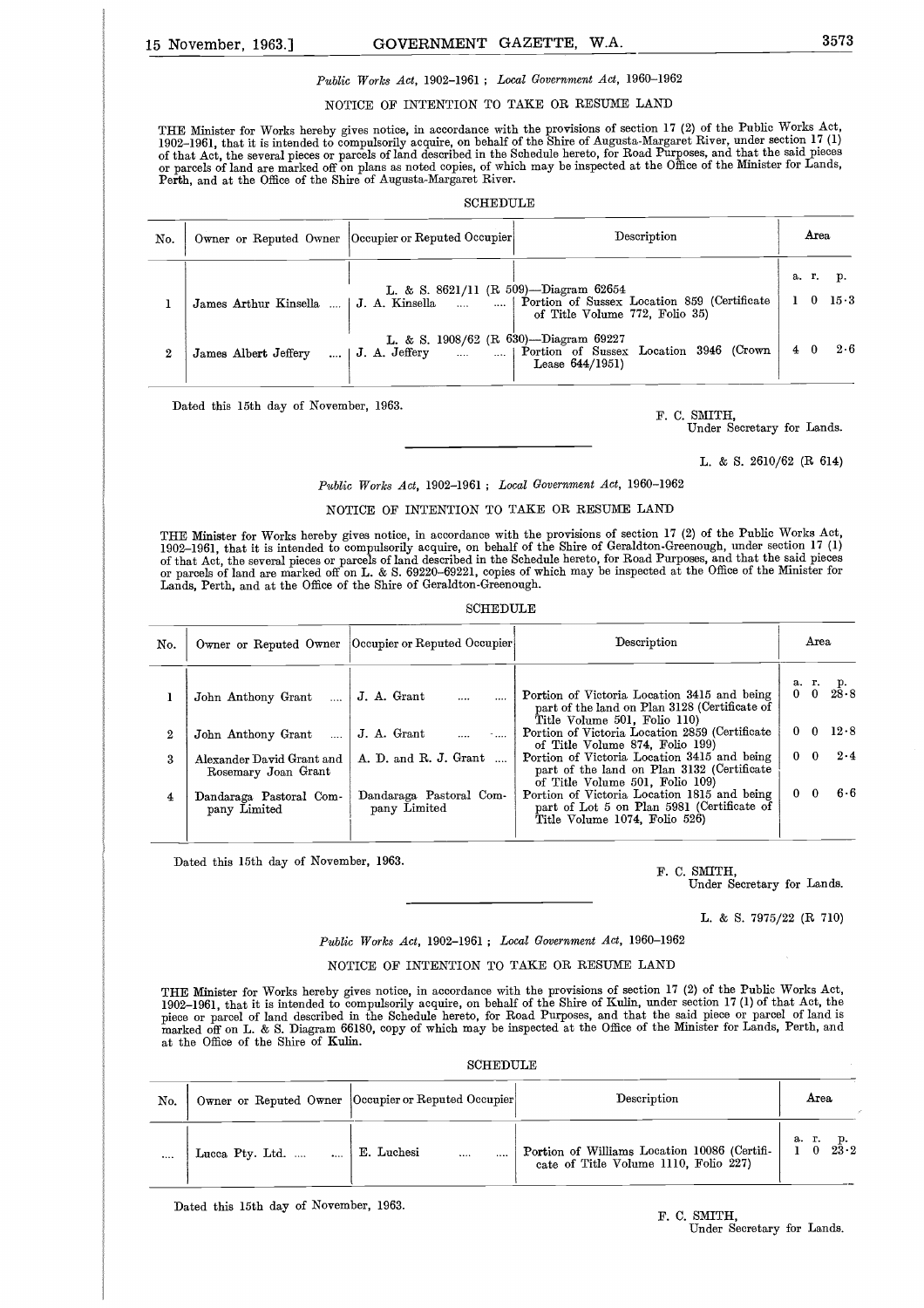L. & S. 955/61 (R.616)

# GOVERNMENT GAZETTE, W.A. [15 November, 1963.]<br>Public Works Act, 1902-1961; Local Government Act, 1960-1962 L. & S. 955/61 (R.616) *Public Works Act,* 1902-1961 ; *Local Government Act,* 1960-1962

NOTICE OF INTENTION TO TAKE OR RESUME LAND

THE Minister for Works hereby gives notice, in accordance with the provisions of section 17 (2) of the Public Works Act, 1902-1961, that it is intended to compulsorily acquire on behalf of the Shire of Gnowangerup, under section 17 (1) of that Act, the several pieces or parcels of land described in the Schedule hereto for Road Purposes, and that the said pieces or parcels of land are marked off on L. & S. Diagram 69213, copy of which may be inspected at the Office of the Minister for Lands, Perth, and at the Office of the Shire of Gnowangerup.

#### SCHEDULE

|     | Perth, and at the Office of the Shire of Gnowangerup.                        |                                                     | Act, the several pieces or parcels of land described in the Schedule hereto for Road Purposes, and that the said pieces or parcels<br>of land are marked off on L. & S. Diagram 69213, copy of which may be inspected at the Office of the Minister for Lands, |                                        |
|-----|------------------------------------------------------------------------------|-----------------------------------------------------|----------------------------------------------------------------------------------------------------------------------------------------------------------------------------------------------------------------------------------------------------------------|----------------------------------------|
|     |                                                                              | SCHEDULE                                            |                                                                                                                                                                                                                                                                |                                        |
| No. |                                                                              | Owner or Reputed Owner Occupier or Reputed Occupier | Description                                                                                                                                                                                                                                                    | Area                                   |
| 2   | Peter<br>Edouard<br>Avann<br>Sauzier<br>Edouard<br>Peter<br>Avann<br>Sauzier | P. E. A. Sauzier<br>P. E. A. Sauzier<br>            | Portion of Kent Location 1313 (Crown Lease<br>1070/1958)<br>Portion of Kent Location 1349 (Crown Lease<br>1071/1958)                                                                                                                                           | a. r. p.<br>52 1 29<br>52<br>3<br>- 34 |

Dated this 15th day of November, 1963.

F. C. SMITH,

Under Secretary for Lands.

L. & S. 1501/61 (R.600)

*Public Works Act,* 1902-1961 ; *Local Government Act,* 1960-1962

NOTICE OF INTENTION TO TAKE OR RESUME LAND

| THE Minister for Works hereby gives notice, in accordance with the provisions of section 17 (2) of the Public Works Act,<br>1902-1961, that it is intended to compulsorily acquire on behalf of the Shire of Mukinbudin, under section 17(1) of that Act,<br>the piece or parcel of land described in the Schedule hereto for Road Purposes, and that the said piece or parcel of land is<br>marked off on L. & S. Diagram 69163, copy of which may be inspected at the Office of the Minister for Lands, Perth, and<br>at the Office of the Shire of Mukinbudin. |                 |                                                       |                                                                                   |                     |  |  |  |  |  |
|-------------------------------------------------------------------------------------------------------------------------------------------------------------------------------------------------------------------------------------------------------------------------------------------------------------------------------------------------------------------------------------------------------------------------------------------------------------------------------------------------------------------------------------------------------------------|-----------------|-------------------------------------------------------|-----------------------------------------------------------------------------------|---------------------|--|--|--|--|--|
|                                                                                                                                                                                                                                                                                                                                                                                                                                                                                                                                                                   |                 | <b>SCHEDULE</b>                                       |                                                                                   |                     |  |  |  |  |  |
| No.                                                                                                                                                                                                                                                                                                                                                                                                                                                                                                                                                               |                 | Owner or Reputed Owner   Occupier or Reputed Occupier | Description                                                                       | Area                |  |  |  |  |  |
|                                                                                                                                                                                                                                                                                                                                                                                                                                                                                                                                                                   | James Comerford | J. Comerford                                          | Portion of Ninghan Location 3168 (Certificate<br>of Title Volume 1199, Folio 415) | a.r.<br>0 1<br>30.7 |  |  |  |  |  |

Dated this 15th day of November, 1963.

F. C. SMITH,

Under Secretary for Lands.

#### METROPOLITAN WATER SUPPLY, SEWERAGE AND DRAINAGE DEPARTMENT.

M.W.S. 678915/63.

IN accordance with the provisions of the Metropolitan Water Supply, Sewerage and Drainage Act, 1909-1962, it is hereby notified that sewers and other apparatus have been completed, and are now available for use in extension to Reticulation Area No. 1, Cottesloe, within the boundaries of the Town of Cottesloe, to serve lots 9, 10, 17, 18, Ozone Parade, 11-16, 26, 27, Broome Street, and 7, 8, North Street.

The owners of the abovementioned properties are hereby notified that such properties are capable of being connected to the sewer and are required, therefore, to connect their premises to the sewers within 30 days from date of service of prescribed notice; and are also notified that sewerage rates, will, in accordance with the by-laws, be enforced from 1st March, 1964, if premises not previously connected, and be payable in advance. If premises are connected prior to 1st March, 1964 rates will be charged from date of connection.

A plan of the works to be carried out at each property must first be obtained from the Department.

Dated this 15th day of November, 1963, at the office of the Department, St. George's Place, Perth.

G. SAMUEL, Under Secretary.

#### METROPOLITAN WATER SUPPLY, SEWERAGE AND DRAINAGE DEPARTMENT.

M.W.S. 678917/63.

IN accordance with the provisions of the Metropolitan Water Supply, Sewerage and Drainage Act, 1909-1962, it is hereby notified that sewers and other apparatus have been completed, and are now available for use in extension to Reticulation Area No. 1, Cottesloe, within the boundaries of the Town of Cottesloe, to serve lots 44, 17, and 18, Margaret Street.

The owners of the abovementioned properties are hereby notified that such properties are capable of being connected to the sewer and are required, therefore, to connect their premises to the sewers within 30 days from date of service of prescribed notice; and are also notified that sewerage rates will, in accordance with the by-laws, be enforced from 1st March, 1964 if premises not previously connected, and be payable in advance. If premises are connected prior to 1st March, 1964 rates will be charged from date of connection.

A plan of the works to be carried out at each property must first be obtained from the Department.

Dated this 15th day of November, 1963, at the office of the Department, St. George's Place, Perth.

> G. SAMUEL, Under Secretary.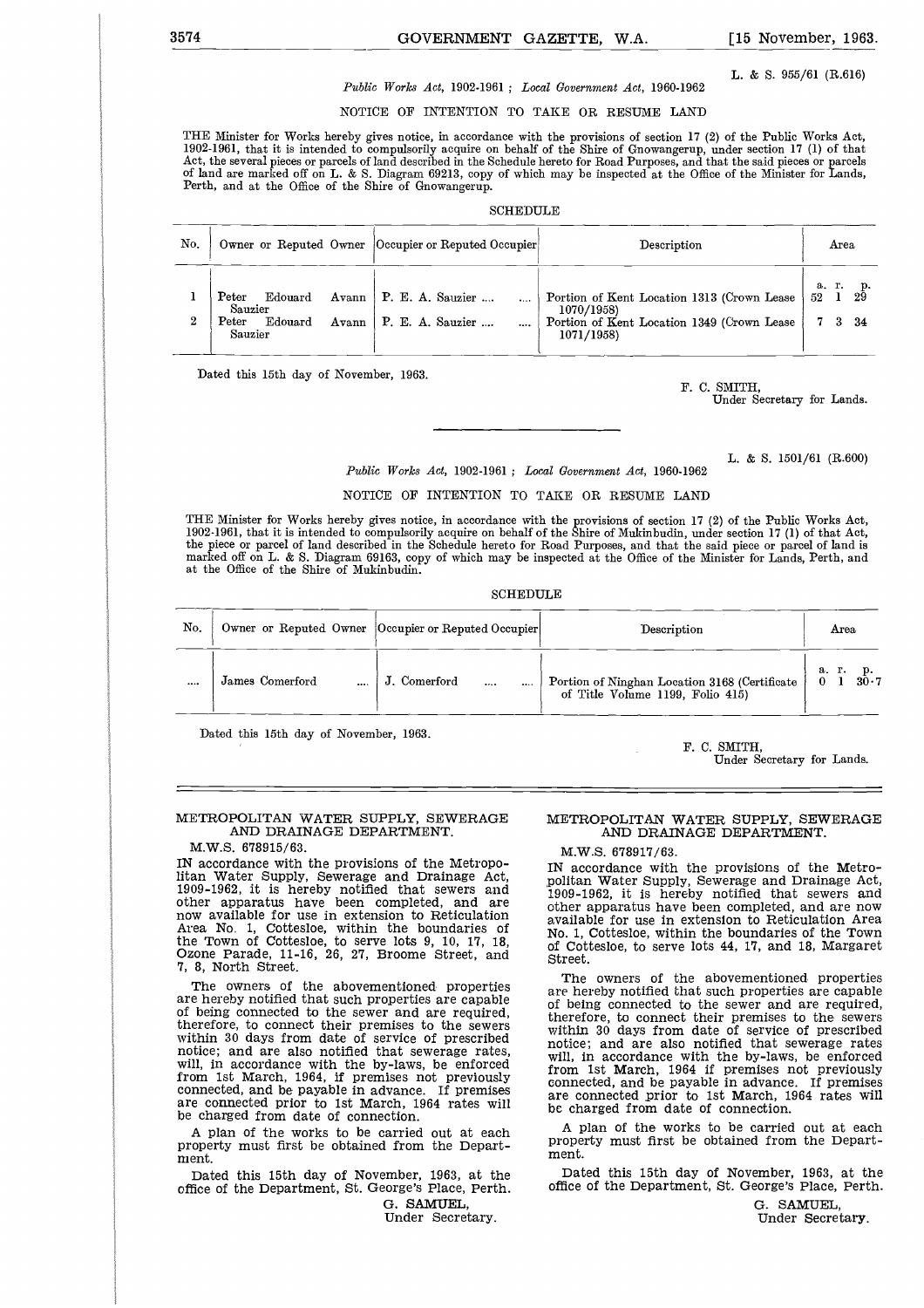# $\frac{1}{2}$ METROPOLITAN WATER SUPPLY, SEWERAGE AND DRAINAGE DEPARTMENT.

M.W.S. 689203/63.

IN accordance with the provisions of the Metropolitan Water Supply, Sewerage and Drainage Act, 1909-1962, it is hereby notified that sewers and other apparatus have been completed, and are now available for use in extension to Reticulation Area No. 5, Victoria Park, within the boundaries of the City of Perth, to serve Lot 1, corner of Miller Street and Albany Highway.

The owner of the abovementioned property is hereby notified that such property is capable of being connected to the sewer and is required, therefore, to connect his premises to the sewer within 30 days from date of service of prescribed notice; and is also notified that sewerage rates will, in accordance with the by-laws, be enforced from 1st March, 1964, if premises not previously connected, and be payable in advance. If premises are con-nected prior to 1st March, 1964, rates will be charged from date of connection.

A plan of the works to be carried out at the property must first be obtained from the Department. Dated this 15th day of November, 1963, at the

office of the Department, St. George's Place, Perth.

G. SAMUEL, Under Secretary.

#### METROPOLITAN WATER SUPPLY, SEWERAGE AND DRAINAGE DEPARTMENT.

M.W.S. 674861/63.

IN accordance with the provisions of the Metropolitan Water Supply, Sewerage and Drainage Act, 1909-1962, it is hereby notified that sewers and other apparatus have been completed, and are now available for use in extension to Reticulation Area No. 1, Bayswater, within the boundaries of the Shire of Bayswater, to serve Lot 1, Copley Street.

The owner of the abovementioned property is hereby notified that such property is capable of being connected to the sewer and is required, therefore, to connect his premises to the sewer within 30 days from date of service of prescribed notice; and is also notified that sewerage rates will, in accordance with the by-laws, be enforced from 1st March, 1964, if premises not previously connected, and be payable in advance. If premises are connected prior to 1st March, 1964, rates will be charged from date of connection.

A plan of the works to be carried out at the property must first be obtained from the Department.

Dated this 15th day of November, 1963, at the office of the Department, St. George's Place, Perth.

> G. SAMUEL, Under Secretary.

#### METROPOLITAN WATER SUPPLY, SEWERAGE AND DRAINAGE DEPARTMENT.

M.W.S. 674862/63.

IN accordance with the provisions of the Metropolitan Water Supply, Sewerage and Drainage Act, 1909-1962, it is hereby notified that sewers and other apparatus have been completed, and are now available for use in extension to Reticulation Area No. 1, Bayswater, within the boundaries of the Shire of Bayswater, to serve lot 328, Aldwych Street.

The owner of the abovementioned property is hereby notified that such property is capable of being connected to the sewer and is required, therefore, to connect his premises to the sewer within 30 days from date of service of prescribed notice; and is also notified that sewerage rates will, in accordance with the by-laws, be enforced from 1st March, 1964 if premises not previously connected, and be payable in advance. If premises are connected prior to 1st March, 1964 rates will be charged from date of connection.

GOVERNMENT GAZETTE, W.A.<br>
X, SEWERAGE A plan of the works to be carried out at the property must first be obtained from the Depart-A plan of the works to be carried out at the property must first be obtained from the Department.

> Dated this 15th day of November, 1963, at the office of the Department, St. George's Place, Perth.

> > G. SAMUEL, Under Secretary.

#### METROPOLITAN WATER SUPPLY, SEWERAGE AND DRAINAGE DEPARTMENT.

#### M.W.S. 687586/63.

IN accordance with the provisions of the Metropolitan Water Supply, Sewerage and Drainage Act, 1909-1962, it is hereby notified that sewers and other apparatus have been completed, and are now available for use in extension to Reticulation Area No. 1, South Perth, within the boundaries of the City of South Perth, to serve lot 231, Swanview Terrace.

The owner of the abovementioned property is hereby notified that such property is capable of being connected to the sewer and is required, therefore, to connect his premises to the sewer within 30 days from date of service of prescribed notice; and is also notified that sewerage rates will, in ac-cordance with the by-laws, be enforced from 1st March, 1964, if premises not previously connected, and be payable in advance. If premises are con-nected prior to 1st March, 1964, rates will be charged from date of connection.

A plan of the works to be carried out at the property must first be obtained from the Department.

Dated this 15th day of November, 1963, at the office of the Department, St. George's Place, Perth.

> G. SAMUEL, Under Secretary.

#### METROPOLITAN WATER SUPPLY, SEWERAGE AND DRAINAGE DEPARTMENT.

M.W.S. 681362/63.

IN accordance with the provisions of the Metropolitan Water Supply, Sewerage and Drainage Act, 1909-1962, it is hereby notified that sewers and other apparatus have been completed and are now available for use in extension to Reticulation Area No. 1, Guildford, within the boundaries of the Shire of Swan-Guildford, to serve lot 7, East Street.

The owner of the above property is hereby notified that such property is capable of being connected to the sewer and is required therefore, to connect his premises to the sewer within 30 days from date of service of prescribed notice; and is also notified that sewerage rates will, in accordance with the by-laws, be enforced from 1st March, 1964, if premises not previously connected, and be payable in advance. If premises are connected prior to 1st March, 1964, rates will be charged from date of connection.

A plan of the works to be carried out at the property must first be obtained from the Department.

Dated this 15th day of November, 1963, at the office of the Department, St. George's Place, Perth.

> G. SAMUEL, Under Secretary.

#### METROPOLITAN WATER SUPPLY, SEWERAGE AND DRAINAGE DEPARTMENT.

M.W.S. 684584/63.

IN accordance with the provisions of the Metropolitan Water Supply, Sewerage and Drainage Act, 1909-1962, it is hereby notified that sewers and other apparatus have been completed and are now available for use in extension to Reticulation Area No. 40, Perth, within the boundaries of the City of Perth, to serve lot 6, Redfern Street.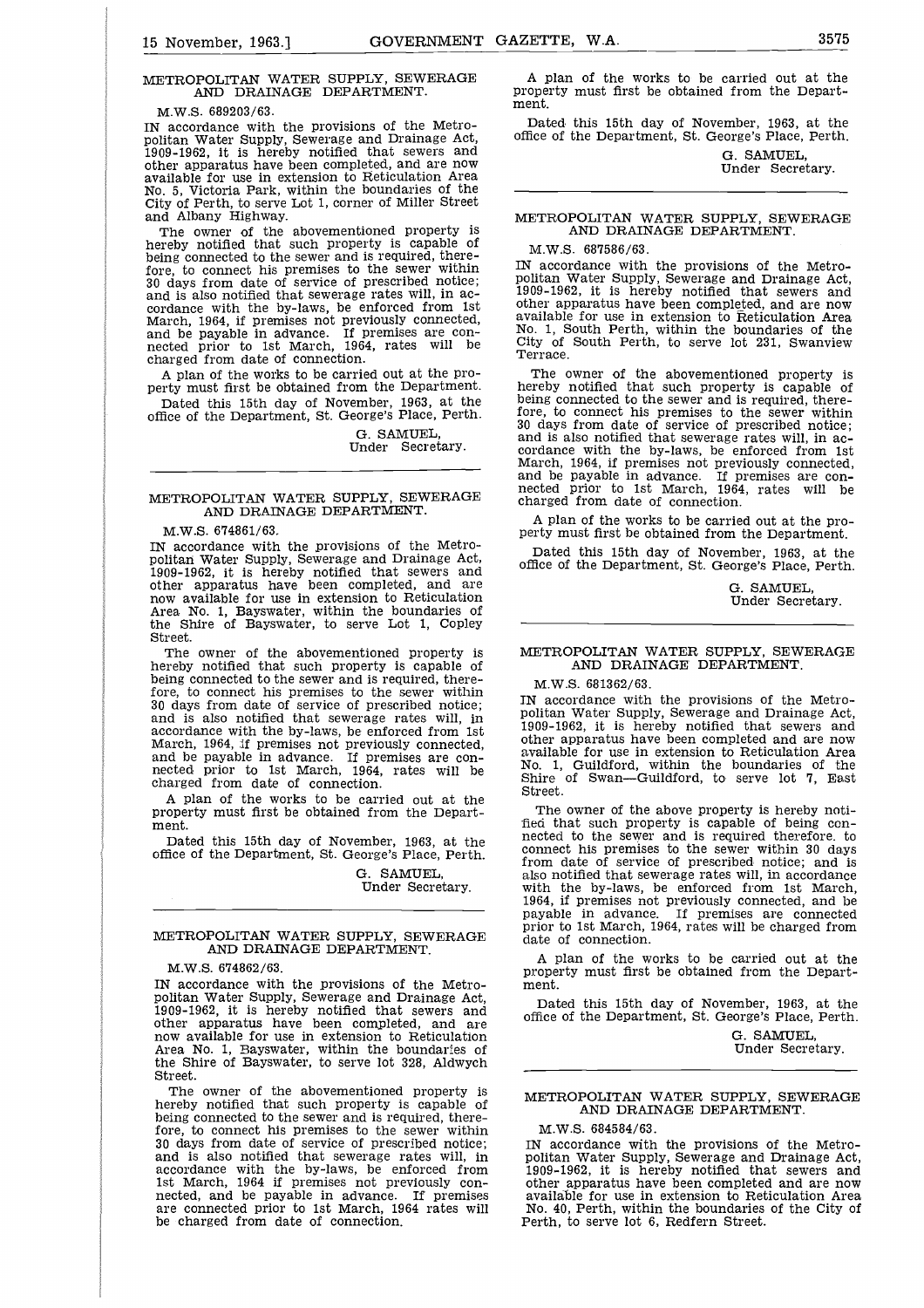3576<br>
GOVERNMENT GAZETTE, W.A. [15 November, 1963.<br>
The owner of the abovementioned property is 372838/63—Marloo Road, from Nutley Street to<br>
hereby notified that such property is capable of Arkana Road—northerly, Arkana R The owner of the abovementioned property is hereby notified that such property is capable of being connected to the sewer and required there-fore, to connect his premises to the sewer within 30 days from date of service of prescribed notice; and is also notified that sewerage rates will, in accordance with the by-laws, be enforced from 1st March, 1964, if premises not previously connected, and be payable in advance. If premises are con-nected prior to 1st March, 1964, rates will be charged from date of connection.

A plan of the works to be carried out at the property must first be obtained from the Department.

Dated this 15th day of November, 1963, at the office of the Department, St. George's Place, Perth. G. SAMUEL,

Under Secretary.

#### METROPOLITAN WATER SUPPLY, SEWERAGE AND DRAINAGE DEPARTMENT.

M.W.S. 681341/63.

IN accordance with the provisions of the Metropolitan Water Supply, Sewerage and Drainage Act, 1909-1962, it is hereby notified that sewers and other apparatus have been completed and are now available for use in extension to Reticulation Area No. 1, Guildford, within the boundaries of the Shire of Swan-Guildford, to serve lot 30, Sweeting Street.

The owner of the above property is hereby notified that such property is capable of being connected to the sewer and is required therefore, to connect his premises to the sewer within 30 days from date of service of prescribed notice; and is also notified that sewerage rates will, in accordance with the by-laws, be enforced from 1st March, 1964, if premises not previously connected, and be payable in advance. If premises are connected prior to 1st March, 1964, rates will be charged from date of connection.

A plan of the works to be carried out at the property must first be obtained from the Department.

Dated this 15th day of November, 1963, at the office of the Department, St. George's Place, Perth.

G. SAMUEL, Under Secretary.

#### METROPOLITAN WATER SUPPLY, SEWERAGE AND DRAINAGE DEPARTMENT.

M.W.S. 878091/60.

NOTICE is hereby given, in pursuance of section 96 of the Metropolitan Water Supply, Sewerage and Drainage Act, 1909-1962, that water mains have been laid in the undermentioned streets in the districts indicated.

#### Town of Melville.

864804/63—Glencoe Road, from Bedford Road to lot 290—westerly.

Town of Midland.

843070/63—Poynton Avenue, from lot 9 to lot 75 south-easterly.

#### Shire of Cockburn.

867905/63—Simon Street, from Williams Road to unnamed street—northerly. Unnamed street, from Simon Street to Williams Road—southwesterly. Unnamed road, from unnamed street to Simon Street—south-easterly.

#### Shire of Kalamunda.

863704/63—Stuart Crescent, from lot 24 to lot 26 southerly.

#### Shire of Mundaring.

861347/63—Cara Road, from lot 86 to lot 87 easterly.

#### Shire of Perth.

- 850777/63—Canara Road, from lot 253 to Arkana Road—westerly. Arkana Road, from Canara Road to Chipala Road—northerly. Chipala Road, from Arkana Road to lot 155—easterly.
- 872833/63—Marloo Road, from lot 63 to Nutley Street—northerly. Nutley Street, from Marloo Road to lot 75—easterly.

872838/63—Marloo Road, from Nutley Street to Arkana Road—northerly. Arkana Road, from Marloo Road to Rail Street—westerly. Rail Street, from Arkana Road to Bilinga Road southerly. Bilinga Road, from Rail Street to Marloo Road—easterly.

872840/63—Wolya Way, from lot 145 to lot 141 northerly.

873354/63—Unnamed Street, from Elsegood Street to lot 46—south-easterly.

And the Minister for Water Supply, Sewerage and Drainage is, subject to the provisions of the Act, prepared to supply water from such mains to land within rateable distance thereof.

Dated this 15th day of November, 1963.

G. SAMUEL, Under Secretary.

### METROPOLITAN WATER SUPPLY, SEWERAGE AND DRAINAGE DEPARTMENT.

#### M.W.S. 678918/63.

IN accordance with the provisions of the Metropolitan Water Supply, Sewerage and Drainage Act, 1909-1962, it is hereby notified that sewers and other apparatus have been completed and are now available for use in extension to Reticulation Area No. 5, Part 2, Cottesloe, within the boundaries of the Town of Cottesloe, to serve lots 53 and 54, Eric Street.

The owners of the abovementioned properties are hereby notified that such properties are capable of being connected to the sewer and required therefore, to connect their premises to the sewer within 30 days from date of service of prescribed notice; and are also notified that sewerage rates will, in accordance with the by-laws, be enforced from 1st March, 1964, if premises not previously connected, and be payable in advance. If premises are con-nected prior to 1st March, 1964, rates will be charged from date of connection.

A plan of the works to be carried out at each property must first be obtained from the Department.

Dated this 15th day of November, 1963, at the office of the Department, St. George's Place, Perth.

> G. SAMUEL, Under Secretary.

#### METROPOLITAN WATER SUPPLY, SEWERAGE AND DRAINAGE DEPARTMENT.

M.W.S. 526244/61.

LICENSED Sanitary Plumbers are hereby notified that the Hon. Minister for Water Supply, Sewerage and Drainage has approved of the issue of a certi-ficate under by-law 58 to the following Working Plumbers to permit them to carry out actual plumbing work under the direction of Licensed Sanitary Plumbers in connection with sewerage installa-FROPOLITAN WATER SUPPLY,<br>
MD DRAINAGE DEPARTM<br>
W.S. 526244/61.<br>
W.S. 526244/61.<br>
ENSED Sanitary Plumbers are held<br>
the Hon. Minister for Water Sup<br>
Drainage has approved of the isseement between<br>
the suder the direction of FROPOLITAN WATER SUPPLY, SEWIND DRAINAGE DEPARTMENT.<br>
W.S. 526244/61.<br>
ENSED Sanitary Plumbers are hereby ithe Hon. Minister for Water Supply, Se<br>
Drainage has approved of the issue of a<br>
e under by-law 58 to the following FROPOLITAN WATER SUPPLY, SE<br>
MND DRAINAGE DEPARTMENT.<br>
W.S. 526244/61.<br>
ENSED Sanitary Plumbers are hereb;<br>
the Hon. Minister for Water Supply,<br>
Drainage has approved of the issue ce<br>
e under by-law 58 to the following<br>
ne W.S. 526244/61.<br>
ENSED Sanitary Plumbers are hereby new ENSED Sanitary Plumbers are hereby new the Hon. Minister for Water Supply, Seventee of a<br>
e under by-law 58 to the following Words work under the direction of License ENSED Sanitary Plumbers are hereby notif<br>
the Hon. Minister for Water Supply, Sewer:<br>
Drainage has approved of the issue of a cee<br>
e under by-law 58 to the following Work<br>
nohers to permit them to carry out actual plum<br>
wo Finage has approved of the issue of a<br>
Drainage has approved of the issue of a<br>
Drainage has approved of the issue of a<br>
mbers to permit them to carry out actual p<br>
work under the direction of Licensed Sa<br>
nbers in connect

tions:—<br>R. M. McDonald.<br>G. W. Kay.<br>W. L. Jay. Drainage has approved of the issue<br>
e under by-law 58 to the following<br>
hebers to permit them to carry out act<br>
work under the direction of Licensee<br>
si-<br>
R. M. McDonald. D. Bein.<br>
W. L. Jay. T. E. Bamf<br>
W. L. Jay. T. E. B e under by-law 38 to the following we<br>nebers to permit them to carry out actual pl<br>work under the direction of Licensed San<br>nbers in connection with sewerage ins<br>S:—<br>R. M. McDonald. D. Bein.<br>C. W. L. Jay. T. T. E. Bamford. neers to permit them to carry out actual<br>
work under the direction of Licensed<br>
sines in connection with sewerage<br>
si-<br>
R. M. McDonald. D. Bein.<br>
G. W. Kay. J. P. Kenny.<br>
W. L. Jay. T. E. Bamford<br>
C. Kennedy. G. F. Yearsle WORK under the direction of Licensed<br>
in connection with sewerage<br>
i.<br>
E. M. McDonald. D. Bein.<br>
G. W. Kay. J. P. Kenny.<br>
W. L. Jay. T. E. Bamford<br>
C. Kennedy. G. F. Carr.<br>
F. D. Kitson. K. N. Kempton<br>
F. D. Kitson. B. S. B. A. Fletcher. G. Parkin. N. M. McDonald. (D. Bein. (D. Bein. (G. W. Kay. J. P. Kenn; W. L. Jay. (G. F. Carr. R. Gibson. (G. F. Carr. R. Gibson. (G. F. Carr. R. Gibson. (G. F. Carr. B. G. P. Carr. R. Gibson. (E. F. Carr. B. G. F. Carr. B. G. Callej R. M. McDonald. D. Bein.<br>
G. W. Kay. J. P. Ke<br>
C. Kennedy. C. Kennedy. C. F. Ea.<br>
C. Kennedy. C. F. Ca.<br>
F. D. Kitson. K. N. Ke<br>
D. I. Lawson. B. S. Gr<br>
D. I. Lawson. B. S. Gr<br>
N. H. Jones. A. C. T. Vann. A. T. A.<br>
C. T. V G. W. Kay. J. P. Kenny.<br>
W. L. Jay. T. E. Bamford.<br>
C. Kennedy. G. F. Carr.<br>
R. Gibson. T. Yearsley.<br>
F. D. Kitson. E. N. Kempton.<br>
D. I. Lawson. B. S. Graham.<br>
R. G. Skilling. A. (Callejo) Pin.<br>
H. J. D. H. D. Hall.<br>
W. H

- 
- 

J. Routledge.

Licensed Sanitary Plumbers are required, in compliance with by-law 58, to employ only men under their direction in connection with sewerage installations who are in possession of a working plumber's certificate issued under such by-laws.

> G. SAMUEL, Under Secretary.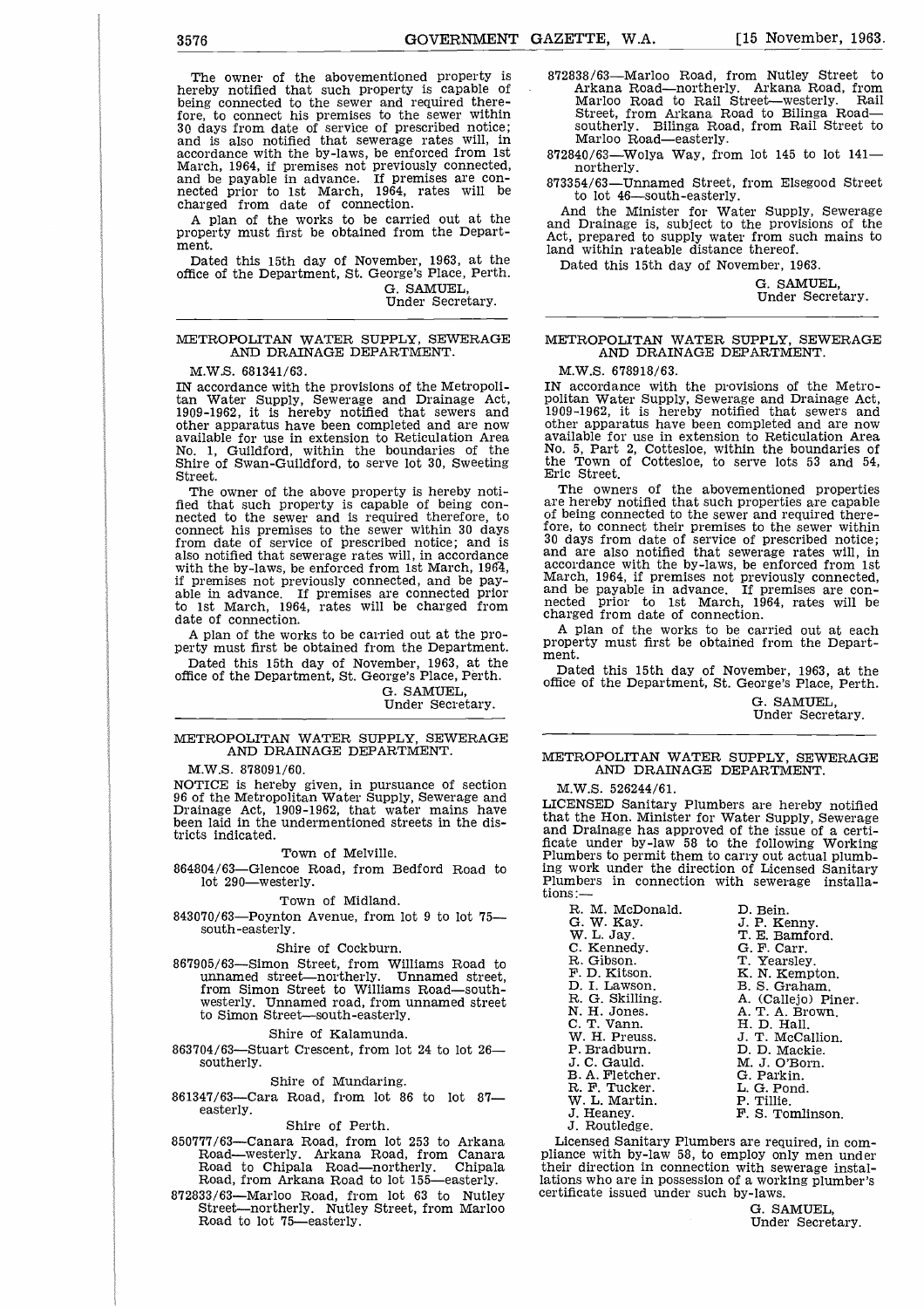# $\frac{1}{2}$ RIGHTS IN WATER AND IRRIGATION ACT, 1914-1962.

#### Collie Irrigation District.

Harvey Irrigation District Sub-Areas Nos. 2 and 3. Waroona Irrigation District.

Irrigation Rates for the Year Ending 31st August, 1964.

P.W.W.S. 328/60.

NOTICE is hereby given that the ratebooks for the year ending the 31st August, 1964, in respect of all irrigable land in the Collie Irrigation District, the Harvey Irrigation District Sub-Areas Nos. 2 and 3 and the Waroona Irrigation District, now liable to be rated under the abovementioned Act have been made up, and that such ratebooks may be inspected at the office of the Minister at Harvey. By order of the Minister for Water Supply,

Sewerage and Drainage.

J. McCONNELL,

Under Secretary for Water Supply. Perth, 13th November, 1963.

Notice of Rate in the Collie Irrigation District, the Harvey Irrigation District Sub-Areas Nos. 2

and 3, and the Waroona Irrigation District. NOTICE is hereby given that, under the powers conferred by the abovementioned Act, the Minister for Water Supply, Sewerage and Drainage has ordered that a rate of £2 7s. 6d. per acre shall be made and levied for the year ending the 31st August, 1964, upon all irrigable land within the Collie Irrigation District, the Harvey Irrigation District Sub-Areas Nos. 2 and 3, and the Waroona Irrigation District assessed in the proportion of one acre in three of each holding if irrigable, the rated area of any holding not to exceed the area allotted for irrigation watering; that the minimum rate during the abovementioned period for each separately assessed holding the annual rate of which at £2 7s. 6d. per acre rated would not exceed £11 17s. 6d. shall be £11 17s. 6d. and that a memorandum of such order has been entered in the ratebooks and signed by the Minister and the said rates are now payable in accordance with the by-laws made under the abovementioned Act.

Appeals against the entries in the ratebooks must be lodged within one month after the publication of this notice.

By order of the Minister for Water Supply, Sewerage and Drainage.

J. McCONNELL, Under Secretary for Water Supply. Perth, 13th November, 1963.

#### RIGHTS IN WATER AND IRRIGATION ACT 1914-1962.

Harvey Irrigation District Sub-Areas Nos. 1 and 4. Irrigation Rate for the Year Ending 31st August, 1964.

P.W.W.S. 328/60.

NOTICE is hereby given that the rate book for the year ending the 31st August, 1964, in respect of all irrigable lands in the Harvey Irrigation District Sub-Areas Nos. 1 and 4 now liable to be rated under the abovementioned Act has been made up, and that such rate book may be inspected at the office of the Minister at Harvey.

By order of the Minister for Water Supply, Sewerage and Drainage.

J. McCONNELL, Under Secretary for Water Supply. Perth, 13th November, 1963.

Notice of Rate in the Harvey Irrigation District Sub-Areas Nos. 1 and 4.

NOTICE is hereby given that, under the powers conferred by the abovementioned Act, the Minister for Water Supply, Sewerage and Drainage, has ordered that a rate of £2 7s. 6d. per acre be made and levied for the year ending the 31st August, 1964, upon all irrigable land within the Harvey Irrigation District Sub-Areas Nos. 1 and 4 liable

GOVERNMENT GAZETTE, W.A.<br>
GATION ACT, to be rated, and rated area of any holding not to exceed the area allotted for irrigation watering; to be rated, and rated area of any holding not to exceed the area allotted for irrigation watering; that the minimum rate during the abovementioned period for each separately assessed holding the<br>annual rate of which at £2 7s. 6d. per acre rated<br>would not exceed £11 17s. 6d. shall be £11 17s. 6d.<br>and that a memorandum of such order has been<br>entered in the rate book an ter and the said rates are now payable under the abovementioned Act.

> Appeals against the entries in the rate book must be lodged within one month after the publication of this notice.

> By order of the Minister for Water Supply, Sewerage and Drainage.

J. McCONNELL, Under Secretary for Water Supply. Perth, 13th November, 1963.

COUNTRY AREAS WATER SUPPLY ACT, 1947-1960.

Striking of Rates for Year Ending 31st October, 1964.

P.W.W.S. 328/60.

NOTICE is hereby given that the rate books of all land in the Rating Zones shown in the undermentioned schedule liable to be rated under the abovementioned Act have been made up and are open<br>for inspection of ratepayers. for inspection of ratepayers.

Notice is also hereby given that, under the<br>powers conferred by the abovementioned Act, the<br>Minister for Water Supply, Sewerage and Drainage<br>has ordered rates as shown in the schedule at-<br>tached hereto to be made and levie land entered in the rate book, subject to a minimum rate of £1.

A memorandum of such order has been duly made in the rate book and signed and the said rate is now payable in accordance with the by-laws made under the abovementioned Act.

By order of the Minister for Water Supply, Sewerage and Drainage.

J. McCONNELL, Under Secretary for Water Supply. Perth, 13th November, 1963.

Schedule.

Rating Zone; Rate in £; Minimum Rate.

Dalwallinu; 3s.; £1. Pithara; 3s.; £1. Ballidu; 3s.; £1. Moora; 3s.; £1. Wongan Hills; 3s.; £1. Wubin; 3s.; £1.

### SHIRE OF PORT HEDLAND

|                        |                                        | SHIRE OF PORT HEDLAND |          |          |          |      |              |          |                |
|------------------------|----------------------------------------|-----------------------|----------|----------|----------|------|--------------|----------|----------------|
|                        |                                        |                       |          |          |          |      |              |          |                |
|                        | STATEMENT OF RECEIPTS AND PAYMENTS     |                       |          |          |          |      |              |          |                |
|                        | FOR THE YEAR ENDED 30th JUNE, 1963     |                       |          |          |          |      |              |          |                |
|                        |                                        |                       |          | Receipts |          |      |              |          |                |
|                        |                                        |                       |          |          |          |      | £            |          | s d.           |
| $\rm\,Rates\,\,$       |                                        |                       |          |          |          |      | 5,808        | 15       | 11             |
| Licenses               |                                        |                       |          |          |          | <br> | 10,643       | 8        | 3              |
|                        | Government Grants                      |                       |          |          |          | <br> | 13,136       | 0        | $\mathbf 0$    |
|                        | Matching Moneys-C.R.T.                 |                       | Fund     |          |          | <br> | 3,444        | -16      | 11             |
|                        | Income from Property                   |                       |          |          |          | <br> | 954          | 5        | 2              |
|                        | Sanitation Charges                     |                       |          |          |          | <br> | 1.093        | 10       | 8              |
|                        | Fines and Penalties                    |                       |          |          |          | <br> | 13           | 16       | 0              |
| Cemetery Receipts      |                                        |                       |          |          |          | <br> | 1,214        | 14       | 0              |
| Other Fees             | $\cdots$                               |                       | $\cdots$ |          |          | <br> | 12.275       | -14      | 8              |
|                        | Total Receipts                         |                       |          |          |          |      | £48,585      | ı        | 7              |
|                        |                                        |                       |          |          |          |      |              |          |                |
|                        |                                        |                       |          | Payments |          |      |              |          |                |
| Administration—        |                                        |                       |          |          |          |      | £            | s.       | d.             |
| Staff Section          |                                        |                       |          |          |          |      | 3,154        | 4        | 0              |
|                        | Membership Section                     |                       |          |          |          | <br> | 534          | 9        | 8              |
| Debt Service           |                                        |                       |          |          |          | <br> | 6,449        | 3        | 9              |
|                        | Public Works and Services              |                       |          |          |          | <br> | 7.081        | 14       | $\overline{2}$ |
| <b>Health Services</b> |                                        | $\cdots$              |          |          |          | <br> | 1,234        | 7        | $\overline{0}$ |
| Traffic Control        |                                        | $\cdots$              | $\cdots$ | $\cdots$ |          | <br> | 360          | 5        | 5              |
| Cemeteries             |                                        | $\cdots$              |          |          |          | <br> | 975          | 17       | ı              |
|                        | Public Works Overhead                  |                       | .        | $\cdots$ |          | <br> | 216          | 11       | 7              |
| Plant and Tools        |                                        |                       |          |          |          | <br> | 231          | Ω        | ı<br>Ō         |
|                        | Central Road Trust Fund Expenditure    |                       |          |          | $\cdots$ | <br> | 1,500        | $\bf{0}$ | 3              |
|                        | Matching Moneys—Payment to C.R.T. Fund |                       |          |          |          | <br> | 2,350<br>193 | 14<br>11 | 3              |
|                        | Donations and Grants                   |                       |          |          |          |      | 275          | Ω        | 0              |
|                        | Transfer to Reserve Fund               |                       |          |          |          | <br> | 23.599       | 19       | 9              |
|                        | Transfer to Trading Fund               |                       |          |          |          | <br> | 2,695        | 17       | 9              |
|                        | Refunds and Transfers                  |                       |          | $\cdots$ |          | <br> | 1,139        | 2        | 11             |
| Other Payments         |                                        | $\cdots$              | $\cdots$ |          |          | <br> |              |          |                |
|                        | Total Payments                         |                       |          |          |          |      | £51.991      | 18       | 8              |
|                        |                                        |                       |          |          |          |      |              |          |                |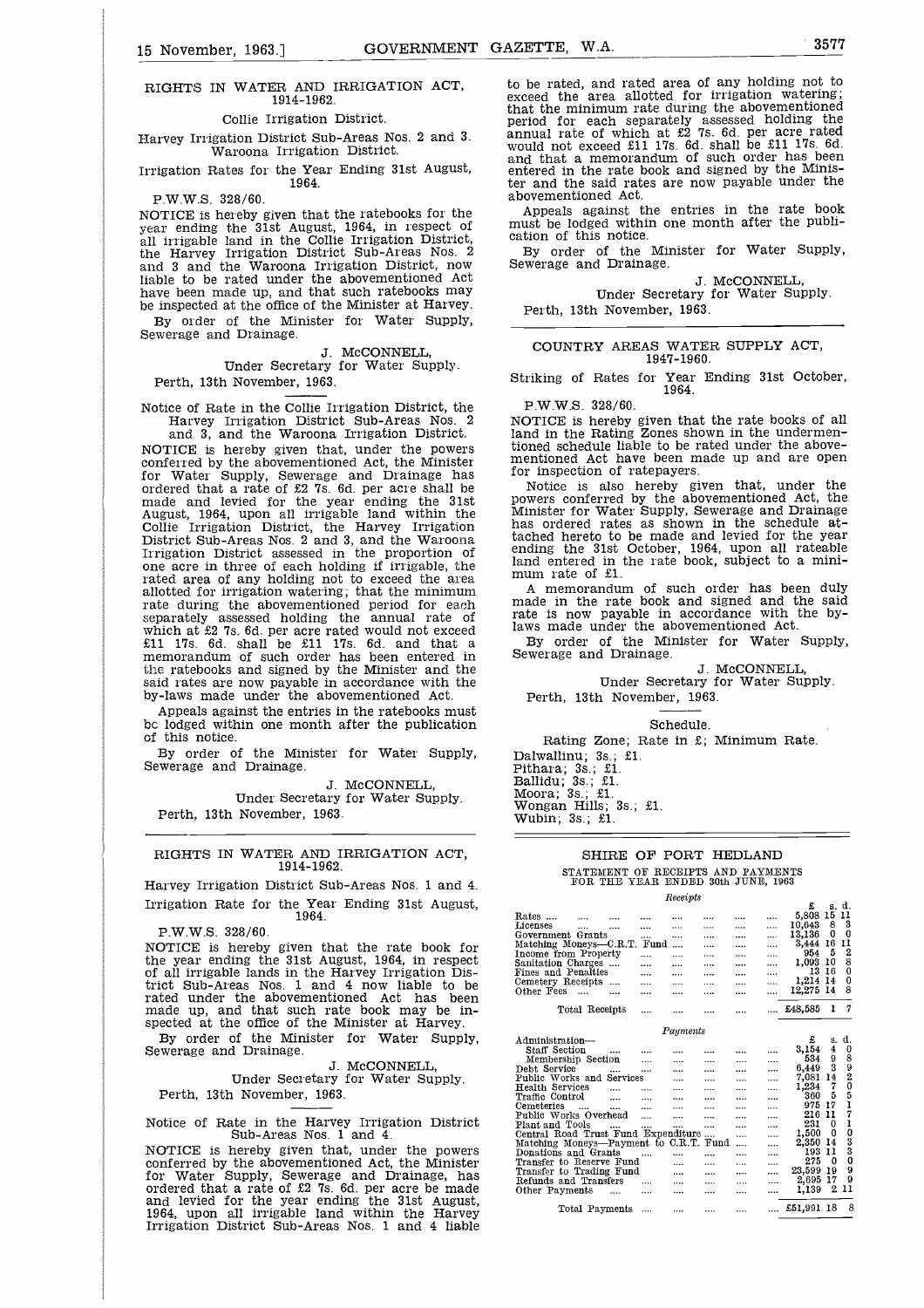| 3578                                                                 | <b>GOVERNMENT</b>                                               | GAZETTE, | W.A. | $[15$ November, 1963.                                                    |        |
|----------------------------------------------------------------------|-----------------------------------------------------------------|----------|------|--------------------------------------------------------------------------|--------|
|                                                                      |                                                                 |          |      |                                                                          |        |
| SUMMARY                                                              |                                                                 |          |      | TOWN OF GERALDTON                                                        |        |
| Cash and Bank Balance, 1st July, 1962                                | <br><br>s. d.<br>£<br>5,823 13<br>$\bf{0}$<br>$\mathbf{I}$<br>7 |          |      | Municipal Fund                                                           |        |
| Receipts as per Statement<br>                                        | <br><br>48,585<br>54,408 14<br>7                                |          |      | STATEMENT OF RECEIPTS AND PAYMENTS<br>FOR THE YEAR ENDED 30th JUNE, 1963 |        |
| Payments as per Statement<br><br><br>Credit Balance, 30th June, 1963 | <br><br>51,991 18 8<br>£2,416 15 11                             | Rates    |      | Receipts                                                                 | 67,503 |

#### BALANCE SHEET AS AT 30th JUNE, 1963

|                                     |                          |          | <b>Assets</b>      |              |                   |          |                  |
|-------------------------------------|--------------------------|----------|--------------------|--------------|-------------------|----------|------------------|
| Current Assets-                     |                          |          |                    |              | £                 |          | s. d.            |
| Cash and Bank Balances-             |                          |          |                    |              |                   |          |                  |
| Municipal Fund                      |                          |          |                    |              | <br>2,416 15 11   |          |                  |
| Trust Fund                          |                          | $\cdots$ |                    |              | <br>181           | 3        | 0                |
| Loan Capital Fund                   |                          |          |                    | <br>         | <br>7,506 10 11   |          |                  |
| Reserve Fund-                       |                          |          |                    |              |                   |          |                  |
| Plant Depreciation                  |                          |          |                    |              | <br>400           | 0        | 0                |
| Long Service Leave                  |                          |          |                    | <br>         | <br>150           | 0        | 0                |
| Payment to C.R.T. Fund              |                          |          |                    | <br>$\cdots$ | <br>2.350         | 14       | 3                |
| Reserve Funds                       | $\ddotsc$                |          |                    | <br>         | <br>550           | $\Omega$ | 0                |
| Sundry Debtors                      |                          |          |                    |              | <br>1,718         | 4        | $\boldsymbol{6}$ |
| Stock on Hand                       | $\sim$                   | $\cdots$ |                    |              | 244               | 10       | 6                |
| Fixed Assets                        |                          |          |                    |              | <br>27,782        | 7        | 0                |
|                                     | $\overline{\phantom{a}}$ |          |                    | <br>         | 78,275            | 18       | 10               |
| Electricity Undertaking Investment  |                          |          |                    | <br>         |                   |          |                  |
| Total Assets                        |                          |          |                    |              | £121.576          |          | 4 11             |
|                                     |                          |          |                    |              |                   |          |                  |
|                                     |                          |          |                    |              |                   |          |                  |
|                                     |                          |          |                    |              |                   |          |                  |
|                                     |                          |          | <b>Liabilities</b> |              |                   |          |                  |
| Current Liabilities-                |                          |          |                    |              | £                 | S.       | d.               |
| Sundry Creditors                    |                          |          |                    |              | 943               | 4        | 3                |
| Trust Fund                          |                          |          |                    |              | 181               | я        | 0                |
| Reserve Funds-                      |                          |          |                    |              |                   |          |                  |
| Long Service Leave                  |                          | $\cdots$ |                    |              | 150               | 0        | 0                |
| Plant Depreciation                  |                          |          |                    |              | <br>400           | 0        | 0                |
| Deferred Liability---Loan Liability |                          |          |                    |              | 62,354            | 8        | 5                |
|                                     |                          |          |                    |              |                   |          |                  |
| Total Liabilities                   |                          |          |                    |              | £64,028 15        |          | 8                |
|                                     |                          |          |                    |              |                   |          |                  |
|                                     |                          |          | SUMMARY            |              |                   |          |                  |
|                                     |                          |          |                    |              |                   |          |                  |
|                                     |                          |          |                    |              | £                 |          | s. d.            |
| Total Assets<br>Total Liabilities   |                          |          |                    |              | 121,576<br>64,028 | 4<br>15  | 11<br>8          |

Municipal Accumulation Account (Surplus) .... .... £57,547 9 3

*Contingent Liability.-The* amount of interest included in Loan De-bentures issued, payable over the life of the Loans, and not shown under the heading of Loan Liability, is approximately £29,794.

#### REVENUE ACCOUNT FOR THE YEAR ENDED 30th JUNE, 1963

#### *Revenue*

| Sales of Current and Meter Rents<br>Connection Fees |             | <br><br><br> | <br><br>34.841<br>86            | s. d.<br>3 <sub>6</sub><br>-11<br>4 |  |
|-----------------------------------------------------|-------------|--------------|---------------------------------|-------------------------------------|--|
| Rents-Residence and Quarters                        |             | <br>         | <br>195                         | -5<br>ı                             |  |
| Net Revenue                                         |             |              | <br>68                          | 8<br>11                             |  |
| Total Revenue                                       |             |              | £35,191                         | - 6                                 |  |
|                                                     | Expenditure |              |                                 |                                     |  |
|                                                     |             |              | £                               | s. d.                               |  |
| Administration<br>                                  |             | <br>         | <br>$7,140$ 0 6<br>$28,051$ 1 0 |                                     |  |
| Generation and Distribution                         |             |              | 28,051                          |                                     |  |
| Total Expenditure                                   |             |              | £35,191                         | 6                                   |  |

#### Electric Light Account

#### BALANCE SHEET AS AT 30th JUNE, 1963

#### *Assets*

| Current Assets—Sundry Debtors<br>Stock on Hand<br>Change-over Stocks<br>Fixed Assets<br>Total Assets | $\cdots$<br><br><br>   |             | <br><br><br>                       | <br><br>          | £<br>689<br>1,620<br>1,661<br>76,300<br>£80.271 | s.<br>14<br>$\frac{4}{5}$<br>6<br>9 | d.<br>0<br>$\frac{0}{7}$<br>$\overline{2}$<br>8 |
|------------------------------------------------------------------------------------------------------|------------------------|-------------|------------------------------------|-------------------|-------------------------------------------------|-------------------------------------|-------------------------------------------------|
| Current Liabilities—Sundry Creditors<br>Equity—<br>Mains Capital Reserve                             |                        | Liabilities | £<br>420                           | s. d.<br>0        | £<br>1.642<br>0                                 | 6                                   | s. d.<br>$\mathbf{2}$                           |
| Capital Reserve<br>Capital Advance Account                                                           | $\cdots$               | <br>        | <br><br>1.788 14 3<br>78,275 18 10 |                   |                                                 |                                     |                                                 |
| Debit<br>Less<br>Account                                                                             | <b>Nett</b><br>Balance | Revenue     | 80.484 13<br>1.855                 | $\mathbf{1}$<br>9 | 6                                               |                                     |                                                 |
| Total Liabilities                                                                                    |                        |             |                                    |                   | 78,629                                          | 3                                   | 7<br>9                                          |
|                                                                                                      |                        |             |                                    |                   | £80,271                                         | 9                                   |                                                 |

We hereby certify that the figures and particulars above are correct.

E. A. RICHARDSON, *President,* M. E. BADDELEY, *Shire Clerk.*

I have examined the books and accounts of the Shire of Port Hedland<br>for the year ended 30th June, 1963. I certify that the Annual State-<br>ments mentioned above correspond with the books of accounts,<br>vouchers and documents

### TOWN OF GERALDTON

#### Municipal Fund<br>STATEMENT OF RECEIPTS AND PAYMENTS<br>FOR THE YEAR ENDED 30th JUNE, 1963 *Receipts*

| Rates                                  |              |          | <br>          |   |          | 67,503   |
|----------------------------------------|--------------|----------|---------------|---|----------|----------|
| Licenses-Traffic and Others            |              |          | <br>          |   |          | 46,254   |
| Government Grants                      |              |          | <br>          |   |          | 7,930    |
| Income from Property                   | .            |          | <br>          |   | .        | 6.513    |
| Sanitation Charges                     |              |          | <br>          |   |          | 10,613   |
| Fines and Penalties                    | .            |          | <br>          |   |          | 1.812    |
| Other Fees                             |              |          | <br>          |   |          | 715      |
| Transfers from Trading                 | Undertakings |          |               |   |          | 27,518   |
| Matching Moneys-                       |              |          |               |   |          |          |
| Refund Contribution                    |              |          | <br>          |   |          | 13,047   |
| Subsidy                                |              |          | <br>          |   |          | 9,785    |
| Prepaid Recoverable                    | Works        |          |               |   |          | 8,613    |
| Other Revenue<br>.                     |              |          | <br>          |   |          | 4.876    |
|                                        |              |          |               |   |          |          |
| Total Receipts                         |              |          |               |   |          | £205,179 |
|                                        |              | Payments |               |   |          |          |
| Administration—                        |              |          |               |   |          | £        |
| Office<br>                             |              |          | <br>          |   |          | 15,915   |
| Membership<br>                         |              |          | <br>          |   |          | 2,676    |
| Debt Service                           |              |          |               |   |          | 54,628   |
| Public Works and Services              |              |          | <br><br><br>. |   |          | 50,081   |
| Caravan Park-Operation and Maintenance |              |          |               |   |          | 1,991    |
| Buildings-Construction and Maintenance |              |          |               |   |          | 26,906   |
| Town Planning Scheme                   |              |          |               |   |          | 848      |
| Health Services<br>$\ddotsc$           |              |          | <br>          |   |          | 17,673   |
| Traffic Control                        |              |          | <br>          |   |          | 7,927    |
| <br>Building Control                   |              |          | <br>          |   |          | 540      |
| $\cdots$<br>Public Works Overhead      |              |          | <br>          |   |          | 7,014    |
| Recoverable Works and Sales            |              |          | <br>          |   |          | 14,566   |
| Purchase of Plant and Tools            |              |          | <br>          |   |          | 419      |
|                                        |              |          | <br>          |   |          |          |
| Plant Operating Costs (Credit)         |              |          | <br>          |   |          | 100      |
| Municipal Car Replacement              |              |          | <br>          |   |          | 247      |
| Matching Moneys-C.R.T. Fund            |              |          | <br>          |   |          | 17,889   |
| Donations and Grants—                  |              |          |               |   |          |          |
| Statutory<br>$\cdots$                  |              | .        | <br>          | . |          | 2,275    |
| Non-Statutory                          |              | $\cdots$ | <br>          |   |          | 2,071    |
| All Other Expenditure                  |              |          | <br>          |   | $\cdots$ | 3,517    |
| Engineering Works Overhead             |              |          |               |   |          | 5,438    |
| Total Payments                         |              |          |               |   |          | £232,521 |
|                                        |              |          |               |   |          |          |
|                                        |              |          |               |   |          |          |
|                                        |              | SUMMARY  |               |   |          |          |
|                                        |              |          |               |   | £        | £        |
| ${\bf Payments}$                       |              |          |               |   |          | 232,521  |
| $Less-$                                |              |          |               |   |          |          |
| Balance, 1st July, 1962                |              |          |               |   | 20,738   |          |
| Receipts<br>$\cdots$                   |              |          | <br>          |   | 205,179  |          |
|                                        |              |          |               |   |          | 225.917  |
|                                        |              |          |               |   |          |          |
| Balance Overdrawn at 30th June, 1963   |              |          |               |   |          | £6,604   |

| he amount of interest included in Loan De-<br>ble over the life of the Loans, and not shown. | Payments<br><br>Less—                                                        | <br>                      | 232,521 |
|----------------------------------------------------------------------------------------------|------------------------------------------------------------------------------|---------------------------|---------|
| Loan Liability, is approximately £29,794.                                                    | Balance, 1st July, 1962<br>$- - - -$<br>Receipts<br>$\cdots$<br><br><br><br> | <br><br>20.738<br>205,179 |         |
|                                                                                              |                                                                              |                           | 225.917 |
| Electric Light Account                                                                       | Balance Overdrawn at 30th June, 1963                                         | <br>                      | £6,604  |

#### Working Account

#### STATEMENT OF INCOME AND EXPENDITURE FOR THE YEAR ENDED 30th JUNE, 1983 *Income*

|                                                          |          |             |          |           |              | £        |
|----------------------------------------------------------|----------|-------------|----------|-----------|--------------|----------|
| Rates Levied<br>$\cdots$                                 |          |             |          |           | <br>         | 74,525   |
| Licenses and Other Charges                               |          | $\cdots$    |          |           | <br>         | 53,334   |
| Income from Property                                     |          |             |          |           | <br>         | 6,963    |
| Contributions and Grants                                 |          |             |          |           | <br>         | 7,930    |
| Profit on Recoverable Works and Sales                    |          |             |          | $\ddotsc$ | <br>         | 3,188    |
| Electricity Department—Refund of Administration Expenses |          |             |          |           |              | 1,213    |
| Matching Moneys Subsidy                                  |          |             |          |           | <br>         | 9,785    |
| Other Sundry Income                                      | $\cdots$ |             |          |           |              | 893      |
|                                                          |          |             |          |           | <br>         |          |
| Total Income                                             |          |             |          |           |              | £157,831 |
|                                                          |          |             |          |           |              |          |
|                                                          |          | Expenditure |          |           |              |          |
|                                                          |          |             |          |           |              | £        |
| Traffic Control<br>$\cdots$                              |          |             |          |           |              | 7,843    |
| Administration<br>                                       | $\cdots$ | $\cdots$    |          |           | <br>         | 18,706   |
| Engineering Administration                               |          |             |          |           | <br>         | 12,475   |
| Parks and Gardens Maintenance                            |          |             |          | $\cdots$  | <br>         | 14,918   |
| Roadworks and Footpaths-Construction and Maintenance     |          |             |          |           |              | 33,538   |
| Drainage Construction and Maintenance                    |          |             |          |           | <br>.        | 5,141    |
| Maintenance of Buildings                                 |          |             |          |           | <br>         | 2,935    |
| Administration-                                          |          |             |          |           |              |          |
| Building Control                                         |          |             |          |           | <br>         | 540      |
| Health Administration                                    |          | $\cdots$    |          |           | <br>         | 10,566   |
| Health Services                                          |          |             |          |           | <br>.        | 7.395    |
| Plant Running Costs not Allocated                        |          |             |          |           | <br>         | 693      |
| Fire Brigade Contribution—Statutory                      |          |             |          |           | <br>         | 2,275    |
| Donations and Grants                                     |          | $\cdots$    |          |           |              | 1,850    |
| Interest on Loans<br>$\sim$ $\sim$                       |          | $\cdots$    |          |           | <br>         | 8.752    |
| Bad Debts<br>$\cdots$                                    |          |             |          |           | <br>         | 176      |
| Expenses-Town Planning Control                           |          |             |          |           | <br>         | 83       |
| Depreciation-Plant and Vehicles                          |          |             | $\cdots$ |           | <br>         | 5.448    |
| Buildings Demolished, Written Off                        |          |             |          |           | <br>         | 1,340    |
| Surplus—To Municipal Accumulation Account                |          |             |          |           | <br>$\cdots$ | 23,157   |
|                                                          |          |             |          |           |              |          |
| Total Expenditure                                        |          |             |          |           |              | £157,831 |
|                                                          |          |             |          |           |              |          |
| BALANCE SHEET AS AT 30th JUNE, 1963                      |          |             |          |           |              |          |
|                                                          |          |             |          |           |              |          |
|                                                          |          | Assets      |          |           |              |          |
| Current Assets-                                          |          |             |          |           |              | £        |
| Cash at Bank-Loan Capital Fund, etc.                     |          |             |          |           |              | 46,561   |

| VIIITEILLE A SSERS                      |          |          |          |      | Ð           |
|-----------------------------------------|----------|----------|----------|------|-------------|
| Cash at Bank—Loan Capital Fund, etc.    |          |          |          |      | <br>46,561  |
| Matching Moneys in Transit              |          |          |          | <br> | <br>17,889  |
| Sundry Debtors                          |          |          |          | <br> | <br>20,717  |
| Stocks on Hand                          |          |          |          | <br> | <br>1,177   |
| Fixed Assets-                           |          |          |          |      |             |
| Buildings<br>$\cdots$                   |          |          |          |      | 176,842     |
| Contents of Buildings                   |          |          |          | <br> | <br>11.206  |
| Vacant Land<br>$\overline{\phantom{a}}$ | $\cdots$ |          |          | <br> | <br>1,085   |
| Plant and Equipment                     |          |          |          | <br> | <br>2,786   |
| Motor Vehicles                          |          |          |          | <br> | <br>27,861  |
| Investments-                            |          |          |          |      |             |
| Metal Production Undertaking            |          |          |          | <br> | <br>7,506   |
| Electricity Undertaking                 |          | $\cdots$ | $\cdots$ | <br> | <br>177,305 |
| Commonwealth Bond—Series " G"           |          |          |          | <br> | <br>1,500   |
| Total Assets                            |          |          |          |      | £492.435    |
|                                         |          |          |          |      |             |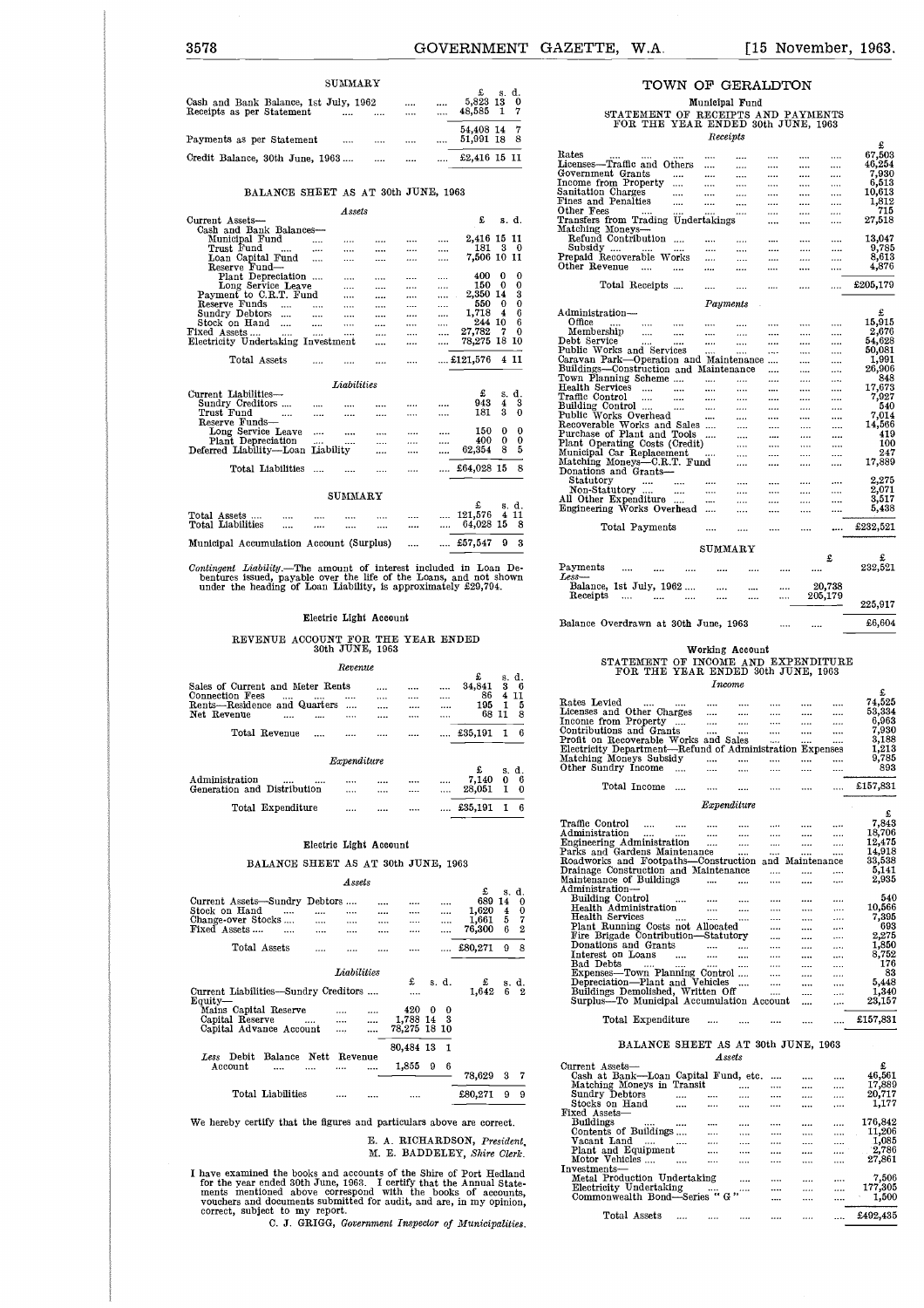| 15 November, 1963.]                                                                                                                                                                                                                                                        |                                                                                                                            |                                                                          |                                                                                              |                                                                      | <b>GOVERNMENT</b>                                                 | GAZETTE.                                                                                                                               | W.A.           |
|----------------------------------------------------------------------------------------------------------------------------------------------------------------------------------------------------------------------------------------------------------------------------|----------------------------------------------------------------------------------------------------------------------------|--------------------------------------------------------------------------|----------------------------------------------------------------------------------------------|----------------------------------------------------------------------|-------------------------------------------------------------------|----------------------------------------------------------------------------------------------------------------------------------------|----------------|
|                                                                                                                                                                                                                                                                            | <b>Liabilities</b>                                                                                                         |                                                                          |                                                                                              |                                                                      |                                                                   |                                                                                                                                        |                |
| Current Liabilities-<br>Overdraft-Municipal Fund<br>Sundry Creditors<br>$\cdots$<br>Accrued Wages<br>$\cdots$<br>Staff Endowment Funds<br>Moneys Held in Trust<br>Deposits<br><br>1.1.1<br>City of Perth-Band Instruments<br>Deferred Liabilities-Loan Liability-Principal | $\cdots$<br>$\cdots$<br>$\cdots$<br>$\cdots$<br>$\cdots$<br>$\cdots$<br>$\cdots$<br>$\cdots$ $\cdots$<br>$\cdots$ $\cdots$ | $\cdots$<br>$\cdots$<br><br>$\cdots$<br>$\cdots$<br>$\cdots$<br>$\cdots$ | $\cdots$<br>$\cdots$<br>$\cdots$<br>$\cdots$<br>$\cdots$<br>$\cdots$<br>$\cdots$<br>$\cdots$ | $\cdots$<br><br>$\cdots$<br>$\cdots$<br>$\cdots$<br><br><br>$\cdots$ | £<br>6,604<br>2,602<br>343<br>2.284<br>29<br>80<br>129<br>408,916 | Balance at 1st July, 19<br>Net Revenue as above<br>Less Transfers to Munic<br>Interest on Loans<br>Loan Repayments<br>Other Repayments |                |
| Total Liabilities                                                                                                                                                                                                                                                          |                                                                                                                            |                                                                          | $\cdots$                                                                                     |                                                                      | £420,987                                                          |                                                                                                                                        |                |
|                                                                                                                                                                                                                                                                            |                                                                                                                            | <b>Sales Controller</b>                                                  | $\cdots$                                                                                     | £<br>48,291                                                          |                                                                   |                                                                                                                                        | Balance at 30  |
| Municipal Accumulation Account-<br>Balance<br>$\cdots$<br><b>Seat of the State</b><br>and the<br>Add Surplus from Working Account                                                                                                                                          | <b>Seattle Control</b>                                                                                                     |                                                                          | $\cdots$                                                                                     | 23,157                                                               | 71,448                                                            |                                                                                                                                        | <b>BALANCE</b> |

### Metal Production Trading Undertaking STATEMENT OF RECEIPTS AND PAYMENTS FOR THE YEAR ENDED 30th JUNE, 1963

| Balance                              | Add Surplus from Working Account |                                                                          |              |              |                 |              | 48,291<br>23,157 |                |                                                                                                                                                                                                      |
|--------------------------------------|----------------------------------|--------------------------------------------------------------------------|--------------|--------------|-----------------|--------------|------------------|----------------|------------------------------------------------------------------------------------------------------------------------------------------------------------------------------------------------------|
|                                      |                                  |                                                                          |              |              |                 |              |                  |                | 71,448                                                                                                                                                                                               |
|                                      |                                  |                                                                          |              |              |                 |              |                  |                | £492,435                                                                                                                                                                                             |
|                                      |                                  |                                                                          |              |              |                 |              |                  |                | Contingent Liability.--The amount of interest included in Loan Debentures issued, payable over the life of the Loans and not shown under the heading of Loan Liability, is £169,137 (approximately). |
|                                      |                                  | Metal Production Trading Undertaking                                     |              |              |                 |              |                  |                |                                                                                                                                                                                                      |
|                                      |                                  | STATEMENT OF RECEIPTS AND PAYMENTS<br>FOR THE YEAR ENDED 30th JUNE, 1963 |              |              |                 |              |                  |                |                                                                                                                                                                                                      |
|                                      |                                  |                                                                          |              | Receipts     |                 |              |                  |                |                                                                                                                                                                                                      |
| Sale of Metal                        |                                  |                                                                          |              | $\cdots$     |                 | $\cdots$     |                  |                | £<br>9,675                                                                                                                                                                                           |
| Sales of Rubble                      |                                  |                                                                          |              |              |                 |              |                  |                | 513                                                                                                                                                                                                  |
|                                      | Total Receipts                   |                                                                          |              | $\cdots$     | $\cdots$        |              |                  |                | £10,188                                                                                                                                                                                              |
|                                      |                                  |                                                                          |              | Payments     |                 |              |                  |                |                                                                                                                                                                                                      |
|                                      |                                  | $\cdots$                                                                 | $\cdots$     |              | $\cdots$        | $\cdots$     | $\cdots$         |                | £<br>4,812                                                                                                                                                                                           |
| Quarry Costs<br>Crusher Costs        |                                  |                                                                          | $\cdots$     |              |                 |              |                  |                | 1,638                                                                                                                                                                                                |
| Metal Stock Costs                    |                                  |                                                                          | $\cdots$     | $\cdots$     |                 | $\cdots$     |                  |                | 840                                                                                                                                                                                                  |
| Accrued Expenses                     |                                  |                                                                          | $\cdots$     | $\cdots$     |                 | $\cdots$     |                  |                | 71                                                                                                                                                                                                   |
|                                      | Total Payments                   |                                                                          |              | $\cdots$     | $\cdots$        | $\cdots$     | $\cdots$         | $\cdots$       | £7,361                                                                                                                                                                                               |
|                                      |                                  |                                                                          |              | $\tt SUMARY$ |                 |              |                  |                |                                                                                                                                                                                                      |
| Balance-Overdrawn at 1st July, 1962  |                                  |                                                                          |              |              |                 | .            | $\cdots$         |                | £<br>3,565                                                                                                                                                                                           |
| <i>Add</i> Payments                  |                                  | $\cdots$                                                                 |              | $\cdots$     |                 |              |                  |                | 7,361                                                                                                                                                                                                |
| Less Receipts                        |                                  |                                                                          |              |              |                 |              |                  |                | £10,926<br>10,188                                                                                                                                                                                    |
| Balance-Overdrawn at 30th June, 1963 |                                  |                                                                          |              |              |                 | $\cdots$     |                  |                | £738                                                                                                                                                                                                 |
|                                      |                                  |                                                                          |              |              |                 |              | $\cdots$         |                |                                                                                                                                                                                                      |
|                                      |                                  |                                                                          |              |              | Revenue Account |              |                  | £              | £                                                                                                                                                                                                    |
| Sales of Metal<br>Sales of Rubble    |                                  |                                                                          | $\cdots$     |              | $\cdots$        | $\cdots$     | $\cdots$         |                | 9,217                                                                                                                                                                                                |
| Stock on Hand at 30th June, 1963     |                                  |                                                                          |              |              |                 | <br>         | <br>             |                | 513<br>2,633                                                                                                                                                                                         |
|                                      |                                  |                                                                          |              |              |                 |              |                  |                |                                                                                                                                                                                                      |
|                                      |                                  |                                                                          |              |              |                 |              |                  |                | £12,363                                                                                                                                                                                              |
|                                      |                                  |                                                                          |              | $\cdots$     | $\cdots$        | $\cdots$     |                  | 4,118          |                                                                                                                                                                                                      |
|                                      |                                  |                                                                          | $\cdots$     | $\cdots$     |                 |              |                  | 4,812<br>1,638 |                                                                                                                                                                                                      |
|                                      | Stockpiling Costs                |                                                                          | <br>$\cdots$ | <br>$\cdots$ | <br>$\cdots$    | <br>$\cdots$ |                  | 840            |                                                                                                                                                                                                      |
|                                      | Depreciation                     | $\cdots$                                                                 | $\cdots$     | $\cdots$     |                 |              |                  | 728            |                                                                                                                                                                                                      |
|                                      |                                  |                                                                          |              |              |                 |              |                  |                | 12,136                                                                                                                                                                                               |
|                                      |                                  | Net Revenue to Capital Reserve                                           |              |              |                 | $\cdots$     |                  |                | £227                                                                                                                                                                                                 |
|                                      |                                  | BALANCE SHEET AS AT 30th JUNE, 1963                                      |              | Assets       |                 |              |                  |                |                                                                                                                                                                                                      |
|                                      | Sundry Debtors                   |                                                                          |              |              |                 |              |                  |                | £<br>118                                                                                                                                                                                             |
|                                      | Stock on Hand                    |                                                                          |              |              |                 |              |                  |                | 2,633                                                                                                                                                                                                |
|                                      | Crusher Building                 |                                                                          | $\cdots$     | $\cdots$     |                 | $\cdots$     |                  |                | 5,443                                                                                                                                                                                                |
| Plant                                |                                  | $\cdots$                                                                 |              |              |                 | $\cdots$     | $\cdots$         |                | 1,113                                                                                                                                                                                                |
|                                      | Total Assets                     |                                                                          | $\cdots$     | $\cdots$     |                 |              |                  |                | £9,307                                                                                                                                                                                               |
|                                      |                                  |                                                                          |              | Liabilities  |                 |              |                  |                |                                                                                                                                                                                                      |
|                                      | Bank Overdraft                   |                                                                          |              | $\cdots$     | $\cdots$        | $\cdots$     |                  | £              | £<br>738                                                                                                                                                                                             |
|                                      | Sundry Creditors                 |                                                                          |              |              |                 |              |                  |                | 2                                                                                                                                                                                                    |
|                                      | Municipal Fund Advance           |                                                                          |              |              |                 |              |                  |                | 7,506                                                                                                                                                                                                |
|                                      |                                  | Total Liabilities                                                        |              |              |                 |              |                  |                | £8,246                                                                                                                                                                                               |
|                                      | Capital Reserve-                 |                                                                          |              |              |                 |              |                  |                |                                                                                                                                                                                                      |
|                                      | Balance at 1st July, 1962        |                                                                          |              | $\cdots$     | $\cdots$        |              |                  | 834            |                                                                                                                                                                                                      |
|                                      | Add Net Revenue                  |                                                                          |              |              |                 |              |                  | 227            | 1,061                                                                                                                                                                                                |
|                                      |                                  |                                                                          |              |              |                 |              |                  |                |                                                                                                                                                                                                      |
|                                      |                                  |                                                                          |              |              |                 |              |                  |                | £9,307                                                                                                                                                                                               |

#### Electricity Trading Undertaking-Revenue Account STATEMENT OF INCOME AND EXPENDITURE FOR THE YEAR ENDED 30th JUNE, 1963 *Income*

|                                     |                   |          |             |      |              | £        |
|-------------------------------------|-------------------|----------|-------------|------|--------------|----------|
| Sales of Current                    | $\cdots$          |          |             | <br> | <br>         | 148,948  |
| Meter Rents                         | $\cdots$          |          |             | <br> | <br>         | 1,030    |
| Housing Rents                       | $\cdots$          | $\cdots$ |             | <br> | <br>         | 647      |
| Interest and Commissions            |                   |          |             | <br> | <br>         | 167      |
| Profit on Chargeable Jobs           |                   |          | $\cdots$    | <br> | <br>         | 244      |
| Other Revenue                       | $\cdots$          | $\cdots$ |             |      |              | 100      |
|                                     | Total Income      |          |             |      |              | £151,136 |
|                                     |                   |          | Expenditure |      |              | £        |
| Administration                      |                   |          |             |      |              | 13,411   |
| Operating Costs                     | $\cdots$          | $\cdots$ | $\cdots$    |      |              | 70,142   |
| Depreciation                        | $\cdots$          |          |             |      | <br>$\cdots$ | 23,603   |
| Street Lighting and General Current |                   |          |             |      | <br>         | 5,180    |
| Insurance, Audit and Other Expenses |                   |          |             |      |              | 2,752    |
| Provision for Doubtful Debts        |                   |          | $\cdots$    |      |              | 900      |
|                                     | Total Expenditure |          |             |      |              | £115,988 |
| Net Revenue                         |                   |          |             |      |              | 35,148   |
|                                     |                   |          |             |      |              | £151,136 |
|                                     |                   |          |             |      |              |          |

| <b>IENT</b>         | <b>GAZETTE,</b><br>W.A.                           |                     |          |              |                 | 3579                   |
|---------------------|---------------------------------------------------|---------------------|----------|--------------|-----------------|------------------------|
|                     |                                                   | Net Revenue Account |          |              |                 |                        |
| £<br>6,604<br>2,602 | Balance at 1st July, 1962<br>Net Revenue as above |                     |          |              | £               | £<br>110,456<br>35,148 |
| 343<br>2,284<br>29  | Less Transfers to Municipal Fund-                 |                     |          |              |                 | 145,604                |
| 80<br>129           | Interest on Loans<br>Loan Repayments              |                     |          |              | 9,754<br>16,551 |                        |
| 408,916             | Other Repayments                                  |                     | .        |              | 3,106           | 29,411                 |
| 420.987             | Balance at 30th June, 1963                        |                     |          |              |                 | £116,193               |
| 71,448              | BALANCE SHEET AS AT 30th JUNE, 1963               |                     |          |              |                 |                        |
| 492,435             | Current Assets-                                   |                     | Assets   |              | £               | £                      |
|                     | Cash at Bank                                      |                     |          |              |                 | 33,083                 |
| an De-              | Sundry Debtors<br>                                |                     | $\cdots$ |              |                 | 26,358                 |
| shown               | Stocks on Hand<br>                                |                     |          | <br>$\cdots$ |                 | 16,922<br>5            |
| tely).              | Deposit<br><br>Fixed Assets-                      |                     |          |              |                 |                        |
|                     |                                                   |                     |          |              | $- - - - - -$   |                        |

#### BALANCE SHEET AS AT 30th JUNE, 1963

|                                     |      |             |          |   |          | 140,004  |
|-------------------------------------|------|-------------|----------|---|----------|----------|
| Less Transfers to Municipal Fund—   |      |             |          |   |          |          |
| Interest on Loans                   |      |             | $\cdots$ |   | 9,754    |          |
| Loan Repayments                     |      | .           |          | . | 16,551   |          |
| Other Repayments                    |      |             | $\cdots$ | . | 3,106    |          |
|                                     |      |             |          |   |          | 29.411   |
| Balance at 30th June, 1963          |      |             |          |   |          | £116,193 |
| BALANCE SHEET AS AT 30th JUNE, 1963 |      |             |          |   |          |          |
|                                     |      | Assets      |          |   |          |          |
| Current Assets—                     |      |             |          |   | £        | £        |
| Cash at Bank                        |      |             |          |   |          | 33,083   |
| Sundry Debtors                      |      |             |          |   |          | 26,358   |
| Stocks on Hand                      |      |             |          |   |          | 16.922   |
| Deposit                             |      |             |          |   |          | 5        |
| Fixed Assets---                     |      |             |          |   |          |          |
| Plant and Machinery                 |      |             |          |   | 115,129  |          |
| <b>Buildings</b><br>$\cdots$        |      |             |          |   | 21,239   |          |
| Motor Vehicles                      | <br> |             | $\cdots$ |   | 4,872    |          |
| Other Assets from Loans             |      |             |          |   | 116,941  |          |
| Office Furniture and Equipment      |      |             |          |   | 2.769    |          |
|                                     |      |             |          |   |          |          |
|                                     |      |             |          |   | 310,950  |          |
| Less Depreciation                   |      |             |          |   | 38,998   |          |
|                                     |      |             |          |   |          | 271,952  |
| Suspense Account                    |      |             |          |   | $\cdots$ | 94       |
| Total Assets                        |      |             |          |   |          | £348,414 |
|                                     |      |             |          |   |          |          |
|                                     |      |             |          |   |          |          |
|                                     |      | Liabilities |          |   |          |          |
| Current Liabilities-                |      |             |          |   | £        | £        |
| Sundry Creditors                    |      |             |          |   |          | 8,565    |
| Consumer's Deposits                 |      |             |          |   |          | 8,192    |
| Provision for Doubtful Debts        |      |             |          |   |          | 1,032    |
| Miscellaneous                       |      |             |          |   |          | 63       |
| Municipal Fund Advances-            |      |             |          |   |          |          |
| Balance at 1st November, 1961       |      |             |          |   | 214,369  |          |
| Less Total Repaid to Date           |      |             | .        |   | 37,064   |          |
|                                     |      |             |          |   |          | 177,305  |
|                                     |      |             |          |   |          |          |
| Total Liabilities                   |      |             |          |   |          | £195,157 |
| Capital Reserve Account             | .    |             |          |   |          | 153,257  |
|                                     |      |             |          |   |          |          |
|                                     |      |             |          |   |          | £348,414 |
|                                     |      |             |          |   |          |          |

We hereby certify that the above Statements are Summaries of the audited Accounts of the Town of Geraldton.

C. S. EADON-CLARKE, J.P., Mayor. H. W. CHAMBERS, *Town Clerk.*

We certify having examined the books and accounts of the Town of Geraldton for the year ended 30th June, 1963, together with the supporting Statements and found same to be correct, subject to our Report. We further certify 1738<br>
16278<br>
162217<br>
162217<br>
162217<br>
162217<br>
162217<br>
162217<br>
162217<br>
162217<br>
162217<br>
162217<br>
162217<br>
162218<br>
16221 <br>
16221 <br>
16221 <br>
16221 <br>
16221 <br>
16221 <br>
16221 <br>
16221 <br>
16221 <br>
16221 <br>
16221 <br>
16221 <br>
16221 <br>
16221 <br>  $\begin{array}{ll} \text{\pounds} & \text{We hereby certify that the above Sta} \ 513 & \text{audited Accounts of the Town of G} \ 523 & \text{audited Accounts of the Town of G} \ \text{E. S. B} \ \text{We certify having examined the books Geraldton for the year ended 30th Jun port. We further certify that the extracts and summaries of the audit \ 5227 \ \text{Dated the 1st day of November, 1963.} \ \text{H. G. FERRIE} \ \end{array}$ 

H. G. FERRIER, F.A.S.A., A.C.I.S., *Auditor.* R. J. PASS, F.A.S.A., *Auditor.* J. BREMAN, A.A.S.A., *Auditor.*

#### SHIRE OF BEVERLEY STATEMENT OF RECEIPTS AND PAYMENTS FOR THE YEAR ENDED 30th JUNE, 1963

| £<br>118<br>2,633 |                                            |          |          |          |          |          | M. J. BREMAN, A.A.S.A., Auditor. |         |                |
|-------------------|--------------------------------------------|----------|----------|----------|----------|----------|----------------------------------|---------|----------------|
| 5,443<br>1,113    |                                            |          |          |          |          |          |                                  |         |                |
| £9,307            | SHIRE OF BEVERLEY                          |          |          |          |          |          |                                  |         |                |
|                   |                                            |          |          |          |          |          |                                  |         |                |
| £                 | STATEMENT OF RECEIPTS AND PAYMENTS         |          |          |          |          |          |                                  |         |                |
| 738               | FOR THE YEAR ENDED 30th JUNE, 1963         |          |          |          |          |          |                                  |         |                |
| 2                 |                                            |          | Receipts |          |          |          |                                  |         |                |
| 7,506             |                                            |          |          |          |          |          | £                                |         | s. d.          |
| £8,246            | Rates<br>$\cdots$                          |          |          |          |          |          | 28,606                           | 4       | 4              |
|                   | Licenses<br>                               |          |          |          |          |          | 12,116                           | 10      | 8              |
|                   | Government Grants                          |          |          |          |          |          | 7.436                            | 0       | 0              |
|                   | Matching Money<br>$\cdots$                 | $\cdots$ |          |          | $\cdots$ |          | 5,351                            | 10      | 0              |
|                   | Income from Property<br>                   |          |          |          |          | $\cdots$ | 3,510                            | 0       | $\bf{0}$       |
| 1,061             | Sanitation Charges<br>                     |          |          |          |          |          | 783                              | 4       | 5              |
|                   | Fines and Penalties<br>                    |          |          |          | $\cdots$ |          | 85                               | 6       | $\bf{0}$       |
| £9,307            | Cemeteries<br>$\cdots$<br>                 |          |          |          |          |          | 124                              | 5       | 0              |
|                   | Vermin<br>$\cdots$<br>$\cdots$<br>$\cdots$ |          |          | $\cdots$ | .        | $\cdots$ | 81 18                            |         | 0              |
|                   | Other Fees<br><br><br>                     |          |          |          | .        | $\cdots$ | 136                              |         | 310            |
|                   | Other Revenue<br><br>$\cdots$              |          |          |          |          |          | 224 10 11                        |         |                |
|                   | All Other Receipts<br>                     |          |          |          |          |          | 3,565 11                         |         | 7              |
|                   | Total Receipts                             |          |          |          |          |          | £62,021                          |         | 411            |
|                   |                                            |          |          |          |          |          |                                  |         |                |
| £                 |                                            |          | Payments |          |          |          |                                  |         |                |
| 148,948           | Administration—                            |          |          |          |          |          | £                                |         | d.             |
| 1,030             | Staff Section                              |          |          |          |          |          | 5,750                            | s.<br>2 | 2              |
| 647               | Members' Section                           |          |          |          |          |          | 534                              | 2       | 10             |
| 167               | <br>Debt Service                           |          |          | $\cdots$ |          |          | 9,410                            | 7       | 8              |
| 244               |                                            |          |          |          |          |          | 31,958                           | 8       | $\mathbf{I}$   |
| 100               | Works and Services<br><br>Health Services  |          |          |          |          |          | 1.325                            | 16      | 1              |
| £151,136          | <br>Vermin Services                        |          |          |          |          |          | 672                              | 10      | 4              |
|                   | <br><br>Bush Fire Control                  |          |          |          |          |          | 672                              | 13      | $\overline{2}$ |
| £                 | <br><br>Traffic Control                    |          |          |          |          |          | 863                              | 12      | 7              |
| 13,411            | <br>                                       |          |          |          |          | $\cdots$ | 162                              | 17      | 3              |
|                   | Cemeteries<br>                             |          |          |          |          |          |                                  | 3       | $\bf{0}$       |
| 70.142            | Plant, Machinery and Tools                 |          |          |          |          |          | 433                              | 6       | 10             |
| 23,603            | Operation Costs Unallocated                |          |          |          | $\cdots$ |          | 354                              | 0       | $\bf{0}$       |
| 5.180             | Matching Moneys<br><br>                    |          |          |          |          |          | 2,989                            | 7       | 6              |
| 2,752             | Donations and Grants<br>                   |          | $\cdots$ | $\cdots$ | $\cdots$ | $\cdots$ | 402                              |         | 0              |
| 900               | Noxious Weed Control                       |          |          |          |          |          |                                  | 38 II   |                |
|                   | Transfer to Reserve Account                |          |          |          | $\cdots$ |          | 2,831                            | 4       | 0              |
| £115,988          | Materials Purchased (Unallocated)          |          |          |          | $\cdots$ |          | 813                              | 6       | 0<br>5         |
| 35,148            | All Other Expenditure                      |          |          |          |          |          | 2,336 15                         |         |                |
| £151,136          | Total Payments<br>$\cdots$                 |          |          |          |          |          | £61,549                          |         | 311            |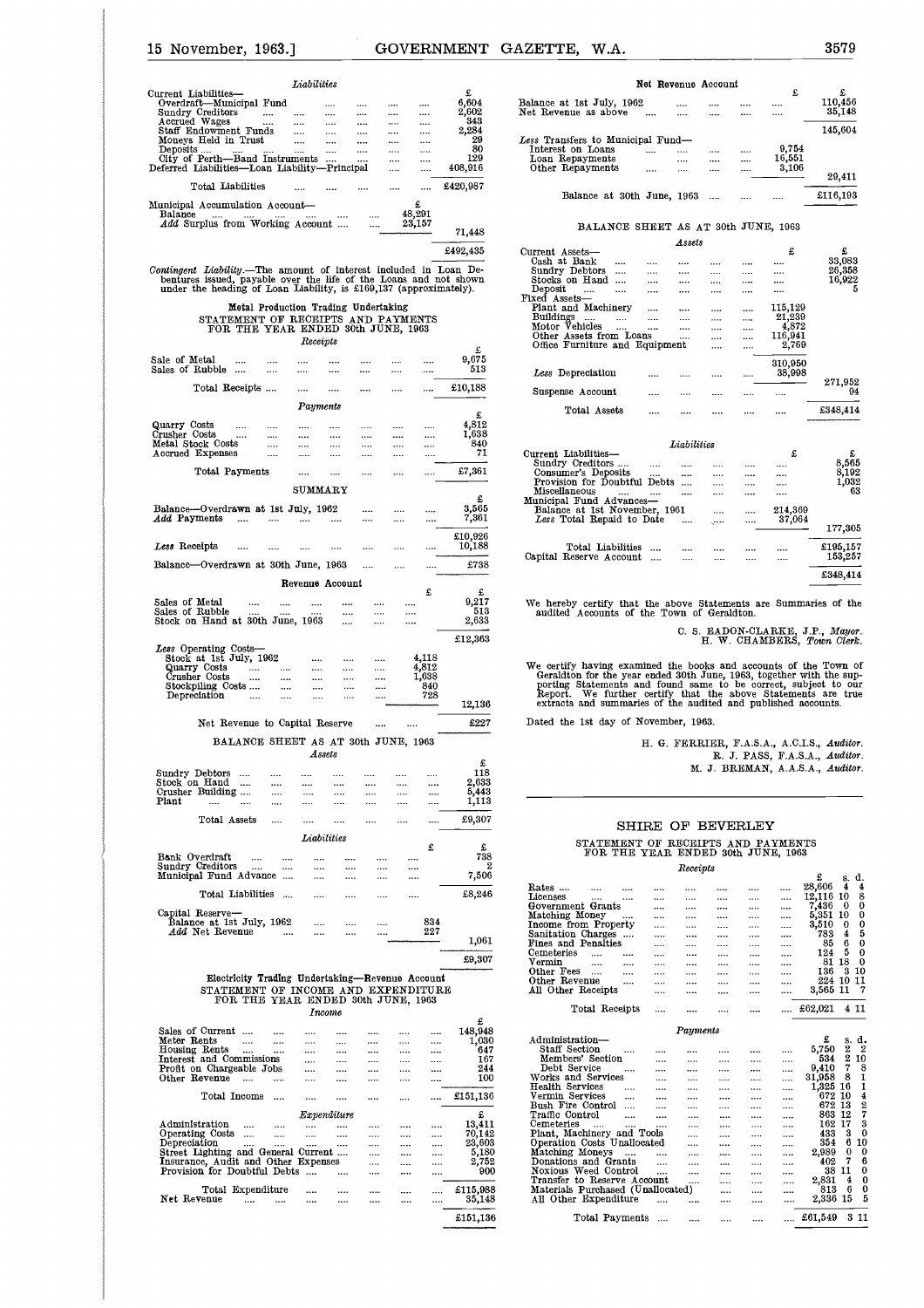|                                        | BALANCE SHEET AS AT 30th JUNE, 1963 |           |                   |          |          |             |          |            |   |                |
|----------------------------------------|-------------------------------------|-----------|-------------------|----------|----------|-------------|----------|------------|---|----------------|
|                                        |                                     |           | Assets            |          |          |             |          |            |   |                |
| Current Assets-                        |                                     |           |                   |          | £        |             | s. d.    | £          |   | s. d.          |
| Municipal Fund                         |                                     |           |                   |          |          |             |          | 1.306      | 0 | - 0            |
| Trust Fund                             |                                     |           |                   |          | 420 10   |             | 1        |            |   |                |
| Loan Capital                           |                                     |           |                   |          | 7,098    | -3          | 1        |            |   |                |
| Reserve Fund                           | $\overline{\phantom{a}}$            |           |                   |          |          | 3,435 10 11 |          |            |   |                |
|                                        |                                     |           |                   |          |          |             |          | 10,954     | 4 | 1              |
| Payment to C.R.T. Fund                 |                                     |           |                   |          |          |             |          | 2,989      | 0 | 0              |
| Sundry Debtors                         |                                     | $\cdots$  | $\cdots$          | $\cdots$ |          |             |          | 2,033 10   |   | 0              |
| Stock on Hand                          | $\cdots$                            | $\ddotsc$ | $\cdots$          |          |          |             |          | 1,480 11   |   | $\mathbf{I}$   |
| Fixed Assets                           | $\cdots$                            |           |                   |          |          |             |          | 110,806 13 |   | 3              |
| Transfer to Reserve Funds              |                                     |           |                   |          |          |             |          | 3,435 10   |   | 11             |
|                                        |                                     |           |                   |          |          |             |          |            |   |                |
|                                        | Total Assets                        |           |                   |          |          |             |          | £133,005   | 9 | 4              |
|                                        |                                     |           |                   |          |          |             |          |            |   |                |
|                                        |                                     |           | <b>Labilities</b> |          |          |             |          |            |   |                |
| Current Liabilities-                   |                                     |           |                   |          | £        |             | s. d.    | £          |   | s. d.          |
| Sundry Creditors                       |                                     |           |                   |          | 980 12   |             | 7        |            |   |                |
| Accrued Charges                        |                                     |           |                   |          | 2,064 17 |             | 1        |            |   |                |
| Reserve Funds                          |                                     |           |                   |          | 3,435 10 |             | 11       |            |   |                |
| Trust Funds                            |                                     | $\cdots$  |                   |          | 420 10   |             | 1        |            |   |                |
| Refunds                                |                                     |           |                   |          | 2        | 7           | $\Omega$ |            |   |                |
|                                        |                                     |           |                   |          |          |             |          | 6,903 17   |   | 8              |
| Deferred Liabilities-Loan Liability    |                                     |           |                   |          |          |             |          | 90,253     | 6 | 8              |
|                                        | Total Liabilities                   |           |                   |          |          |             |          | £97,157    | 4 | 4              |
|                                        |                                     |           | SUMMARY           |          |          |             |          |            |   |                |
|                                        |                                     |           |                   |          |          |             |          | £          |   | s. d.          |
| Total Assets                           |                                     |           |                   |          |          |             |          | 133,005    | 9 | $\overline{4}$ |
| Total Liabilities                      | $\cdots$                            |           |                   |          |          |             |          | 97,157     | 4 | 4              |
|                                        |                                     |           |                   |          |          |             |          |            |   |                |
| Municipal Accumulation Account Surplus |                                     |           |                   |          |          |             |          | £35,848    | 5 | $\mathbf 0$    |

Contingent Liability.—The amount of interest in Loan Debentures issued<br>payable over the life of the Loans, and not shown under the heading<br>of Loan Liability, is approximately £38,918.<br>We hereby certify that the figures an

A. W. MILES, *President.* D. RIGOLL, *Shire Clerk.*

I have examined the books and accounts of the Shire of Beverley for the year ended 30th June, 1963. I certify that the Annual Statements mentioned above correspond with

#### SHIRE OF MURCHISON STATEMENT OF RECEIPTS AND PAYMENTS FOR THE YEAR ENDED 30th JUNE, 1963

| I certify that the Annual Statements mentioned above correspond with<br>the books of account vouchers and documents submitted for audit<br>and are in my opinion, correct, subject to my report. | R. R. MARTIN, Government Inspector of Municipalities.                    |              |                 |          |                    |          |         |                      |          |                  |
|--------------------------------------------------------------------------------------------------------------------------------------------------------------------------------------------------|--------------------------------------------------------------------------|--------------|-----------------|----------|--------------------|----------|---------|----------------------|----------|------------------|
|                                                                                                                                                                                                  |                                                                          |              |                 |          | SHIRE OF MURCHISON |          |         |                      |          |                  |
|                                                                                                                                                                                                  | STATEMENT OF RECEIPTS AND PAYMENTS<br>FOR THE YEAR ENDED 30th JUNE, 1963 |              |                 |          |                    |          |         |                      |          |                  |
|                                                                                                                                                                                                  |                                                                          |              | Receipts        |          |                    |          |         | £                    | s.       | d.               |
| Rates<br>Licenses                                                                                                                                                                                | <br>                                                                     |              |                 |          | $\cdots$           |          |         | 2,627<br>1,872       | 16<br>6  | 3<br>0           |
| Government Grants and Recoups                                                                                                                                                                    |                                                                          |              |                 | <br>     | <br>               |          | <br>    | 10,449               | 5        | 3                |
| Matching Moneys—C.R.T. Fund                                                                                                                                                                      |                                                                          |              |                 |          |                    |          |         | 550<br>56 19         | 18       | 0<br>0           |
| Income from Property<br>Vermin Receipts                                                                                                                                                          |                                                                          | <br>$\cdots$ | .<br>           | <br>     | <br>               |          | <br>    |                      | 41 10    | 0                |
| Sale of Plant                                                                                                                                                                                    |                                                                          |              |                 |          |                    |          |         | 5,800                | 0        | 0                |
| All Other Revenue<br>Refunds                                                                                                                                                                     |                                                                          |              |                 |          |                    |          |         | 60<br>14             | 17<br>18 | 3<br>0           |
|                                                                                                                                                                                                  | <br>                                                                     |              |                 |          |                    |          |         |                      |          |                  |
|                                                                                                                                                                                                  | Total Receipts                                                           |              |                 |          |                    |          |         | £21,474              | 9        | 9                |
|                                                                                                                                                                                                  |                                                                          |              | Payments        |          |                    |          |         |                      |          |                  |
| Administration–<br>Staff Section                                                                                                                                                                 |                                                                          |              |                 |          | £                  |          | s. d.   | £<br>974             | s.<br>7  | d.<br>11         |
| Membership Section                                                                                                                                                                               |                                                                          | <br>         | <br>            | <br>     | <br>               |          |         | 127                  | 2        | 6                |
| Debt Service                                                                                                                                                                                     |                                                                          |              |                 |          |                    |          |         | 29                   | 18       | 6                |
| Public Works and Services                                                                                                                                                                        |                                                                          |              |                 |          |                    |          |         | 7,950                | 10       | 3                |
| Building Construction and Maintenance                                                                                                                                                            |                                                                          |              |                 |          | <br>               |          |         | 274<br>41            | 18<br>17 | 8<br>0           |
| Vermin Services                                                                                                                                                                                  |                                                                          |              |                 |          |                    |          |         | 222                  | 14       | 6                |
| Bush Fire Control                                                                                                                                                                                |                                                                          |              |                 |          |                    |          |         | 40                   | 5        | 0                |
| Traffic Control                                                                                                                                                                                  | $\ddotsc$                                                                |              |                 |          |                    |          |         | 19                   | 0        | 3                |
| Public Works Overhead<br>Less Allocated                                                                                                                                                          |                                                                          |              | <br>            | <br>     | 607<br>607         | 5<br>5   | 4<br>4  |                      |          |                  |
|                                                                                                                                                                                                  |                                                                          |              |                 |          |                    |          |         |                      |          |                  |
| Plant and Tools Purchased                                                                                                                                                                        |                                                                          |              |                 |          |                    |          |         | 10,508 19            |          | 4                |
| Plant Operation Costs<br>Less Allocated                                                                                                                                                          |                                                                          |              | <br>            | <br>     | 2,368<br>2,368     | 19<br>19 | 4<br>4  |                      |          |                  |
|                                                                                                                                                                                                  |                                                                          |              |                 |          |                    |          |         |                      |          |                  |
| Central Road Trust Fund Expenditure<br>Donations and Grants                                                                                                                                      |                                                                          |              |                 |          | <br>               |          |         | 550 18<br>50         | 0        | 0<br>0           |
| Matching Money--C.R.T. Fund                                                                                                                                                                      |                                                                          |              |                 |          |                    |          |         | 393                  | 11       | 0                |
| Refunds<br>$\cdots$                                                                                                                                                                              |                                                                          |              |                 |          |                    |          |         | 14 18                |          | 0                |
|                                                                                                                                                                                                  | Total Payments                                                           |              |                 |          |                    |          |         | £21,199              | 0 11     |                  |
|                                                                                                                                                                                                  |                                                                          |              |                 |          |                    |          |         |                      |          |                  |
|                                                                                                                                                                                                  |                                                                          |              | $_{\rm SUMARY}$ |          |                    |          |         |                      |          |                  |
| Cash and Bank Balances, 1st July, 1962 (Overdrawn)<br><i>Add</i> Payments as per Statement                                                                                                       |                                                                          |              |                 | $\cdots$ |                    |          |         | £<br>1,663<br>21,199 | 9<br>0   | s. d.<br>8<br>11 |
| Less Receipts as per Statement                                                                                                                                                                   |                                                                          |              |                 | $\cdots$ |                    |          |         | 22,862<br>21,474     | 10<br>9  | 7<br>9           |
| Bank Balance, 30th June, 1963 (Overdrawn)                                                                                                                                                        |                                                                          |              |                 |          |                    |          | and the | £1,388               |          | 0 10             |
|                                                                                                                                                                                                  |                                                                          |              |                 |          |                    |          |         |                      |          |                  |
|                                                                                                                                                                                                  | BALANCE SHEET AS AT 30th JUNE, 1963                                      |              |                 |          |                    |          |         |                      |          |                  |
|                                                                                                                                                                                                  |                                                                          |              | Assets          |          |                    |          |         |                      |          |                  |
| Current Assets-                                                                                                                                                                                  |                                                                          |              | £               | s. d.    | £                  |          | s. d.   | £                    |          | s. d.            |
| Payment to Central Road<br>Trust Fund<br>Sundry Debtore                                                                                                                                          | <b>Contract Contract</b>                                                 |              |                 |          |                    | 393 11   | 0       |                      |          |                  |

| итепи назека —          |                 | 8. M. |          | o. u. | a. u.    |  |
|-------------------------|-----------------|-------|----------|-------|----------|--|
| Payment to Central Road |                 |       |          |       |          |  |
| Trust Fund<br>          |                 |       | 393 11 0 |       |          |  |
| Sundry Debtors-         |                 |       |          |       |          |  |
| Vermin Bonuses<br>      |                 |       |          |       |          |  |
| Government Grants       | $1.652 \quad 1$ |       |          |       |          |  |
| Private Works<br>       | 19 18           |       |          |       |          |  |
|                         |                 |       | 1,676 19 |       |          |  |
|                         |                 |       |          |       | 2,070 10 |  |
|                         |                 |       |          |       |          |  |

| 3580                                                                                                                                                               |                                     |                                           | <b>GOVERNMENT</b>                       |                     |   | <b>GAZETTE.</b><br>W.A.                                                                                                                                                 |                     |                  | [15 November, 1963.                                         |                                                     |              |          |
|--------------------------------------------------------------------------------------------------------------------------------------------------------------------|-------------------------------------|-------------------------------------------|-----------------------------------------|---------------------|---|-------------------------------------------------------------------------------------------------------------------------------------------------------------------------|---------------------|------------------|-------------------------------------------------------------|-----------------------------------------------------|--------------|----------|
| BALANCE SHEET AS AT 30th JUNE, 1963<br>Current Assets-<br>Municipal Fund<br><br>Trust Fund<br>$\cdots$<br><br>$\cdots$<br>Loan Capital<br>$\cdots$<br>$\cdots$<br> | Assets<br>$\cdots$<br><br>          | s. d.<br><br>420 10 1<br>7,098 3 1        | £<br>1,306                              | s. d.<br>$0\quad 0$ |   | Fixed Assets-<br>Office Equipment<br>$\cdots$<br>Housing Equipment<br>$\cdots$<br>Communications Equipment<br>Machinery and Plant<br>$\cdots$<br>Tools at Valuation<br> | <br><br><br><br>    | <br><br><br><br> | £s.<br>d.<br>95 18<br>163 12<br>52 18<br>28,630 12<br>62 16 | £<br>$\Omega$<br>6<br>$\mathbf{2}$<br>7<br>$\Omega$ | s. d.        |          |
| Reserve Fund<br><br><br>Payment to C.R.T. Fund<br>$\cdots$<br>Sundry Debtors<br>$\cdots$<br>$\cdots$                                                               | <br>$\cdots$<br>$\cdots$            | 3,435 10 11<br>$\cdots$<br>               | 10,954<br>2,989 0 0<br>2,033 10 0       | 41                  |   | Less Depreciation<br>                                                                                                                                                   |                     |                  | 29,005 17<br>5,466 1                                        | 3<br>3<br>23,539 16 0                               |              |          |
| Stock on Hand<br>$\cdots$<br>$\cdots$<br>$\cdots$<br>Fixed Assets<br><br><br>Transfer to Reserve Funds<br>                                                         | $\cdots$<br>$\cdots$<br>$\cdots$    | <br><br>                                  | 1,480 11<br>110,806 13 3<br>3,435 10 11 | - 1                 |   | Total Assets<br>$\ddotsc$                                                                                                                                               |                     |                  |                                                             | £25.610                                             | 6 7          |          |
| Total Assets<br>$\cdots$<br>$\cdots$                                                                                                                               |                                     | $\cdots$                                  | £133,005 9                              |                     | 4 | Current Liabilities-<br>Bank Overdraft<br>$\cdots$<br>Sundry Creditors<br>                                                                                              | Liabilities<br><br> | <br>             | £<br>s. d.<br>1.388<br>$0\,10$<br>44 19 5                   | £                                                   | s. d.        |          |
| Current Liabilities—<br>Sundry Creditors<br>$\cdots$<br><br>Accrued Charges<br><br>                                                                                | Liabilities<br>$\cdots$<br>$\cdots$ | £<br>s. d.<br>980 12<br>- 7<br>2,064 17 1 | £                                       | s. d.               |   | Accrued Charges<br><br>Deferred Liabilities-Time Payment Con-<br>tracts                                                                                                 |                     |                  | 56 15 0                                                     | 1,489 15 3<br>3,500                                 | $\mathbf{0}$ | $\Omega$ |
| Reserve Funds<br>$\cdots$<br><br>Trust Funds<br><br>$\cdots$<br><br>Refunds<br><br>$\cdots$<br>                                                                    | $\cdots$<br>$\cdots$<br>            | 3,435 10 11<br>420 10 1<br>2 7 0          |                                         |                     |   | <b>Total Liabilities</b><br>$\cdots$                                                                                                                                    | .<br>               | <br>$\cdots$     | $\cdots$<br>$\cdots$                                        | £4,989 15 3                                         |              |          |
| Deferred Liabilities—Loan Liability                                                                                                                                |                                     |                                           | 6,903 17<br>90,253 6 8                  |                     | 8 |                                                                                                                                                                         | $\tt SUMARY$        |                  |                                                             | £                                                   | s. d.        |          |
| Total Liabilities<br>                                                                                                                                              |                                     |                                           | £97,157 4                               |                     | 4 | Total Assets<br>Total Liabilities<br><br>                                                                                                                               | $\cdots$            | <br>$\cdots$     | <br>                                                        | 25,610<br>4,989 15 3<br>                            | 6 7          |          |
|                                                                                                                                                                    | CITIITI JITI J                      |                                           |                                         |                     |   | Municipal Accumulation Account Surplus                                                                                                                                  |                     |                  |                                                             | $$ £20,620 11 4                                     |              |          |

We hereby certify that the figures and particulars above are correct.

G. J. B. SHARPE, *Shire President.* A. SUMMERS, *Shire Clerk.*

I certify having examined the books and accounts of the Shire of Murchison, also compared the Statements of Receipts and Payments, Working Account and Balance Sheet, and found same to be correct in accordance with the book

O. G. MALEY, *Government Inspector of Municipalities.*

#### SHIRE OF VICTORIA PLAINS Municipal Fund

#### STATEMENT OF RECEIPTS AND PAYMENTS FOR THE YEAR ENDED 30th JUNE, 1963 *Receipts*

|                                             |                                    |                          |            |          |          |          | £         | s.    | d.             |
|---------------------------------------------|------------------------------------|--------------------------|------------|----------|----------|----------|-----------|-------|----------------|
| Rates                                       |                                    |                          | $\cdots$   | $\cdots$ |          | $\cdots$ | 19,185 14 |       | 6              |
| Payments in lieu of Rares                   |                                    |                          | $\cdots$   | $\cdots$ | $\cdots$ |          | 20 16     |       | 0              |
| Licenses                                    |                                    |                          |            |          | $\cdots$ |          | 9,269 14  |       | 5              |
| W.A. Transport Board Allocation             |                                    |                          |            | $\cdots$ | $\cdots$ | $\cdots$ | 131       | o     | 0              |
| Government Grants and Recoups               |                                    |                          |            | $\cdots$ | $\cdots$ |          | 14,719    | 8     | 8              |
| Contribution to Works                       |                                    | $\cdots$                 | $\cdots$   | $\cdots$ | $\cdots$ | $\cdots$ | 13        | 0     | 0              |
| Central Road Trust Fund                     |                                    |                          |            | $\cdots$ | $\cdots$ | $\cdots$ | 3,991     | 18    | 0              |
| Loan Repayment Recoups                      |                                    |                          |            |          | $\cdots$ |          | 5,081     | 10    | 2              |
| Income from Property                        |                                    | $\cdots$                 | $\cdots$   | $\cdots$ | $\cdots$ | $\cdots$ | 493       | 15    | 0              |
| Sanitation Charges                          |                                    | $\cdots$                 | $\cdots$   | $\cdots$ |          | $\cdots$ | 303       | 11    | 2              |
| Fines and Penalties                         |                                    |                          |            |          |          | $\cdots$ | 179       | 0     | $\bf{0}$       |
| Vermin Receipts                             | $\cdots$                           |                          |            | $\cdots$ |          |          | 62        | 14    | 1              |
| Private Works                               |                                    |                          |            |          |          |          | 1,386     | 16    | 4              |
| Sale of Land and Capital Assets             |                                    |                          |            |          |          | $\cdots$ | 2.625     | 0     | 0              |
| Sale of Scrap                               | $\cdots$                           |                          |            |          |          |          | 22        | 10    | 0<br>8         |
| Sundry Receipts                             |                                    |                          | $\cdots$   |          | $\cdots$ |          | 1,677 19  |       |                |
| Total Receipts                              |                                    |                          |            |          |          | $\cdots$ | £59.164   | 8     | 0              |
|                                             |                                    |                          |            |          |          |          |           |       |                |
|                                             |                                    |                          | Payments   |          |          |          |           |       |                |
| Administration-                             |                                    |                          |            |          |          |          | £         | s.    | d.             |
| Staff<br>$\cdots$                           | $\cdots$                           |                          | $\cdots$   | $\cdots$ | $\cdots$ | $\cdots$ | 4.661     | 4     | 4              |
| Members                                     | $\cdots$                           |                          | $\cdots$   |          |          |          | 637       | 4     | 1              |
| Debt Service                                |                                    |                          |            |          |          |          | 11,160    | 8     | 7              |
| Health Services                             | $\cdots$                           |                          | $\cdots$   |          | $\cdots$ |          | 387       | 4     | 11             |
| Sanitation<br>$\cdots$                      | $\cdots$                           |                          | $\cdots$   |          |          |          | 259       | 0     | 0              |
| Vermin Services                             |                                    |                          | $\cdots$   |          |          | $\cdots$ | 328       | 7     | 7              |
| Bush Fire Control                           |                                    |                          |            |          |          |          | 126       | 13    | 7              |
| Traffic Control                             |                                    |                          |            |          |          |          | 553       | 5     | 1              |
| Statutory Payments                          |                                    |                          |            |          |          |          | 15        | 0     | 0              |
| Plant, Tools and Office Equipment Purchased |                                    |                          |            |          |          |          | 2,182     | 7     | $\overline{2}$ |
| Time Payment Contracts                      |                                    |                          |            |          |          |          | 3,307     | 0     | 0              |
| Central Road Trust Fund Expenditure         |                                    |                          |            |          |          |          | 3,991     | 18    | 0              |
| Matching Moneys                             | $\cdots$                           |                          |            |          |          |          | 2,674     | 11    | 10             |
| Plant Operating Costs Over-allocated        |                                    |                          |            |          |          |          | Cr. 749   | 11    | 5              |
| Deposits                                    |                                    |                          |            |          |          |          | 4         | 0     | 0              |
| Public Works and Services                   |                                    |                          |            |          |          |          | 20,664    | 8     | 10             |
| Land and Buildings—Capital Expenditure      |                                    |                          |            |          |          |          | 1,824     | 14    | 6              |
| Other Works and Services                    |                                    |                          |            |          |          |          | 508       | 4     | 7              |
| Other Expenditure                           |                                    |                          |            |          |          |          | 4,004     | 6     | 9              |
|                                             |                                    |                          |            |          |          |          |           |       |                |
| Total Expenditure                           |                                    |                          |            |          |          |          | £56,540   | 8     | 5              |
|                                             |                                    |                          |            |          |          |          |           |       |                |
|                                             |                                    |                          | SUMMARY    |          |          |          | £         | s.    | d.             |
| Bank Balance as at 1st July, 1962           |                                    |                          |            |          |          |          | 2,749     | 19    | 1              |
| Receipts, 1962-63, as per Statement         |                                    |                          |            |          |          |          | 59,164    | 8     | 0              |
|                                             |                                    |                          |            | $\cdots$ |          |          |           |       |                |
|                                             |                                    |                          |            |          |          |          | 61,914    | 7     | 1              |
| Expenditure, 1962-63, as per Statement      |                                    |                          |            |          |          |          | 56,540    | 8     | 5              |
|                                             |                                    |                          |            |          |          |          |           |       |                |
| Credit Balance as at 30th June, 1963        |                                    |                          |            |          |          |          | £5,373 18 |       | 8              |
|                                             |                                    |                          |            |          |          |          |           |       |                |
|                                             |                                    |                          |            |          |          |          |           |       |                |
|                                             |                                    |                          | Trust Fund |          |          |          |           |       |                |
| STATEMENT OF RECEIPTS AND PAYMENTS          |                                    |                          |            |          |          |          |           |       |                |
|                                             | FOR THE YEAR ENDED 30th JUNE, 1963 |                          |            |          |          |          |           |       |                |
|                                             |                                    |                          | Receipts   |          |          |          |           |       |                |
|                                             |                                    |                          |            |          |          |          | £         | s. d. |                |
| Balance Brought Forward, 1st July, 1962     |                                    |                          |            |          |          |          | 1         | 0     | 0              |
| Calingiri Hall Trust                        |                                    | <b>Contract Contract</b> | $\cdots$   | $\cdots$ |          |          | 3         | 17    | 6              |
| Nomination Deposits                         |                                    |                          |            |          |          |          | 15.       | - റ   | $\Omega$       |

#### FOR THE YEAR ENDED 30th JUNE, 1963

|                                         |      |      |          | ÷.     | s. | α.       |
|-----------------------------------------|------|------|----------|--------|----|----------|
| Balance Brought Forward, 1st July, 1962 |      |      |          |        | 0  | 0        |
| Calingiri Hall Trust                    | <br> | <br> |          | 3      | 17 | 6        |
| Nomination Deposits                     | <br> | <br> |          | 15     | 0  | $\Omega$ |
| Contractor's Deposit                    | <br> | <br> | $\cdots$ |        | 0  | $\Omega$ |
| Employees' Taxation                     | <br> | <br> |          | 1.461  | 0  | 5        |
| Employees' H.B.F. Contributions         |      | <br> |          | 143    | 0  | 0        |
| Third Party Insurance                   | <br> | <br> |          | 4.220  | 14 | 8        |
| Custodian's Commission                  | <br> | <br> |          |        | 12 | O        |
|                                         |      |      |          |        |    |          |
| Total Receipts                          |      |      |          | £5,857 |    | 7        |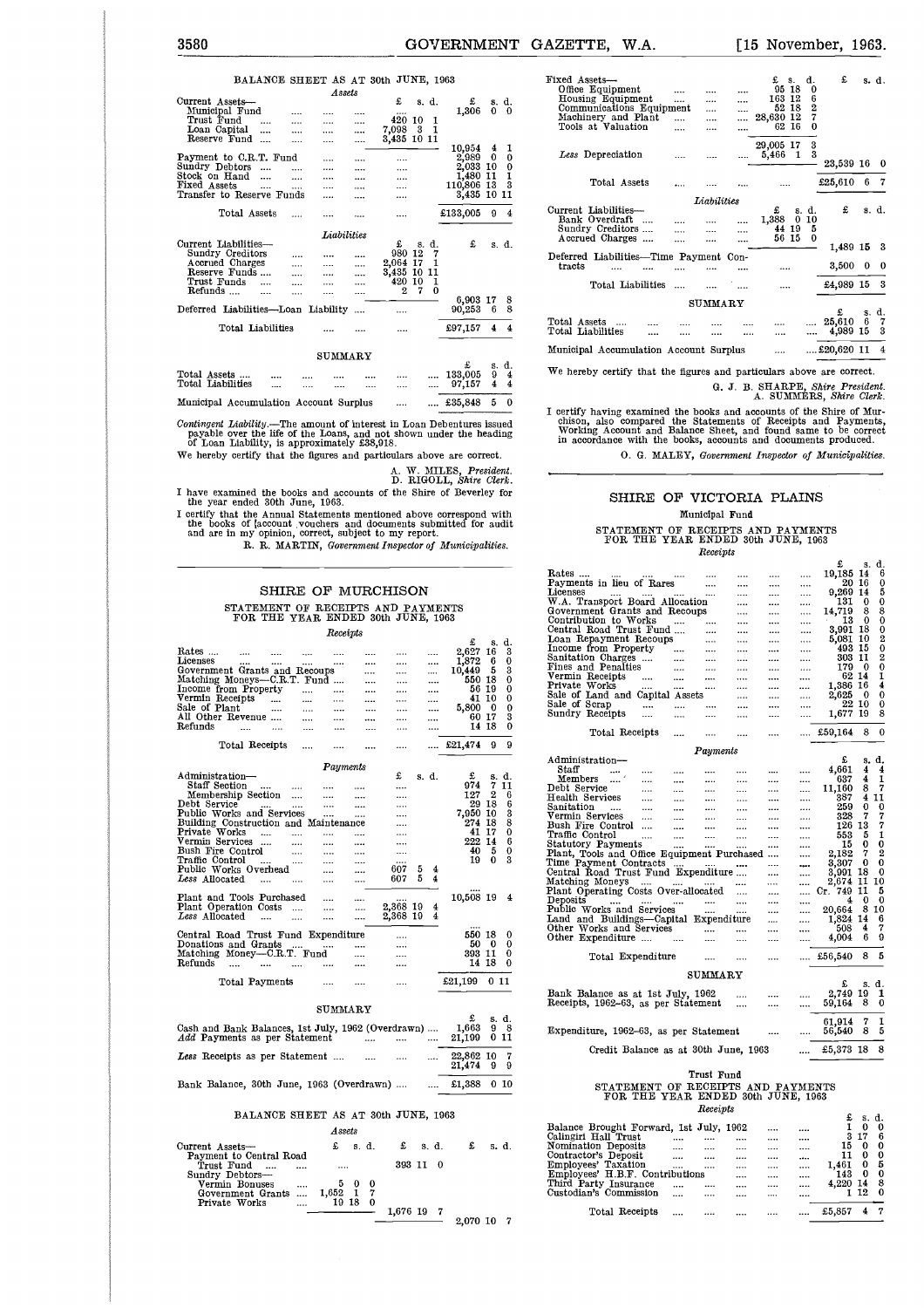| 15 November, 1963.                                                                                                                                                                                                                                                                                                                                                                                                   |                                                                        |                                                                                  |                                                                                                                                             | GOVERNMENT GAZETTE.<br>W.A.                                                                                                                                                                                                                                                                      |                                                                      |
|----------------------------------------------------------------------------------------------------------------------------------------------------------------------------------------------------------------------------------------------------------------------------------------------------------------------------------------------------------------------------------------------------------------------|------------------------------------------------------------------------|----------------------------------------------------------------------------------|---------------------------------------------------------------------------------------------------------------------------------------------|--------------------------------------------------------------------------------------------------------------------------------------------------------------------------------------------------------------------------------------------------------------------------------------------------|----------------------------------------------------------------------|
| Panments                                                                                                                                                                                                                                                                                                                                                                                                             |                                                                        |                                                                                  |                                                                                                                                             | BALANCE SHEET AS AT                                                                                                                                                                                                                                                                              |                                                                      |
| Calingiri Hall Trust<br>$\cdots$<br>$\cdots$<br>$\cdots$<br>Nomination Deposits<br>$\cdots$<br>$\cdots$<br>$\cdots$<br>Employees' Taxation<br>$\cdots$<br>$\cdots$<br>$\sim$<br>Employees' H.B.F. Contributions<br>$\sim$ . $\sim$<br>Third Party Insnrance<br>and the same<br><b>Sales Control</b><br>Cnstodian's Commission<br>$\cdots$<br>$\cdots$<br>$\sim 100$<br>Balance Carried Forward<br>$\sim$<br>$\cdots$ | $\cdots$<br>$\cdots$<br>$\cdots$<br><br>$\sim$<br>$\cdots$<br>$\cdots$ | $\cdots$<br>$\ldots$ .<br>$\cdots$<br>$\cdots$<br>$\cdots$<br>$\sim$<br>$\cdots$ | $£$ s.d.<br>3 17<br>-6<br>15 0 0<br>$1,461$ 0 5<br>14300<br>4,220 14<br>8<br>$1\quad 0$<br>0<br>12 12<br>$\Omega$                           | Assets<br>Current Assets-<br>Casli at Bank-<br>Mnnicipal Fund<br>$\cdots$<br>Bnilding Reserve Fund<br>$\cdots$<br>Plant Reserve Fund<br><br>Snndry Debtors-                                                                                                                                      | $\cdots$<br>                                                         |
| Total Payments<br><b>Contractor</b><br>$\cdots$                                                                                                                                                                                                                                                                                                                                                                      | $\cdots$                                                               | $\cdots$                                                                         | £5,857 4 7                                                                                                                                  | $\mathbf{Rates}$<br>and the state of the state of<br>$\cdots$<br>$\cdots$<br>Sanitation<br><b>Service</b><br>$\cdots$<br>$\cdots$<br>Main Roads Department<br>$\cdots$<br>Department of Civil Aviation                                                                                           | $\cdots$<br><br>                                                     |
| Loan Capital Fnnd<br>Balance as at 1st Jnly, 1962<br>the contract of the contract of<br>Refind of Loan No. 16 Expenditure<br>Loans Raised, 1962-63<br>المستحدث الشباب<br>Expenditure from Loans, 1962-63                                                                                                                                                                                                             | $\cdots$<br>$\cdots$<br>$\cdots$<br>$\cdots$                           | <br>$\cdots$<br>$\cdots$<br>$\cdots$                                             | £<br>s. d.<br>3,245 3 7<br>686 16 6<br>$5,300 \quad 0$<br>$\bf{0}$<br>9,232<br>$\Omega$<br>1<br>4,598 4 4                                   | Department of Agriculture<br>Private Works<br>$\cdots$<br>Lighting Charges<br>$\cdots$<br>$\cdots$<br>Refnnds Acconnt<br>and the<br>$\cdots$<br>Hall Hire<br>$\cdots$<br>and the<br>$\cdots$<br>Stock-Fnels<br>$\cdots$<br>$\cdots$<br>$\cdots$<br>Materials<br>$\cdots$<br>$\cdots$<br>$\cdots$ | $\cdots$<br>$\cdots$<br>$\cdots$<br><br><br><br>$\cdots$<br>$\cdots$ |
| Credit Balance as at 30th Jnne, 1963<br>BALANCE SHEET AS AT 30th JUNE, 1963                                                                                                                                                                                                                                                                                                                                          |                                                                        | $\cdots$                                                                         | 9<br>£4,633 15                                                                                                                              | Deferred Assets-Treasnry Department<br>Fixed Assets-<br><b>B</b> nildings<br>$\cdots$<br>Furniture and Equipment<br>$\cdots$                                                                                                                                                                     | $\cdots$                                                             |
| Assets                                                                                                                                                                                                                                                                                                                                                                                                               |                                                                        |                                                                                  |                                                                                                                                             | Machinery and Plaut<br>$\cdots$<br>Tools<br>$\cdots$<br>$\cdots$<br>$\cdots$<br>                                                                                                                                                                                                                 | <br>$\cdots$                                                         |
| Cnrrent Assets<br>$\sim$ 1000 $\sim$<br>$\cdots$<br>$\cdots$<br>$\cdots$<br>Snndry Debtors<br>$\cdots$<br><b>Seat of Con-</b><br>$\sim$ $\sim$<br>Stock on Hand<br>$\sim 100$<br>$\cdots$<br>$\cdots$<br>Deferred Assets<br>$\cdots$<br>$\cdots$<br>$\cdots$                                                                                                                                                         | £<br>$\cdots$<br>$\cdots$<br>$\cdots$<br>                              | s. d.                                                                            | $\mathbf{E}$<br>s. d.<br>12,714 18 3<br>1,853 3 2<br>824 10 10<br>46,793 9 3                                                                | Drnm Deposits<br>$\cdots$<br>$\cdots$<br>Cylinder Deposits<br>$\cdots$<br>$\cdots$<br>Transfers to Reserve Funds<br>$\cdots$                                                                                                                                                                     | $\cdots$<br>                                                         |
| Fixed Assets<br>$\mathbf{1}$<br>$\sim$ $\sim$<br>$\cdots$<br>$\cdots$<br>Less Depreciation<br>$\cdots$<br>$\sim$ $\sim$<br>$\cdots$                                                                                                                                                                                                                                                                                  | 41,414 9 4<br>5,225 6 7                                                |                                                                                  | $\Omega$<br>36,189<br>2                                                                                                                     | Total Assets<br><br>Liabilities                                                                                                                                                                                                                                                                  |                                                                      |
| Total Assets<br>                                                                                                                                                                                                                                                                                                                                                                                                     |                                                                        |                                                                                  | £98,375<br>$4 \quad 3$                                                                                                                      | Current Liabilities-<br>Snndry Creditors<br>$\cdots$<br>$\cdots$<br>Overpayment Licenses<br>$\cdots$                                                                                                                                                                                             | $\cdots$                                                             |
| <b>Liabilities</b><br>Current Liabilities<br>$\cdots$<br>$\cdots$<br>$\cdots$<br>Loan Liability<br>$\cdots$<br>and the company's<br>$\sim 100$<br>Time Payment Contracts<br><b>Contract Contract</b><br>$\cdots$<br>Unexpended Water Snpply Loan Funds<br>Unexpended Septic Sewerage Loan Funds                                                                                                                      | $\cdots$<br>$\cdots$<br><br>$\cdots$<br>$\sim 100$                     | <br><br>$\cdots$<br><br>                                                         | £<br>s. d.<br>$1.398$ 14 6<br>67,145<br>-1<br>$\overline{4}$<br>502<br>$\mathbf{0}$<br>$\bf{0}$<br>$\mathbf{1}$<br>3<br>558<br>7<br>23<br>0 | Reserve Fnnds-<br>Plant<br>$\cdots$<br><br><b>B</b> nildings<br>$\cdots$<br>$\cdots$<br><br>Deferred Liabilities-<br>Loan Liability<br>Time Payment Contracts<br>$\cdots$<br>Tiganga Spenanga                                                                                                    | <br><br>                                                             |

| Current Liabilities<br><br><br><br>        |       | <br>1,398 14 |   |          |                            |
|--------------------------------------------|-------|--------------|---|----------|----------------------------|
| Loan Liability<br><br><br><br>             | 1.1.1 | <br>67.145   |   |          |                            |
| Time Payment Contracts<br><br>             |       | <br>502      |   | $\Omega$ | Deferred Liabilities-      |
| Unexpended Water Snpply Loan Funds         |       | <br>558      |   |          | Loan Liability<br>$\cdots$ |
| Unexpended Septic Sewerage Loan Funds      |       | <br>23       |   |          | Time Payment Contra        |
| Municipal Accumulation Account<br>$\cdots$ |       | <br>28.748   | в |          | License Snspense           |
|                                            |       |              |   |          |                            |
| Total Liabilities<br><br>                  |       | 298,375      |   |          | Total Liabilities          |
|                                            |       |              |   |          |                            |

F. A. BLOOR,, *Government Inspector of Municipalities.*

#### SHIRE OF SANDSTONE STATEMENT OF RECEIPTS AND PAYMENTS FOR THE YEAR ENDED 30th JUNE, 1963

|                                        | STATEMENT OF RECEIPTS AND PAYMENTS<br>FOR THE YEAR ENDED 30th JUNE, 1963 |   |         |                |          |          |   |         |    |          |
|----------------------------------------|--------------------------------------------------------------------------|---|---------|----------------|----------|----------|---|---------|----|----------|
|                                        |                                                                          |   |         | Receipts       |          |          |   |         |    |          |
|                                        |                                                                          |   |         |                |          |          |   | £       | s. | d.       |
| Rates                                  |                                                                          |   |         |                | .        |          |   | 1.539   | 8  | 4        |
| Licenses                               | .                                                                        |   |         |                | .        |          |   | 921     | 8  | 6        |
| Government Grants and                  |                                                                          |   | Recoups |                | .        | .        |   | 8.328   | 15 | 10       |
| Matching Moneys                        |                                                                          |   |         |                |          |          |   | 593     | 5  | 0        |
| Income from Property                   |                                                                          |   |         |                |          |          |   | 316     | 10 | 4        |
| Sanitation Charges                     |                                                                          |   |         |                |          | $\cdots$ |   | 143     | 7  | 6        |
| Vermin Receipts                        |                                                                          |   |         |                |          | .        |   | 360     | 17 | 8        |
| Other Fees                             |                                                                          |   |         |                |          |          |   | 169     | 2  | $\theta$ |
| Plant Sales—Loader                     |                                                                          |   |         |                |          |          |   | 700     | 0  | 0        |
| Refnnds Acconnt                        |                                                                          | . |         |                |          |          |   | 163     | 9  | 6        |
|                                        |                                                                          |   |         |                |          |          |   |         |    |          |
|                                        | Total Receipts                                                           |   |         |                |          |          |   | £13,236 | 4  | 8        |
|                                        |                                                                          |   |         |                |          |          |   |         |    |          |
|                                        |                                                                          |   |         |                |          |          |   |         |    |          |
|                                        |                                                                          |   |         | Payments       |          |          |   |         |    |          |
|                                        |                                                                          |   |         |                |          |          |   | £       | s. | d.       |
| Administration                         |                                                                          |   |         |                |          |          |   | 2.064   | 0  | 1        |
| Membership Section                     |                                                                          |   | .       | $\cdots$       |          |          |   | 223     | 10 | 8        |
| Debt Service                           |                                                                          |   | .       |                |          |          |   | 1,247   | 8  | 1        |
| Public Works and Services              |                                                                          |   |         |                |          |          |   | 5.417   | 19 | 11       |
| Time Payments                          |                                                                          |   |         |                |          |          |   | 523     | 5  | 11       |
| Sanitation Charges                     |                                                                          |   | .       |                |          |          |   | 214     | 10 | 4        |
| Vermin Services                        |                                                                          |   | .       |                |          | $\cdots$ | . | 328     | 16 | 11       |
| Traffic Control                        |                                                                          |   |         |                |          |          | . | 142     | 13 | 5        |
| Pnblic Works Overlieads                |                                                                          |   |         | $\cdots$       |          | $\cdots$ |   | 407     | 2  | 3        |
| Plant, Machinery and Tools             |                                                                          |   |         | $\cdots$       |          | $\cdots$ | . | 756     | 13 | 3        |
| Plant Operation Costs                  |                                                                          |   | .       | $\cdots$       | $\cdots$ | $\cdots$ | . | 1,462   | 19 | 3        |
| $C.R.T.F.$ Expenditure                 |                                                                          |   | .       |                | $\cdots$ |          |   | 593     | 5  | $\bf{0}$ |
| Donations and Grants                   |                                                                          |   | .       | $\cdots$       |          |          |   | 5       | 0  | 0        |
| Hall Equipment                         |                                                                          |   |         |                | $\cdots$ |          |   | 61      | 10 | 3        |
| Private Works                          |                                                                          |   | .       |                |          |          |   | 53      | 14 | 4        |
| Other Expenditure                      |                                                                          |   |         |                |          |          |   | 166     | 17 | 7        |
|                                        |                                                                          |   |         |                |          |          |   |         |    |          |
|                                        | Total Payments                                                           |   | .       |                |          |          |   | £13,669 | 7  | 3        |
|                                        |                                                                          |   |         | ${\tt SUMARY}$ |          |          |   |         |    |          |
|                                        |                                                                          |   |         |                |          |          |   | £       | s. | d.       |
| Cash and Bank Balances, 1st July, 1962 |                                                                          |   |         |                |          |          | . | 719     | 18 | 10       |
| Receipts as per Statement              |                                                                          |   |         |                |          | $\cdots$ |   | 13,236  | 4  | 8        |
|                                        |                                                                          |   |         |                |          |          |   |         |    |          |
|                                        |                                                                          |   |         |                |          |          |   | 13,956  | 3  | 6        |
| Payments as per Statement              |                                                                          |   |         |                |          |          |   | 13,669  | 7  | 3        |
|                                        |                                                                          |   |         |                |          |          |   |         |    |          |
| Credit Balance as per Statement        |                                                                          |   |         |                |          |          |   | £286 16 |    | 3        |
|                                        |                                                                          |   |         |                |          |          |   |         |    |          |
|                                        |                                                                          |   |         |                |          |          |   |         |    |          |

| $(2) - 77430$ |  |
|---------------|--|

|                                                                                                                                                                                                                                                                               |                                              |                                             | GOVERNMENT GAZETTE,<br>W.A.                                                                                                                                                                                                  | 3581                                                                      |             |
|-------------------------------------------------------------------------------------------------------------------------------------------------------------------------------------------------------------------------------------------------------------------------------|----------------------------------------------|---------------------------------------------|------------------------------------------------------------------------------------------------------------------------------------------------------------------------------------------------------------------------------|---------------------------------------------------------------------------|-------------|
| Payments                                                                                                                                                                                                                                                                      |                                              | £s.d.                                       | BALANCE SHEET AS AT 30th JUNE, 1963                                                                                                                                                                                          |                                                                           |             |
| Calingiri Hall Trust<br>                                                                                                                                                                                                                                                      | $\cdots$<br>$\cdots$                         | 3 17 6                                      | A ssets<br>Cnrrent Assets-                                                                                                                                                                                                   | £<br>£<br>s. d.<br>s. d.                                                  |             |
| Nomination Deposits<br>Employees' Taxation<br>Employees' H.B.F. Contributions<br>$\cdots$<br>$\cdots$                                                                                                                                                                         | $\cdots$<br>$\cdots$<br>$\cdots$<br>$\cdots$ | 15 0<br>$\bf{0}$<br>$1,461$ 0<br>-5         | Cash at Bank-                                                                                                                                                                                                                |                                                                           |             |
| $\cdots$<br>$\ldots$<br>$\cdots$<br>$\cdots$                                                                                                                                                                                                                                  | $\cdots$<br>$\cdots$<br>$\cdots$             | 14300<br>$\theta$<br>4,220 14<br>8          | Mnnicipal Fund<br><br>Bnilding Reserve Fund<br>$\cdots$<br>$\cdots$                                                                                                                                                          | 286 16 3<br>235 10<br>9                                                   |             |
| Third Party Insnrance<br>Cnstodian's Commission<br>$\cdots$<br>$\cdots$<br>$\cdots$                                                                                                                                                                                           | $\cdots$<br>$\cdots$<br>$\cdots$             | $\mathbf 0$<br>$1\quad 0$                   | Plant Reserve Fund<br>$\cdots$<br>                                                                                                                                                                                           | 6 19 8<br>242 10 5                                                        |             |
| Balance Carried Forward<br>$\cdots$<br>$\cdots$                                                                                                                                                                                                                               | $\cdots$<br>$\cdots$                         | 12 12<br>$\mathbf 0$                        | Snndry Debtors-                                                                                                                                                                                                              |                                                                           |             |
| Total Payments<br>$\cdots$<br>$\cdots$                                                                                                                                                                                                                                        | $\cdots$<br>$\cdots$                         | £5,857 $4$ 7                                | Rates<br>$\cdots$<br>$\cdots$<br>$\cdots$<br>Sanitation<br>$\cdots$<br>$\cdots$                                                                                                                                              | 29<br>7<br>18 19<br>0                                                     |             |
|                                                                                                                                                                                                                                                                               |                                              |                                             | Main Roads Department<br>$\cdots$<br>$\cdots$                                                                                                                                                                                | 533 15<br>8<br>149 3<br>4                                                 |             |
| Loan Capital Fnnd                                                                                                                                                                                                                                                             |                                              | £<br>s. d.                                  | Department of Civil Aviation<br>$\cdots$<br>Department of Agriculture<br>$\cdots$                                                                                                                                            | 2 18<br>0                                                                 |             |
| Balance as at 1st Jnly, 1962<br>$\cdots$                                                                                                                                                                                                                                      | $\cdots$<br>                                 | 3,245 3 7                                   | Private Works<br>$\sim 100$<br>$\cdots$<br>Lighting Charges                                                                                                                                                                  | 17 10<br>0<br>24 0<br>0                                                   |             |
| Refnnd of Loan No. 16 Expenditure<br>$\sim$<br>Loans Raised, 1962-63<br>and the state of<br>$\cdots$                                                                                                                                                                          | $\cdots$<br>$\cdots$<br>$\cdots$<br>$\cdots$ | 686 16<br>-6<br>5,300 0<br>$\bf{0}$         | $\cdots$<br>$\cdots$<br><br>Refnnds Acconnt<br>$\cdots$<br>$\cdots$<br>$\cdots$                                                                                                                                              | 43 15<br>8                                                                |             |
|                                                                                                                                                                                                                                                                               |                                              |                                             | Hall Hire<br>$\cdots$<br>$\cdots$<br>$\cdots$<br><br>Stock—Fnels<br>$\cdots$<br>$\cdots$<br>$\cdots$                                                                                                                         | 14 0<br>$\bf{0}$<br>8 1 3<br>4                                            |             |
| Expenditnre from Loans, 1962–63<br>$\cdots$                                                                                                                                                                                                                                   | $\cdots$<br>$\cdots$                         | $9,232$ 0 1<br>4,598<br>$\overline{4}$<br>4 | Materials<br>$\cdots$<br>$\cdots$<br>$\cdots$<br>$\cdots$                                                                                                                                                                    | 33 0<br>$\bf{0}$                                                          |             |
| Credit Balance as at 30th Jnne, 1963                                                                                                                                                                                                                                          |                                              | £4,633 15 9                                 | Deferred Assets-Treasnry Department                                                                                                                                                                                          | 848 4<br>$\begin{array}{cccc} 848&4&7\\ 649&16&6 \end{array}$<br>$\cdots$ |             |
|                                                                                                                                                                                                                                                                               |                                              |                                             | Fixed Assets-<br><b>B</b> nildings                                                                                                                                                                                           | 8,443 18<br>6                                                             |             |
| BALANCE SHEET AS AT 30th JUNE, 1963                                                                                                                                                                                                                                           |                                              |                                             | <br>Furniture and Equipment<br>$\cdots$<br>                                                                                                                                                                                  | $1,283$ 0<br>$\overline{2}$                                               |             |
|                                                                                                                                                                                                                                                                               |                                              |                                             | Machinery and Plaut<br>$\cdots$<br><br>Tools<br>$\cdots$<br>$\cdots$<br>                                                                                                                                                     | 10,633 16<br>-9<br>216 1 5                                                |             |
| Assets<br>£                                                                                                                                                                                                                                                                   | s. d.                                        | £<br>s. d.                                  |                                                                                                                                                                                                                              | 20,576 16 10<br>$\bf{0}$<br>$\bf{0}$                                      |             |
| Cnrrent Assets<br><br>$\cdots$                                                                                                                                                                                                                                                | $\cdots$                                     | 12,714 18 3                                 | Drnm Deposits<br><br>Cylinder Deposits<br>$\cdots$<br>                                                                                                                                                                       | 31<br>50<br>0                                                             |             |
| Snndry Debtors<br>$\cdots$<br>$\cdots$<br>$\cdots$<br>Stock on Hand<br>$\cdots$<br>$\cdots$<br>$\ldots$                                                                                                                                                                       | $\cdots$<br>$\cdots$                         | $1,853$ 3 2<br>824 10 10                    | Transfers to Reserve Funds<br>$\cdots$<br>                                                                                                                                                                                   | 242 10<br>5<br>278 10 5                                                   |             |
| Deferred Assets<br>$\cdots$<br>$\cdots$<br>$\cdots$<br>Fixed Assets                                                                                                                                                                                                           | 41,414 9<br>$\frac{4}{ }$                    | 46,793 9 3                                  |                                                                                                                                                                                                                              |                                                                           |             |
| $\ldots$<br>$\ldots$<br>$\ldots$<br>$\sim$ $\sim$<br>Less Depreciation<br>$\cdots$<br>$\cdots$<br>$\cdots$                                                                                                                                                                    | $5,225$ 6 7                                  |                                             | Total Assets<br>$\cdots$<br><br>                                                                                                                                                                                             | £22,882 15 0<br>                                                          |             |
|                                                                                                                                                                                                                                                                               |                                              | 2 9<br>36,189                               | Liabilities                                                                                                                                                                                                                  | £<br>£<br>s. d.                                                           |             |
| Total Assets<br>$\cdots$<br><br>                                                                                                                                                                                                                                              |                                              | £98,375 4 3                                 | Corrent Liabilities-<br>Snndry Creditors<br>                                                                                                                                                                                 | s. d.<br>203 16 10                                                        |             |
|                                                                                                                                                                                                                                                                               |                                              |                                             | Overpayment Licenses<br><br>1.1.1<br>Reserve Fnnds-                                                                                                                                                                          | 110                                                                       |             |
| Labilaties                                                                                                                                                                                                                                                                    |                                              | £<br>s. d.                                  | Plant<br><br>                                                                                                                                                                                                                | 6 19<br>-8                                                                |             |
| Current Liabilities<br>$\cdots$<br>$\cdots$<br>$\cdots$<br>Loan Liability                                                                                                                                                                                                     | <br>$\cdots$                                 | 1,398 14 6<br>67,145 1<br>-4                | Bnildings<br>$\cdots$<br>$\cdots$<br><br>                                                                                                                                                                                    | 235 10 9<br>446 18 3                                                      |             |
| $\cdots$<br>$\ldots$<br>$\cdots$<br>$\cdots$<br>Time Payment Contracts                                                                                                                                                                                                        | $\cdots$<br>$\cdots$<br><br>$\cdots$         | 502<br>$\mathbf{0}$<br>$\bf{0}$             | Deferred Liabilities-<br>Loan Liability                                                                                                                                                                                      | 8,369 7 1                                                                 |             |
| Unexpended Water Snpply Loan Funds<br>Unexpended Septic Sewerage Loan Funds                                                                                                                                                                                                   | $\cdots$<br><br><br>$\cdots$                 | 558<br>1<br>3<br>23<br>$\bf{0}$<br>7        | <br>Time Payment Contracts<br><br>                                                                                                                                                                                           | $\mathbf 0$<br>$\mathbf{0}$ .<br>1,155                                    |             |
| Municipal Accnmulation Account<br>$\sim 100$ and $\sim 100$                                                                                                                                                                                                                   | <br>$\cdots$                                 | 28,748<br>6<br>7                            | License Snspense<br>$\sim$ 100 $\mu$ and 100 $\mu$<br><br>                                                                                                                                                                   | -6<br>1<br>5<br>1,156 6 5                                                 |             |
| Total Liabilities                                                                                                                                                                                                                                                             |                                              | £98,375<br>-3<br>4                          |                                                                                                                                                                                                                              |                                                                           |             |
|                                                                                                                                                                                                                                                                               |                                              |                                             | Total Liabilities                                                                                                                                                                                                            | £9,972 11 9                                                               |             |
| Contingent Liability.—The amount of interest included in Loan De-<br>bentures issned, payable over the life of the Loans, and not shown                                                                                                                                       |                                              |                                             | SUMMARY                                                                                                                                                                                                                      |                                                                           |             |
| under the heading of Loan Liability, is approximately £24,222.                                                                                                                                                                                                                |                                              |                                             |                                                                                                                                                                                                                              | £<br>s. d.                                                                |             |
| We hereby certify that the above figures and particulars are correct.                                                                                                                                                                                                         |                                              |                                             | Total Assets<br>Total Liabilities<br>                                                                                                                                                                                        | 22,882 15<br>9,972 11 9<br>                                               | $\mathbf 0$ |
|                                                                                                                                                                                                                                                                               |                                              | J. D. MILNER, President.                    |                                                                                                                                                                                                                              |                                                                           |             |
|                                                                                                                                                                                                                                                                               |                                              | B. W. LYONS, Shire Clerk.                   | Municipal Accumulation Account (Surplus)                                                                                                                                                                                     | £12,910<br>3 <sub>3</sub><br>                                             |             |
| I certify having examined the books and accounts of the Shire of Victoria<br>Plains; also compared the Statements of Receipts and Payments, Working Acconnt, and Balance Sheet, also supporting Statements, numbered Forms 6 to 8B, both inclusive, and found same to be cor- |                                              |                                             | Contingent Liability.—The amount of interest included in Loan Debentness issued, payable over the life of the Loans and not shown under the heading of Loan Liability, is approximately £2,745 15s. 4d., and the interest on |                                                                           |             |

Contributed in Loan De-<br>ife of the Loans and not shown<br>is approximately  $\frac{2.745}{15}$ . Is,  $\frac{40}{41}$ ,<br>3.6s  $\frac{30}{4}$ , a total of  $\frac{42}{4}$ ,  $\frac{789}{15}$ . 7d.<br>ticulars are correct.<br>J. V. ATKINSON, *President*.<br>O. D. D

J. V. ATKINSON, *President.* 0. D. DRYSDALE, *Shire Clerk.*

#### TOWN OF ALBANY

#### STATEMENT OF RECEIPTS AND PAYMENTS FOR. THE YEAR ENDED 30th JUNE, 1963 *Receipts*

|                                                                                  |                                     |                      |                                              |                           |          | C. J. GRIGG, A.A.S.A., Auditor.                                                                                                   |                            |            |  |
|----------------------------------------------------------------------------------|-------------------------------------|----------------------|----------------------------------------------|---------------------------|----------|-----------------------------------------------------------------------------------------------------------------------------------|----------------------------|------------|--|
| SHIRE OF SANDSTONE                                                               |                                     |                      |                                              |                           |          |                                                                                                                                   |                            |            |  |
| STATEMENT OF RECEIPTS AND PAYMENTS<br>FOR THE YEAR ENDED 30th JUNE, 1963         |                                     |                      |                                              |                           |          |                                                                                                                                   |                            |            |  |
|                                                                                  | Receipts                            |                      |                                              | £                         | s. d.    | TOWN OF ALBANY                                                                                                                    |                            |            |  |
| Rates<br>$\cdots$                                                                |                                     |                      | <br>                                         | 1.539                     | 8 4      |                                                                                                                                   |                            |            |  |
| Licenses<br>$\cdots$<br>$\cdots$<br>$\cdots$<br>Fovernment Grants and Recoups    | $\cdots$                            | $\cdots$<br>$\cdots$ | $\cdots$<br>$\cdots$<br>$\cdots$<br>$\cdots$ | 921 8 6<br>8,328 15 10    |          | STATEMENT OF RECEIPTS AND PAYMENTS<br>FOR THE YEAR ENDED 30th JUNE, 1963                                                          |                            |            |  |
| Matching Moneys<br>$\cdots$<br>$\cdots$<br>(ncome from Property)                 | $\cdots$                            | $\cdots$             | <br>$\cdots$                                 | 593 5 0<br>316 10 4       |          | Receipts                                                                                                                          |                            |            |  |
| $\cdots$<br>Sanitation Charges<br>$\cdots$                                       | $\cdots$<br>$\cdots$                | $\cdots$<br>$\cdots$ | <br>$\cdots$<br>$\cdots$<br>$\cdots$         | $\overline{7}$<br>143     | -6       |                                                                                                                                   | £<br>85,907 18 5           | s. d.      |  |
| Vermin Receipts<br>$\cdots$<br>)ther Fees                                        | $\cdots$                            | $\cdots$             | $\cdots$<br>$\cdots$                         | 360 17 8<br>169 2 0       |          | Rates<br>$\cdots$<br>$\cdots$<br>$\cdots$<br><br>$\cdots$<br>$\cdots$<br><br>Licences<br><br><br>$\cdots$                         | 41,957 1 9                 |            |  |
| <b>Sales Contracts</b><br>$\cdots$<br>$\cdots$<br>Plant Sales—Loader<br>$\cdots$ | $\cdots$<br>$\cdots$                | $\cdots$<br>$\cdots$ | $\cdots$<br><br><br>                         | 700 0 0                   |          | Government Grants and Recoups<br>$\cdots$<br>$\cdots$<br><br>Matching Moneys-C.R.T. Fund                                          | $1,089$ 11 3<br>13,053 5 0 |            |  |
| Refnnds Acconnt<br><b>College</b><br>$\cdots$                                    | $\cdots$                            | $\cdots$             | <br>$\cdots$                                 | 163 9 6                   |          | $\cdots$<br>$\cdots$<br>$\cdots$<br>Income from Property<br><b>Section</b><br>$\cdots$<br>$\cdots$<br>$\cdots$<br>                | 8,091 12 3                 |            |  |
| Total Receipts<br>$\cdots$                                                       | $\cdots$                            | $\cdots$             | $\cdots$                                     | $£13,236$ 4 8             |          | Sanitation Charges<br><b>Service</b><br>$\cdots$<br>$\cdots$<br>$\cdots$<br>$\cdots$<br>Fines and Penalties                       | 8.654 18 11                | 85         |  |
|                                                                                  |                                     |                      |                                              |                           |          | and the<br>$\cdots$<br>$\cdots$<br>$\cdots$<br>$\cdots$<br>Other Fees<br>$\cdots$<br>$\cdots$<br>$\cdots$<br>$\cdots$<br>$\cdots$ | 2,846<br>2,622 8 10        |            |  |
|                                                                                  | Payments                            |                      |                                              |                           |          | All Other Revenne<br>$\cdots$<br>$\cdots$<br><br><br>                                                                             | 86,544 17 1                |            |  |
| Administration<br>$\cdots$<br>$\cdots$                                           | $\cdots$                            | $\cdots$             | $\cdots$<br>$\cdots$                         | £<br>$2.064$ 0 1          | s. d.    | $250,768$ 1 11<br>Total Receipts<br>$\cdots$<br><br>$\cdots$<br>$\cdots$                                                          |                            |            |  |
| Membership Section<br>$\cdots$<br>Debt Service                                   | $\cdots$                            | $\cdots$             | $\cdots$<br>$\cdots$<br>$\cdots$             | 223 10 8<br>$1,247$ 8 1   |          |                                                                                                                                   |                            |            |  |
| $\cdots$<br>Public Works and Services                                            | $\cdots$<br>$\cdots$                | $\cdots$<br>$\cdots$ | $\cdots$<br>$\cdots$<br>$\cdots$             | 5,417 19 11               |          | Payments                                                                                                                          |                            |            |  |
| l'ime Payments<br>$\cdots$<br>$\cdots$                                           | $\cdots$                            | $\cdots$             | $\cdots$<br>                                 | 523 5 11                  |          | £<br>s. d.                                                                                                                        | £<br>17,005 9 0            | s. d.      |  |
| Sanitation Charges<br>$\cdots$<br>Vermin Services<br>$\cdots$                    | $\cdots$                            | $\dots$              | $\cdots$<br>$\cdots$                         | 214 10 4<br>328 16 11     |          | Administration<br>$\sim$<br>$\cdots$<br><br>$\cdots$<br>$\cdots$<br>Debt Service<br>$\cdots$<br>$\cdots$<br>$\cdots$<br><br>      | 33,821 18 1                |            |  |
| $\cdots$<br>Praffic Control<br>$\cdots$<br>$\cdots$                              | $\cdots$<br>$\cdots$                | $\cdots$<br>$\cdots$ | $\cdots$<br>$\cdots$<br>$\cdots$<br>         | 142 13 5                  |          | Public Works and Services<br>$\cdots$<br><br>$\cdots$                                                                             | 75,336 18 1                |            |  |
| Pnblic Works Overlieads                                                          | $\cdots$                            | $\cdots$             | $\cdots$<br>$\cdots$                         | 407 2                     | -3       | Town Planning<br>$\cdots$<br>$\cdots$<br><br>                                                                                     | 703 6 9                    |            |  |
| Plant, Machinery and Tools                                                       | $\cdots$                            | $\cdots$             | $\cdots$<br>                                 | 756 13                    | 3        | Health Services<br>$\cdots$<br>$\cdots$<br>$\cdots$<br>$\cdots$                                                                   | 17,848 18 6                |            |  |
| Plant Operation Costs<br>$\cdots$                                                | $\cdots$                            | $\cdots$             | $\cdots$<br>$\cdots$                         | 1,462 19                  | 3        | Bnsh Fire Control<br>$\cdots$<br>$\cdots$<br>$\cdots$<br>                                                                         | 60                         | $5\quad 0$ |  |
| $\mathbb{C}.\mathbb{R}.\mathbb{T}.\mathbb{F}$ Expenditure<br>$\cdots$            | $\cdots$                            | $\cdots$             | $\cdots$<br>$\cdots$                         | 593 5 0                   |          | Traffic Control<br>$\sim$<br>$\cdots$<br>$\cdots$<br><br>Bnilding Control                                                         | 7,149 0 11<br>1,757 16 10  |            |  |
| Donations and Grants<br>$\cdots$                                                 | $\cdots$                            | $\cdots$             | $\cdots$<br>$\cdots$                         | 50<br>61 10 3             | $\Omega$ | $\sim$ $\sim$ $\sim$<br><br><br><br>-9<br>Public Works Overhead<br>10,241 18<br><br>                                              |                            |            |  |
| Hall Equipment<br>$\cdots$<br>$\cdots$<br>Private Works<br>$\cdots$              | $\cdots$                            | $\cdots$             | $\cdots$<br>                                 | 53 14 4                   |          | 8,640 12 3<br>Less Allocation to Works and Services                                                                               |                            |            |  |
| $\cdots$<br>Other Expenditure<br>$\cdots$                                        | $\cdots$<br>$\cdots$                | $\cdots$<br>$\cdots$ | $\cdots$<br><br>$\cdots$<br>                 | 166 17 7                  |          |                                                                                                                                   | $1,601$ 6 6                |            |  |
| Total Payments                                                                   | $\cdots$                            | $\cdots$             |                                              | $$ £13,669 7 3            |          | 15,551 0 3<br>Plant, Machinery and Tools-Purchases<br>Less Allocation to Works and Services<br>515 5 1                            |                            |            |  |
|                                                                                  |                                     |                      |                                              |                           |          | 16,166 19 3<br>Plant Operation Costs                                                                                              | 15,035 15 2                |            |  |
|                                                                                  | SUMMARY                             |                      |                                              | £                         | s. d.    | $\cdots$<br>Less Allocation to Works and Services<br>13,001 7 0                                                                   | 3,165 12 3                 |            |  |
| Cash and Bank Balances, 1st July, 1962<br>Receipts as per Statement              | <b><i>Committee State State</i></b> | $\ldots$             | $\cdots$<br>$\cdots$<br>$\cdots$<br>$\cdots$ | 719 18 10<br>$13,236$ 4 8 |          | Central Road Trnst Fnnd Expenditure<br><br>Matching Moneys-Payment to C.R.T.                                                      | 13,053 5 0                 |            |  |
|                                                                                  |                                     |                      |                                              | 13,956                    | 36       | $\mathbf{Find}$<br>$\cdots$<br><br><b>Contract Contract Contract Contract</b><br><b>Sales Control</b><br>                         | 11,520 18 3                |            |  |
| Payments as per Statement                                                        | $\cdots$                            | $\cdots$             | $\cdots$<br>$\cdots$                         | 13,669 7 3                |          | Donations and Grants<br>$\cdots$<br><br><br>All Other Expenditure<br>$\ldots$ .<br>$\cdots$<br>$\cdots$                           | 4,713 15 3<br>36,435 6 8   |            |  |
| Credit Balance as per Statement                                                  |                                     | $\cdots$             | $\cdots$<br>$\cdots$                         | £286 16 3                 |          | Total Payments<br>$\cdots$<br><br>                                                                                                | £239,209 12 3              |            |  |
| $(2) - 77430$                                                                    |                                     |                      |                                              |                           |          |                                                                                                                                   |                            |            |  |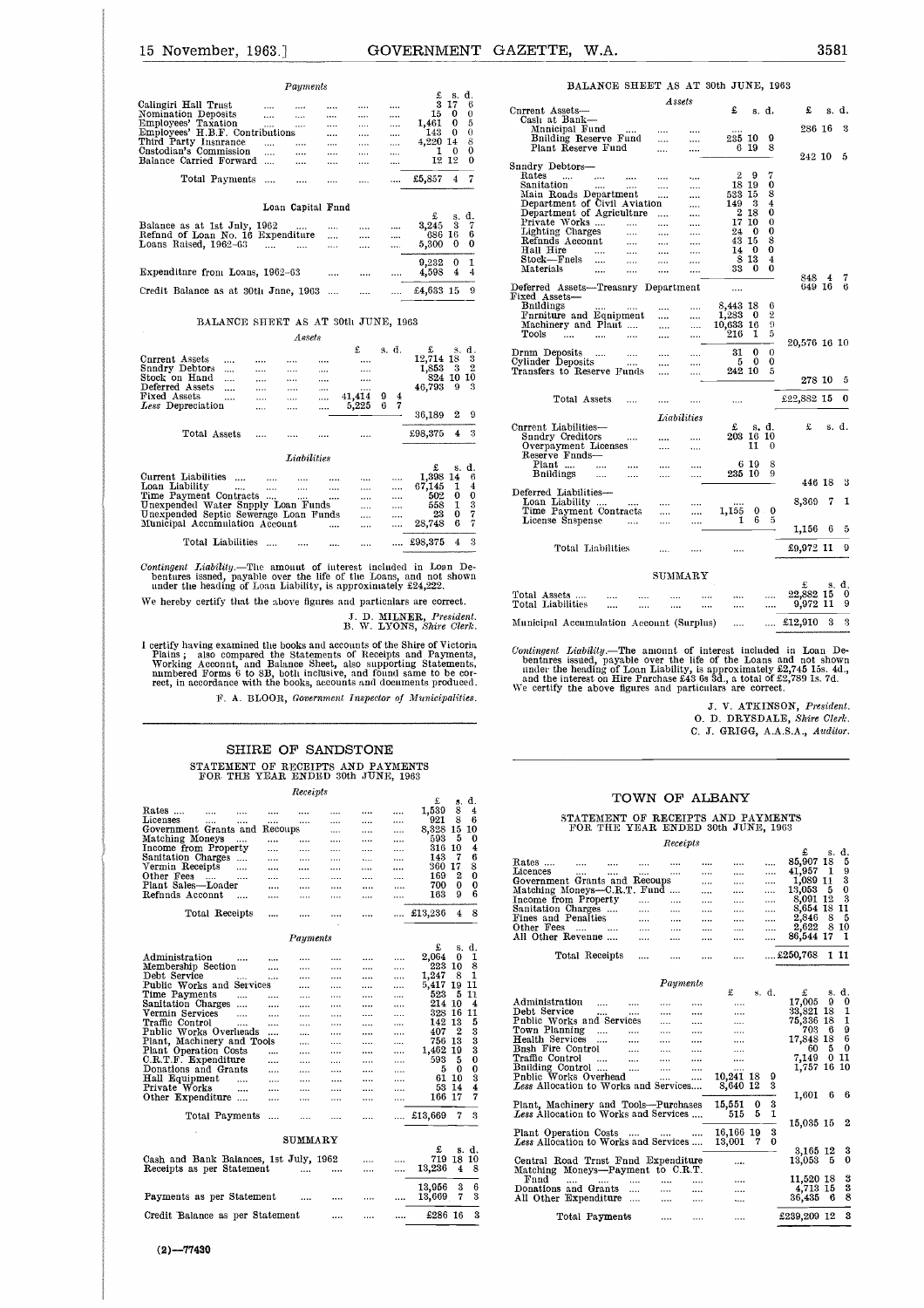|  | LOCAL GOVERNMENT ACT, 1960. |  |  |
|--|-----------------------------|--|--|
|--|-----------------------------|--|--|

#### Proposed Loan No. 18.

#### LOCAL GOVERNMENT ACT, 1960.

#### Shire of Busselton.

Notice of Intention to Borrow.

Proposed Loan (No. 53) of £8,000.

PURSUANT to section 610 of the Local Govern-ment Act, 1960, the Busselton Shire Council hereby gives notice that it proposes to borrow money, by the sale of a debenture or debentures, on the following terms and for the following purpose: £8,000,<br>for 15 years, with interest at the rate of £5 per<br>cent. per annum, repayable at the Commonwealth<br>Savings Bank of Australia, Perth, by thirty (30)<br>equal half-yearly instal terest. Purpose: Bitumen sealing of country roads under the Contributory Bitumen Scheme.

Plans, specifications and estimates, as required by section 609 of the Act, are open for inspection of ratepayers at the office of the Council for thirtyfive (35) days after publication of this notice, during office hours.

Dated this 12th day of November, 1963.

F. H. JOLLIFFE, President. T. McCULLOCH, Shire Clerk.

#### MOTOR VEHICLE (THIRD PARTY INSURANCE) ACT, 1943

L.G.D. 144/58 NOTICE is hereby given that the definitions and maximum annual premium rates as set out in the Schedule hereunder will come into operation, under the provisions of the abovementioned Act, in respect of all policies issued to operate on or after the first day of January, 1964, until further notice, in lieu of the definitions and annual premiums set out in the Schedule to the notice published in the *Government Gazette* on the 23rd November, 1962.

A. E. WHITE,

Secretary for Local Government.

" MOTOR VEHICLE " means any vehicle propelled by gas, oil, electricity or any other motive power, not being animal power, required to be licensed, and complying with the requirements necessary for licensing under the Traffic Act, 1919, and includes a caravan, trailer or semi-trailer drawn or hauled by a motor vehicle.

SCHEDULE

DEFINITION

| Class<br>No. | Class of Vehicle                                                                                                                                                                                    | Annual<br>Premium<br>Rate | Maximum |  |
|--------------|-----------------------------------------------------------------------------------------------------------------------------------------------------------------------------------------------------|---------------------------|---------|--|
|              |                                                                                                                                                                                                     | £ s.d.                    |         |  |
| 1Α           | (a) MOTOR CAR—Any motor car used for private or business purposes and constructed principally for<br>the conveyance of persons not included in classes 2 to 7 inclusive $\dots$ $\dots$ $\dots$<br> | 880                       |         |  |

| 3582                                                                                                                                                                                                                                                                                                                                                                                                                                                                                                                                                                                                                                                                                                                                                                                                            | GOVERNMENT GAZETTE, W.A.<br>$[15$ November, 1963.                                                                                                                                                                                                                                                                                                                                                                                                                                                                                                                                          |
|-----------------------------------------------------------------------------------------------------------------------------------------------------------------------------------------------------------------------------------------------------------------------------------------------------------------------------------------------------------------------------------------------------------------------------------------------------------------------------------------------------------------------------------------------------------------------------------------------------------------------------------------------------------------------------------------------------------------------------------------------------------------------------------------------------------------|--------------------------------------------------------------------------------------------------------------------------------------------------------------------------------------------------------------------------------------------------------------------------------------------------------------------------------------------------------------------------------------------------------------------------------------------------------------------------------------------------------------------------------------------------------------------------------------------|
| SUMMARY<br>£<br>s. d.<br>26,129 10 3<br>Cash and Bank Balances, 1st July, 1962<br>$\cdots$<br><i>Add</i> Receipts as per Statement<br>250,768 1 11<br>$\cdots$<br>$\cdots$<br>276,879 12 2<br>Less Payments as per Statement<br>$\ldots$ 239,209 12 3<br>$\cdots$<br>Cash and Bank Balances, 30th June, 1963<br>$$ £37,687 19 11<br>$\cdots$<br>BALANCE SHEET AS AT 30th JUNE, 1963<br>Assets<br>£<br>Current Assets-<br>£<br>s. d.<br>s. d.<br>Cash and Bank Balances<br>2,904 8 10<br><br>Trust Fund<br>22,048 4 10<br>$\cdots$<br>$\cdots$<br>Loan Capital<br>$12,735$ 6 3<br>$\cdots$<br>Payment to Central Road Trust Fund<br>11,520 18<br>3<br>Sundry Debtors<br>3<br>12,884 19<br>$\cdots$<br>$\cdots$<br>Depot Stocks<br>$6,690$ 0 8<br>$\cdots$<br>$\cdots$<br>Private Works in Progress<br>2,332 15 4 | LOCAL GOVERNMENT ACT, 1960.<br>Shire of Dandaragan.<br>Notice of Intention to Borrow.<br>Proposed Loan No. 18.<br>PURSUANT to section 610 of the Local Govern-<br>ment Act, 1960, the Dandaragan Shire Council<br>hereby gives notice that it proposes to borrow<br>money, by the sale of a debenture, on the following<br>terms and for the following purpose: £2,500, for<br>four years, at a rate of interest not exceeding<br>£4 17s. 6d. per cent. per annum, repayable at the<br>Australia and New Zealand Savings Bank, Limited<br>Moora, by eight half-yearly instalments of prin- |
| $\cdots$<br>$\cdots$<br>71,116 13 5<br>52,641 16 1<br>Deferred Assets<br><br><br>$\cdots$<br>Fixed Assets<br>242,296 5 8<br>$\cdots$<br>$\cdots$<br>$\cdots$<br><br>$\cdots$<br>£366,054 15 2<br>Total Assets<br>$\cdots$<br><br>$\cdots$<br>$\cdots$<br>Liabilities<br>Current Liabilities—<br>£<br>£<br>s. d.<br>s. d.<br>Sundry Creditors and Accrued Charges<br>7,532 10 1                                                                                                                                                                                                                                                                                                                                                                                                                                  | cipal and interest. Purpose: The purchase of a<br>tractor and rotary hoe.<br>Plans, specifications and estimate of cost, as<br>required by section 609 of the Act, are open for<br>inspection at the office of the Council, during office<br>hours, for 35 days after the publication of this<br>notice.                                                                                                                                                                                                                                                                                   |
| Trust Funds<br>207 16 5<br>$\cdots$<br><b>Contract Contract</b><br>Motor Vehicle Insurance Trust<br>3,723 10 10<br>$\cdots$<br>11,463 17 4<br>266,487 14 1<br>Deferred Liabilities<br>$\cdots$<br>Total Liabilities<br>£277,951 11 5<br>$\cdots$<br>$\cdots$<br>$\cdots$<br>SUMMARY<br>£<br>s. d.                                                                                                                                                                                                                                                                                                                                                                                                                                                                                                               | Dated the 5th day of November, 1963.<br>M. E. ROBERTS.<br>President.<br>A. D. CAMERON,<br>Shire Clerk.                                                                                                                                                                                                                                                                                                                                                                                                                                                                                     |
| 366,054 15 2<br>Total Assets<br>Total Liabilities<br>277,951 11 5<br>$\cdots$<br>$\cdots$<br>$\cdots$<br><br>$\cdots$<br>$$ £88,103 3 9<br>Municipal Accumulation Account (Surplus)<br>$\cdots$<br>$G \cup G \cup G \cup G$ . The biblic contracts of the problems of $G$<br>Transport The                                                                                                                                                                                                                                                                                                                                                                                                                                                                                                                      | $COTIDININIMIDID A CDI 1000$<br>т <i>г</i>                                                                                                                                                                                                                                                                                                                                                                                                                                                                                                                                                 |

*Contingent Liability.—The* amount of interest included in Loan De-bentures issued, payable over the life of the Loans, and not shown under the heading of Loan Liability, is approximately £99,223 14s.

We hereby certify that the figures and particulars above are correct.

C. JOHNSON, *Mayor.* F. R. BRAND, *Town Clerk.* 

We have audited the books, accounts and voucliers of the Town of Albany for the year ended 30th June, 1963. We certify that the following Statements attached hereto, uanely, (a) Statement of Recepts and Payments (Form No.

We certify that, to the best of our knowledge and belief, the attached Balance Sheet correctly shows the Assets and Liabilities of the Town of Albany at the 30th June, 1963, according to the Books and Accounts of the Town

Dated this 19th day of September, 1963.

BELL, FROST & AITKEN, Chartered Accountants, *Auditors.*

#### TOWN OF KALGOORLIE.

NOTICE is hereby given that the appointment of C. A. Biggers as Senior Traffic Inspector for the Town of Kalgoorlie is cancelled as from 11th November, 1963.

> D. R. MORRISON, Town Clerk.

13th November, 1963.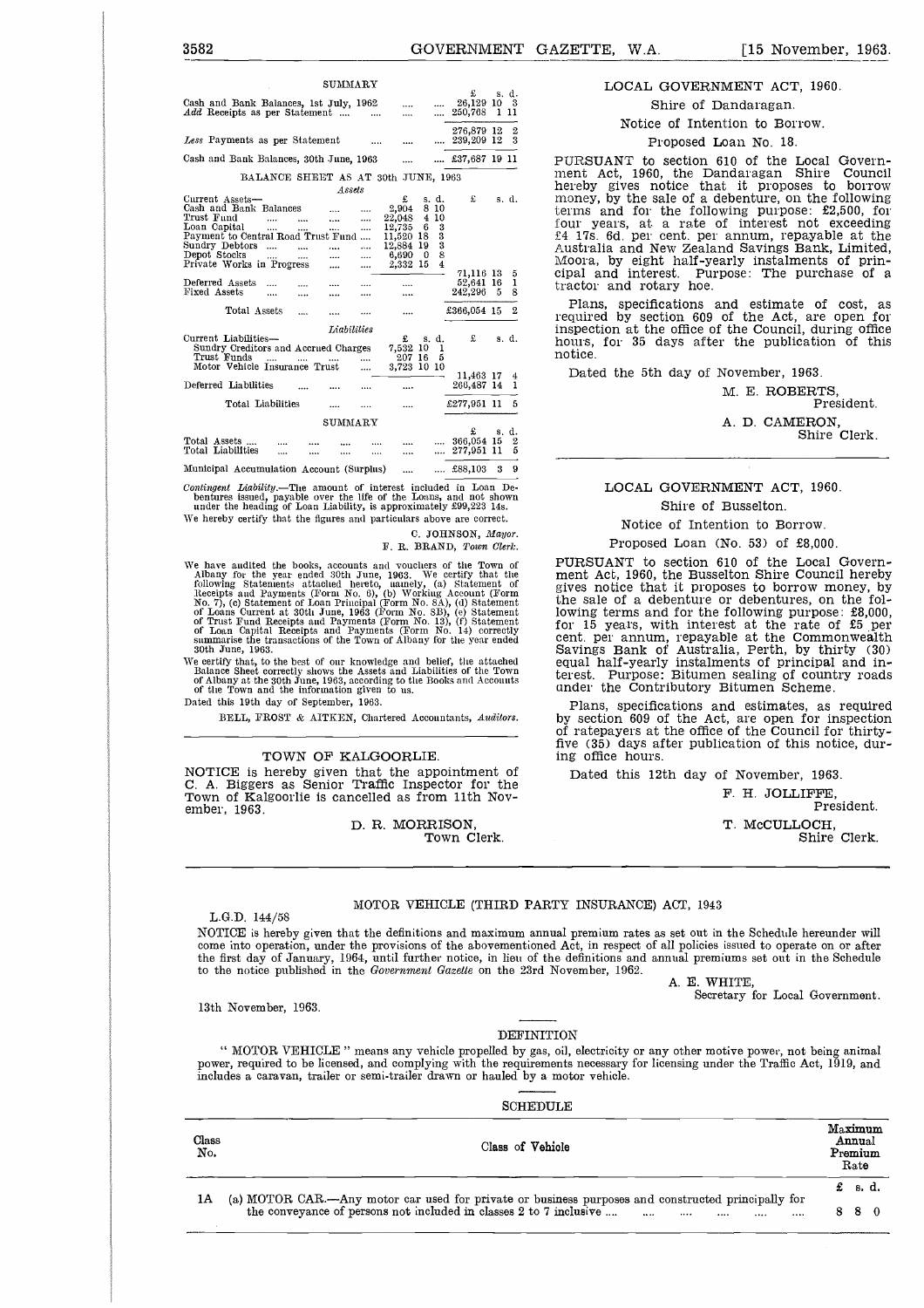#### SCHEDULE—continued

| $\operatorname{SCHEDULE}-\!\!{\it continued}$<br>Class of Vehicle                                                                                                                                                                                                                                                                                                                                                                                                                                                                                                                                                                                                              | Maximum                                                                                                                                                                                                                                                                                                                                                                                                                                                                                                                                                                                                                                                                                                                                                                                                                                                                                                                                                                                                                                                                                                                                                                                                                                                                                                                                                                                         |                                                                                                            |                                                                                                                                          |
|--------------------------------------------------------------------------------------------------------------------------------------------------------------------------------------------------------------------------------------------------------------------------------------------------------------------------------------------------------------------------------------------------------------------------------------------------------------------------------------------------------------------------------------------------------------------------------------------------------------------------------------------------------------------------------|-------------------------------------------------------------------------------------------------------------------------------------------------------------------------------------------------------------------------------------------------------------------------------------------------------------------------------------------------------------------------------------------------------------------------------------------------------------------------------------------------------------------------------------------------------------------------------------------------------------------------------------------------------------------------------------------------------------------------------------------------------------------------------------------------------------------------------------------------------------------------------------------------------------------------------------------------------------------------------------------------------------------------------------------------------------------------------------------------------------------------------------------------------------------------------------------------------------------------------------------------------------------------------------------------------------------------------------------------------------------------------------------------|------------------------------------------------------------------------------------------------------------|------------------------------------------------------------------------------------------------------------------------------------------|
|                                                                                                                                                                                                                                                                                                                                                                                                                                                                                                                                                                                                                                                                                |                                                                                                                                                                                                                                                                                                                                                                                                                                                                                                                                                                                                                                                                                                                                                                                                                                                                                                                                                                                                                                                                                                                                                                                                                                                                                                                                                                                                 |                                                                                                            |                                                                                                                                          |
|                                                                                                                                                                                                                                                                                                                                                                                                                                                                                                                                                                                                                                                                                | Premium                                                                                                                                                                                                                                                                                                                                                                                                                                                                                                                                                                                                                                                                                                                                                                                                                                                                                                                                                                                                                                                                                                                                                                                                                                                                                                                                                                                         | Annual<br>Rate                                                                                             |                                                                                                                                          |
| (b) AMBULANCE VEHICLE, FIRE BRIGADE VEHICLE, UNDERTAKERS' VEHICLE, MOTOR<br>VEHICLE OWNED AND USED BY THE AUSTRALIAN RED CROSS SOCIETY, OR A VEHICLE<br>OWNED AND USED BY THE SPASTIC WELFARE ASSOCIATION.-" Ambulance Vehicle":<br>Any motor vehicle constructed and used for the conveyance of sick or injured persons. " Fire Brigade<br>Vehicle" : Any motor vehicle owned by or under the control of the Western Australian Fire Brigades<br>Board. "Undertaker's Vehicle" : Any motor vehicle used solely as an undertaker's hearse or mourn-<br>ing coach<br>$\cdots$<br>$\cdots$<br>$\sim$<br>$\sim 10^{-10}$<br>$\cdots$<br>$\sim$ . $\sim$<br>$\cdots$<br>$\sim 100$ |                                                                                                                                                                                                                                                                                                                                                                                                                                                                                                                                                                                                                                                                                                                                                                                                                                                                                                                                                                                                                                                                                                                                                                                                                                                                                                                                                                                                 | £s.d.                                                                                                      |                                                                                                                                          |
| GOODS VEHICLE.- Any motor vehicle not included in classes 3 to 7, both inclusive, constructed prin-<br>cipally for the conveyance of goods. This class includes a wagon, utility, station wagon, road tractor<br>used on highways for haulage of goods such as wheat-carting, log-hauling, etc.<br>$\sim$ $\sim$ $\sim$                                                                                                                                                                                                                                                                                                                                                        |                                                                                                                                                                                                                                                                                                                                                                                                                                                                                                                                                                                                                                                                                                                                                                                                                                                                                                                                                                                                                                                                                                                                                                                                                                                                                                                                                                                                 |                                                                                                            |                                                                                                                                          |
| hicle licensed under the Traffic Act to carry 8 or more persons principally operating on routes, the major<br>portion of which is within the 25-mile radius of the G.P.O., Perth<br>$\cdots$<br>$\sim$ $\sim$<br>$\cdots$                                                                                                                                                                                                                                                                                                                                                                                                                                                      |                                                                                                                                                                                                                                                                                                                                                                                                                                                                                                                                                                                                                                                                                                                                                                                                                                                                                                                                                                                                                                                                                                                                                                                                                                                                                                                                                                                                 |                                                                                                            |                                                                                                                                          |
| Traffic Act to carry 8 or more persons principally operating on routes, the major portion of which is                                                                                                                                                                                                                                                                                                                                                                                                                                                                                                                                                                          |                                                                                                                                                                                                                                                                                                                                                                                                                                                                                                                                                                                                                                                                                                                                                                                                                                                                                                                                                                                                                                                                                                                                                                                                                                                                                                                                                                                                 |                                                                                                            | -0                                                                                                                                       |
| (c) Taxi-cab principally operating within a 25-mile radius of the G.P.O., Perth<br>$\sim$<br>$\cdots$<br>$\ddotsc$<br>(d) Taxi-cab principally operating outside a 25-mile radius of the G.P.O., Perth<br>$\cdots$<br>(e) School buses, i.e., vehicles used primarily for the carriage of children to and from school, and any other                                                                                                                                                                                                                                                                                                                                           |                                                                                                                                                                                                                                                                                                                                                                                                                                                                                                                                                                                                                                                                                                                                                                                                                                                                                                                                                                                                                                                                                                                                                                                                                                                                                                                                                                                                 |                                                                                                            | -0<br>0                                                                                                                                  |
| passengers<br><b>Section</b><br><b>Sales</b><br><b>Service</b><br>$\cdots$<br>$\cdots$<br>$\cdots$<br>$\cdots$                                                                                                                                                                                                                                                                                                                                                                                                                                                                                                                                                                 |                                                                                                                                                                                                                                                                                                                                                                                                                                                                                                                                                                                                                                                                                                                                                                                                                                                                                                                                                                                                                                                                                                                                                                                                                                                                                                                                                                                                 |                                                                                                            | $\theta$                                                                                                                                 |
| $3$ (a) to $3$ (e) inclusive<br>المنتقل المتناء المتناء المتناء<br>$\cdots$<br>$\cdots$<br>$\cdots$<br>$\cdots$                                                                                                                                                                                                                                                                                                                                                                                                                                                                                                                                                                |                                                                                                                                                                                                                                                                                                                                                                                                                                                                                                                                                                                                                                                                                                                                                                                                                                                                                                                                                                                                                                                                                                                                                                                                                                                                                                                                                                                                 |                                                                                                            | 0<br>0                                                                                                                                   |
|                                                                                                                                                                                                                                                                                                                                                                                                                                                                                                                                                                                                                                                                                |                                                                                                                                                                                                                                                                                                                                                                                                                                                                                                                                                                                                                                                                                                                                                                                                                                                                                                                                                                                                                                                                                                                                                                                                                                                                                                                                                                                                 |                                                                                                            | - 0                                                                                                                                      |
| MOTOR TRADE VEHICLE (i.e., motor car manufacturer, garage proprietor, vendor of and/or dealer in<br>motor cars).—(a) Motor vehicle not included in classes 5 (b) and 5 (c) used by the above with identi-<br>$\sim$                                                                                                                                                                                                                                                                                                                                                                                                                                                            |                                                                                                                                                                                                                                                                                                                                                                                                                                                                                                                                                                                                                                                                                                                                                                                                                                                                                                                                                                                                                                                                                                                                                                                                                                                                                                                                                                                                 |                                                                                                            |                                                                                                                                          |
| (b) Motor Cycle used by the above, with identification plate attached issued under the Traffic Act-rate<br>per identification plate issued<br>and the state<br>$\cdots$<br>$\sim$                                                                                                                                                                                                                                                                                                                                                                                                                                                                                              |                                                                                                                                                                                                                                                                                                                                                                                                                                                                                                                                                                                                                                                                                                                                                                                                                                                                                                                                                                                                                                                                                                                                                                                                                                                                                                                                                                                                 |                                                                                                            |                                                                                                                                          |
| TRAILER, CARAVAN, INVALID WHEEL CHAIR.-- (This class includes all vehicles issued with trailer                                                                                                                                                                                                                                                                                                                                                                                                                                                                                                                                                                                 |                                                                                                                                                                                                                                                                                                                                                                                                                                                                                                                                                                                                                                                                                                                                                                                                                                                                                                                                                                                                                                                                                                                                                                                                                                                                                                                                                                                                 |                                                                                                            | $12\quad 0$                                                                                                                              |
| MISCELLANEOUS.—Road Roller, Tractor (farm type), Motor Street Flusher, Tar Sprayer and Roller,<br>Motor Eductor, Street Sweeper, Petrol Electric Mobile Crane, Steam Excavator, Traction Engine,<br>Road Grader, Motor Cycle not exceeding 75 c.cs., and any other vehicle being a motor vehicle within                                                                                                                                                                                                                                                                                                                                                                        |                                                                                                                                                                                                                                                                                                                                                                                                                                                                                                                                                                                                                                                                                                                                                                                                                                                                                                                                                                                                                                                                                                                                                                                                                                                                                                                                                                                                 |                                                                                                            |                                                                                                                                          |
|                                                                                                                                                                                                                                                                                                                                                                                                                                                                                                                                                                                                                                                                                | HIRE VEHICLE.-- (a) Any motor vehicle, other than a taxi-cab and "Hire-and-Drive-Yourself" ve-<br>(b) Any motor vehicle, other than a taxi-cab and "Hire-and-Drive-Yourself" vehicle licensed under the<br>outside the $25$ -mile radius of the G.P.O., Perth $\ldots$ $\ldots$ $\ldots$ $\ldots$ $\ldots$ $\ldots$<br>vehicle constructed similarly to an omnibus privately owned and used for conveyance of non-paying<br>(f) Any motor vehicle used for the carriage of passengers for hire, fare or reward, not included in classes<br>(g) Hire-and-Drive-Yourself vehicle<br>$\cdots$<br>$\cdots$<br>$\cdots$<br>MOTOR CYCLE .- Other than motor cycle included in class 5 (b)<br>and the same of<br>$\cdots$<br>$\cdots$<br>fication plate attached issued under the Traffic Act—rate per identification plate issued<br>(c) Breakdown ambulance<br>$\ldots$ .<br>.<br>.<br>$\cdots$<br>$\cdots$<br>$\cdots$<br>$\cdots$<br>$\cdots$<br>$\cdots$<br>$\cdots$<br>plates, but does not include prime mover or road tractor, which are insured separately under class 2)<br>the meaning of the Motor Vehicle (Third Party Insurance) Act, 1943<br>and the company of the company of the company of the company of the company of the company of the company of the<br>twelfth of the annual rate for each month or part thereof, plus a fee of 1s. (one shilling). This does not apply where | SHORT PERIOD RATES."-The premium chargeable for any period less than 12 months shall be calculated at one- | $4\quad 0\quad 0$<br>7 16 0<br>43 10 0<br>13 16<br>27 18<br>10 16<br>88<br>6 18<br>434<br>$4\,16$<br>5 8 0<br>2140<br>2140<br>$1\ 10\ 0$ |

licensing authority. N.B. : " TEMPORARY PERMITS."—The premium chargeable for a Temporary Permit, issued by any licensing authority under the Traffic Act, 1919, shall be 2s. 6d. (two shillings and sixpence).

#### STATE TRANSPORT CO-ORDINATION ACT, 1933-1961,

#### Exemptions.

IT is hereby notified, in accordance with section 14A of the State Transport Co-ordination Act, 1933-1961, that Exemptions Nos. 22 and 44, pub-<br>lished in the Government Gazette on the 9th<br>March, 1962, are repealed and the serted in lieu thereof:—

22. Meekatharra-Wiluna Area.

The transport of goods by road between the towns of Meekatharra and Wiluna or within the Shire of Wiluna.

44. Land Survey Equipment.

The transport to a survey site and return of survey instruments, equipment and materials used, or intended to be used, for the carrying out of land surveys by a sur-<br>veyor licensed under the Land Surveyors licensed under the Land Surveyors Act, 1909.

Dated this 4th day of November, 1963.

W. H. HOWARD, Commissioner of Transport.

Approved this 4th day of November, 1963. J. F. CRAIG, Minister for Transport,

#### Western Australia.

BUILDING SOCIETIES ACT, 1920 (AS AMENDED).

NOTICE is hereby given that a Building Society called the "Police Union Building Society" is duly registered under the provisions of the above Act. Dated this 12th day of November, 1963.

NELSON W. BURTON,

Registrar of Building Societies.

#### CHRISTMAS EXEMPTION.

Department of Mines, Perth, 5th November, 1963.

IT is hereby notified for public information that general exemption from conditions of work, use and occupation has been granted on all mining tenements throughout this State as follows:

- On those north of the Tropic of Capricorn From the 16th day of December, 1963, to the 31st day of January, 1964 (inclusive).
- On those south of the Tropic of Capricorn— From the 16th day of December, 1963, to the 13th day of January, 1964 (inclusive).

A. H. TELFER, Under Secretary for Mines,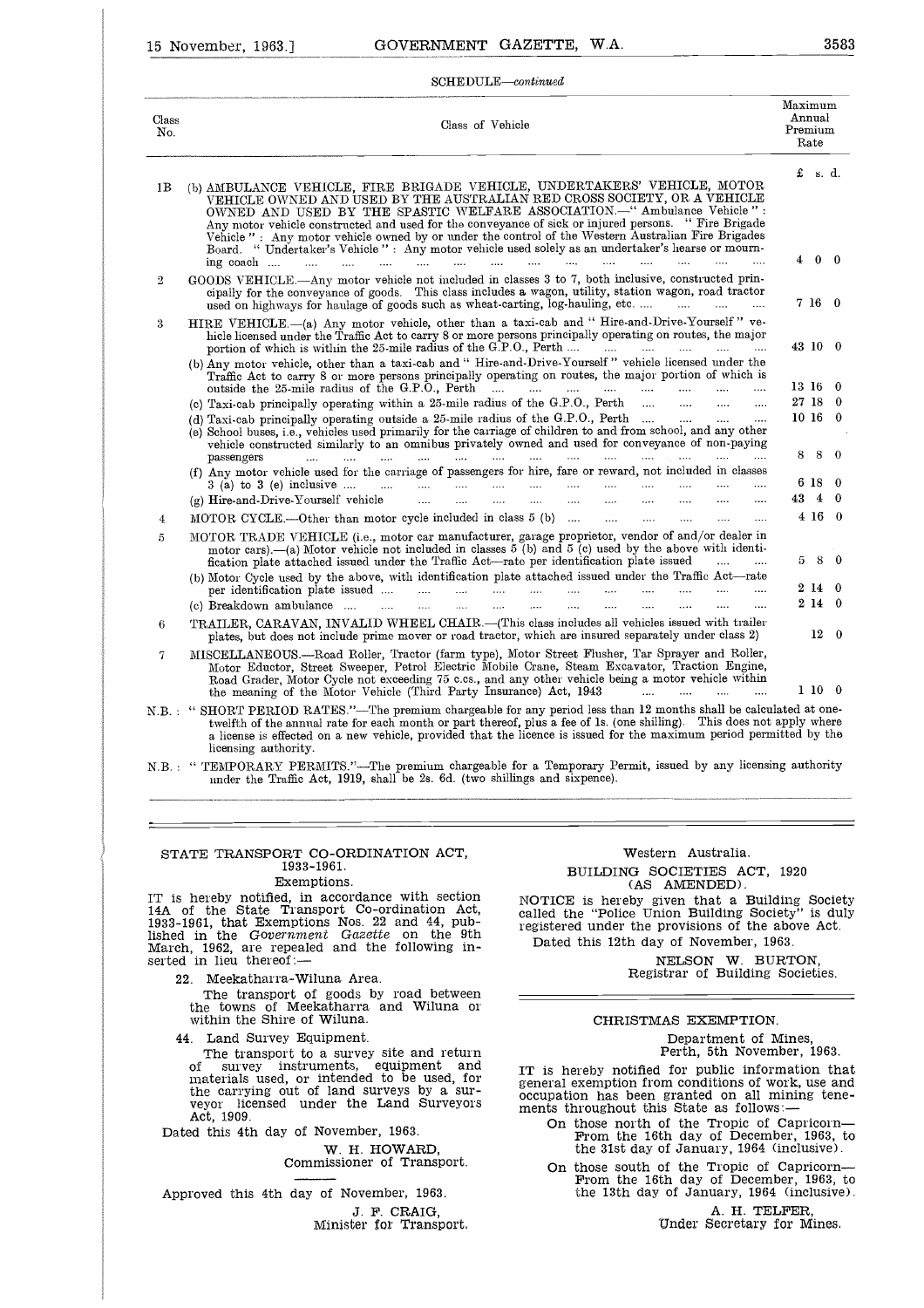## 3584<br>
GOVERNMENT GAZETTE, W.A. [15 November, 1963.<br>
PLANT DISEASES ACT, 1914-1962. BEE INDUSTRY COMPENSATION ACT, 1953.<br>
Department of Agriculture, PLANT DISEASES ACT, 1914-1962. Department of Agriculture, South Perth, 24th October, 1963. IT is hereby notified for general information that the Hon. Minister for Agriculture has approved of the appointment of Arthur James C. Pritchard as an Inspector under section 7 (2) of the Plant

T. C. DUNNE, Director of Agriculture.

#### PLANT DISEASES ACT, 1914-1962. Department of Agriculture, South Perth, 23rd October, 1963. IT is hereby notified for general information that the Hon. Minister for Agriculture has approved of the appointment of Philip Maurice Aldworth Glass as an Inspector under section 7 (2) of the Plant Diseases Act.

T. C. DUNNE, Director of Agriculture. **BEE** INDUSTRY COMPENSATION ACT, 1953.

Department of Agriculture, South Perth, 28th October, 1963.

#### Agric. 1337/62.

THE Beekeepers' Compensation Fund Committee, pursuant to section 10 of the Bee Industry Compensation Act, 1953, hereby declares the rate of the license per hive for the year 1st January, 1964, to 31st December, 1964, at which a beekeeper shall contribute to the Beekeepers' Compensation Fund pursuant to the provisions of section 9 of the Act to be 6d. (sixpence) per hive.

> F. G. SMITH, Chairman,

#### Beekeepers Compensation Fund Committee.

#### WESTERN AUSTRALIAN GOVERNMENT TENDER BOARD

|                                                                    |              |                                     |                      | Tenders for Government Supplies                                                                                       |  |                      |                      |                      |                      |                    |
|--------------------------------------------------------------------|--------------|-------------------------------------|----------------------|-----------------------------------------------------------------------------------------------------------------------|--|----------------------|----------------------|----------------------|----------------------|--------------------|
| Date of<br>Supplies Required<br>Schedule No.<br>$\rm{Advertising}$ |              |                                     |                      |                                                                                                                       |  |                      |                      |                      |                      | Date of<br>Closing |
| 1963                                                               |              |                                     |                      |                                                                                                                       |  |                      |                      |                      | 1963                 |                    |
| Oct.                                                               | -18          | 810A, 1963†                         |                      | Standard Gauge Brakevans<br>$\overline{1}$                                                                            |  | $\overline{1}$       | $\cdots$             | $\cdots$             | Nov. 21              |                    |
| Oct.                                                               | 18           | 811A, 1963†                         | $\cdots$             |                                                                                                                       |  |                      |                      | $\cdots$             | Nov. $21$            |                    |
| Oct.                                                               | 25           | 932A, 1963                          | $\cdots$             | Standard Gauge Ballast Hoppers<br>Wheels for C Class Locomotives<br>$\mathbf{1}$                                      |  | $\mathbf{r}$         | $\ldots$             | $\ldots$             | Nov. 21              |                    |
| Nov.                                                               | 1            | 951A, 1963                          | $\ldots$             | Bread for Muresk Agricultural College<br>$\ddotsc$                                                                    |  | $\ldots$             | $\ddotsc$            | $\ldots$             | Nov. 21              |                    |
| Nov.                                                               | $\mathbf{I}$ | 958A, 1963                          | $\cdots$             | Electric Meat Saw<br>$\ldots$                                                                                         |  |                      |                      | $\cdots$             | Nov. $21$            |                    |
| Nov.                                                               | 1            | 950A, 1963                          | $\ldots$             | Firewood to Schools, Government Departments and Institutions in various                                               |  |                      |                      |                      |                      |                    |
|                                                                    |              |                                     |                      | Country Districts. Ext. to Nov. 21<br>$\mathbf{r}$<br>$\cdots$                                                        |  | $\cdots$             | $\cdots$             | $\ldots$             | Nov. 21              |                    |
| Nov.                                                               | ı            | 965A, 1963                          | $\cdots$             | $\mathbf{Lime}$<br>التبين المتبادر المنتزع<br>$\sim$<br>$\cdots$<br><b>Sales Control</b>                              |  | $\cdots$             | $\cdots$             | $\cdots$             | Nov. 21              |                    |
| Nov.                                                               | ı            | 967A, 1963                          | $\cdots$             | Universal Testing Machine<br>$\cdots$                                                                                 |  | $\ldots$             | $\cdots$             | $\ldots$             | Nov. $21$            |                    |
| Nov.                                                               | ı            | 968A, 1963                          | $\cdots$             | $3$ only $6\frac{1}{2}$ inch Metal Turning Lathes<br>$\cdots$                                                         |  | $\mathbf{r}$         | $\cdots$             | $\ldots$             | Nov. $21$            |                    |
| Nov.                                                               | 8            | 970A, 1963                          | $\cdots$             | Registration Certificate for Holers for Trailers<br>$\sim$                                                            |  | $\cdots$             | $\cdots$             | $\cdots$             | Nov. $21$            |                    |
| Nov.                                                               | 8<br>8       | 987A, 1963                          | $\ldots$             | 6 Only Bicycles for the Police Department<br>$\cdots$                                                                 |  | $\ldots$             | $\cdots$             | $\ldots$             | Nov. $21$            |                    |
| Nov.<br>Nov.                                                       | 8            | 990A, 1963<br>992A, 1963            | $\cdots$             | Electric Winch for Safety Bay Slipway<br>$\ldots$                                                                     |  | $\ldots$             | $\ldots$             | $\ldots$             | Nov. 21<br>Nov. $21$ |                    |
| Nov.                                                               | 8            | 993A, 1963                          | $\cdots$             | $\ldots$ .<br>$\cdots$                                                                                                |  | $\ldots$ .           | $\cdots$             | $\cdots$             | Nov.                 | 21                 |
| Nov.                                                               | $^{12}$      | 1005A, 1963                         | $\ldots$<br>$\ldots$ | Galvanite Coating of Tied Arch Pipe Bridge, Guildford                                                                 |  | $\ldots$<br>$\cdots$ | $\ldots$<br>$\cdots$ | $\ldots$<br>$\cdots$ | Nov. 21              |                    |
| Nov.                                                               | 8            | 991A, 1963                          |                      | Automatic Setting Type Levels                                                                                         |  | $\cdots$             | $\cdots$             | $\cdots$             | Nov.                 | 28                 |
| Nov.                                                               | 15           | 1001A, 1963                         | $\cdots$             | $\ldots$                                                                                                              |  | $\ldots$             | $\cdots$             | $\ldots$ .           | Nov.                 | 28                 |
| Nov.                                                               | 15           | 1002A, 1963                         |                      | 7 only Standard Utilities       Soap and Soda and Mixing Tanks<br>$\ldots$                                            |  | $\ldots$             | $\ldots$ .           | ka ka                | Now.                 | 28                 |
| Nov.                                                               | $15\,$       | 1003A, 1963                         | $\cdots$             | $\sim$                                                                                                                |  | $\ldots$ .           | $\cdots$             | $\ldots$             | Nov.                 | 28                 |
| Nov.                                                               | 12           | 1004A, 1963                         | $\cdots$             | Fixing of Curtains at Parliament House<br>Piles, Stringers and Corbels<br>$\sim$                                      |  | $\ldots$             | $\cdots$             | $\cdots$             | Nov.                 | 28                 |
| Nov.                                                               | 12           | 1006A, 1963                         |                      | Metal Screenings—Narrogin District<br>$\sim 100$                                                                      |  | $\cdots$             | $\cdots$             | $\ldots$             | Nov.                 | 28                 |
| Oct.                                                               | 11           | 860A, 1963†                         | $\cdots$             | 22 kV Nine-panel Switchboard                                                                                          |  | <b>Sales</b>         | $\cdots$             | $\ldots$             | Dec.                 | 5                  |
| Oct.                                                               | 25           | 934A, 1963                          | $\cdots$             | Automatic Tamping Machine for Dual Gauge Railway                                                                      |  | $\sim 10^{-10}$      | $\cdots$             | $\ldots$             | Dec.                 | 5                  |
| Nov.                                                               | 8            | 969A, 1963                          | $\ldots$             | Canvas for Tarpaulins<br>المستحدث المستحدث المستحدث المستحدث                                                          |  | $\sim 1.1$ .         | $\cdots$             | $\cdots$             | Dec.                 | 5                  |
| Nov.                                                               | 8            | 994A, 1963                          | $\ldots$ .           | 2,000,000 Dog Spikes                                                                                                  |  |                      |                      | $\cdots$             | Dec.                 | 5                  |
| Nov.                                                               | 15           | 999A, 1963                          | $\ldots$             | Waterproof Clothing and Leather Leggings for W.A.G.R. for Winter, 1964                                                |  |                      |                      |                      | Dec.                 | $\overline{5}$     |
| Nov.                                                               | 12           | 1007A, 1963                         |                      | 4 only Micrometer Type Theodolites                                                                                    |  |                      |                      |                      | Dec.                 | 5                  |
| Oct.                                                               | 8            | 873A, 1963                          |                      | Communication Equipment for W.A. Government Railways Department-                                                      |  |                      |                      |                      |                      |                    |
|                                                                    |              |                                     |                      |                                                                                                                       |  |                      |                      | $\cdots$             | Dec.                 | -12                |
| Nov.                                                               | 1            | 963A, 1963*†                        | $\cdots$             |                                                                                                                       |  |                      |                      | $\cdots$             | Dec.                 | 12                 |
| Nov.                                                               | 8            | 989A, 1963                          | $\cdots$             | Electric Motors for Mundaring Weir Pumping Station                                                                    |  | $\mathbf{r}$         |                      | $\ldots$             | Dec. 19              |                    |
| Oct.                                                               | 11           | $870A, 1963*†$                      | $\ddotsc$            | 3 only $20/20/7.5$ M.V.A. 132/66/11.2 kV Star/Star/Delta Transformers for                                             |  |                      |                      |                      | 1964                 |                    |
|                                                                    |              |                                     |                      | Muja Generating Station. Documents chargeable at £2 2s. first issue and                                               |  |                      |                      |                      |                      |                    |
|                                                                    |              |                                     |                      | 10s. 6d. each subsequent issue                                                                                        |  |                      |                      |                      | Jan.                 | 9                  |
| Nov.                                                               | 1            | 960A, 1963*                         | $\cdots$             | 2 only 10-ton Electrically-operated Overhead Travelling Cranes. Documents                                             |  |                      |                      |                      |                      |                    |
|                                                                    |              |                                     |                      | Chargeable at £1 1s. first issue and 5s. 3d. each subsequent issue                                                    |  |                      |                      |                      | Jan.                 | 9                  |
| Oct.                                                               | 18           | 888A, 1963*†                        | $\sim$               | 2 Sets of 60,000 KW Turbo Alternators and Auxiliary Equipment. Docu-                                                  |  |                      |                      |                      |                      |                    |
|                                                                    |              |                                     |                      | ments chargeable at £2 2s. first issue and 10s. 6d. each subsequent issue                                             |  |                      |                      |                      | Apr. 16              |                    |
|                                                                    |              |                                     |                      |                                                                                                                       |  |                      |                      |                      |                      |                    |
|                                                                    |              |                                     |                      |                                                                                                                       |  |                      |                      |                      |                      |                    |
|                                                                    |              |                                     |                      | * Documents available from Agent General for W.A., 115 The Strand, London, W.C. 2.                                    |  |                      |                      |                      |                      |                    |
|                                                                    |              |                                     |                      | <sup>†</sup> Documents available for inspection only at W.A. Government Tourist Bureau Offices, Melbourne and Sydney. |  |                      |                      |                      |                      |                    |
|                                                                    |              | Addresses-Liaison Offices-          |                      |                                                                                                                       |  |                      |                      |                      |                      |                    |
|                                                                    |              | W.A. Government Tourist Bureau,     |                      | C/o The Manager,                                                                                                      |  |                      |                      |                      |                      |                    |
|                                                                    |              | No. 10 Royal Arcade, Melbourne, C1. |                      | W.A. Government Tourist Bureau,                                                                                       |  |                      |                      |                      |                      |                    |
|                                                                    |              |                                     |                      | 22 Martin Place, Sydney.                                                                                              |  |                      |                      |                      |                      |                    |
|                                                                    |              |                                     |                      |                                                                                                                       |  |                      |                      |                      |                      |                    |
|                                                                    |              |                                     |                      | Agent General for W.A.—<br>$115 \text{ }\text{Tho. Shond.}$ Lordon, $W \cap \Omega$                                   |  |                      |                      |                      |                      |                    |

C/o The Manager, W.A. Government Tourist Bureau, 22 Martin Place, Sydney. Agent General for W.A.- **115 The** Strand, London, W.C. 2.

Diseases Act.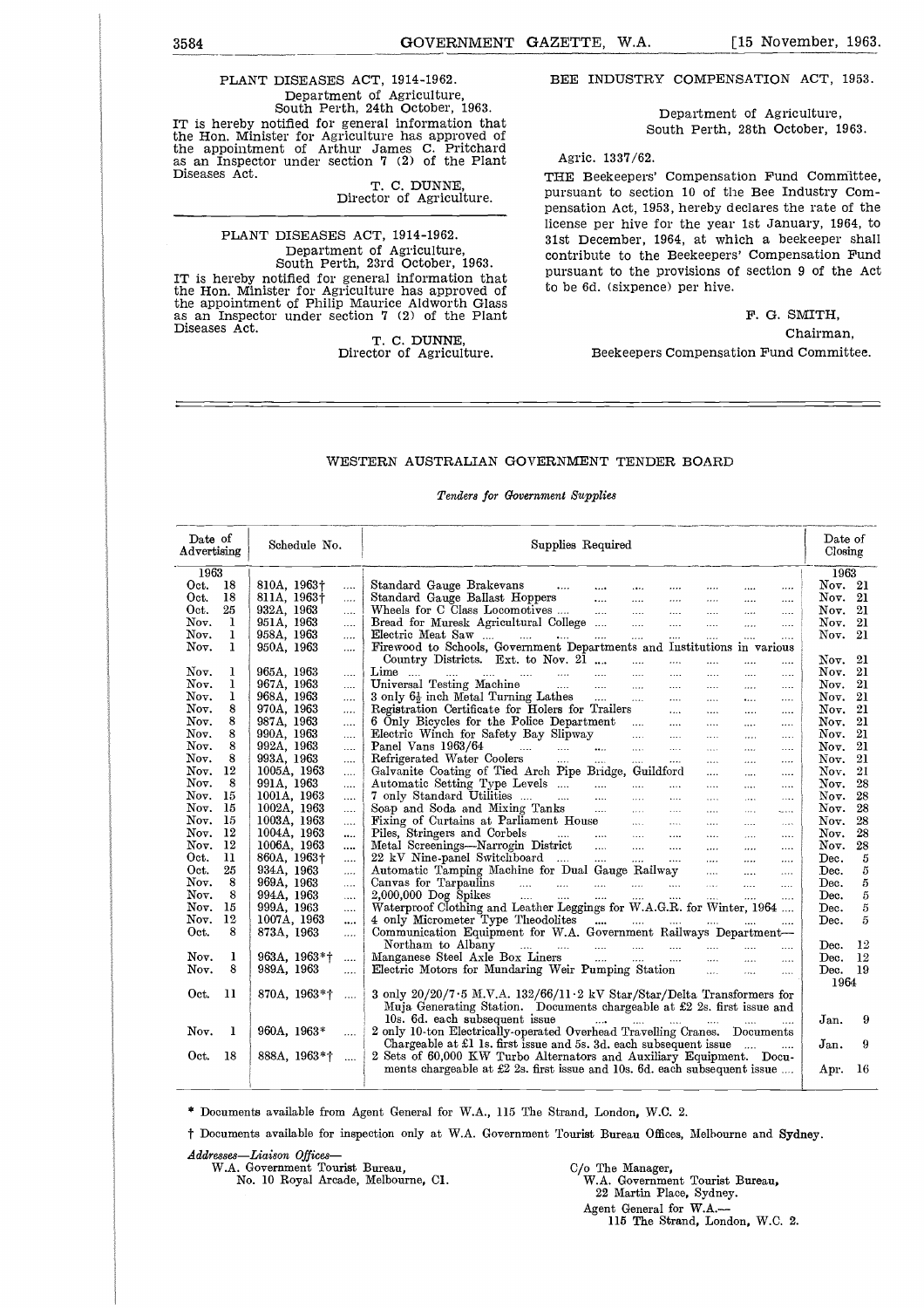# 15 November, 1963.] GOVERNMENT GAZETTE, W.A. 3585<br>WESTERN AUSTRALIAN GOVERNMENT TENDER BOARD—continued WESTERN AUSTRALIAN GOVERNMENT TENDER BOARD-continued

|                                                                                                                                                                                                                                                                                           | 15 November, 1963.1                                                                                                                                                                                                                                                                                                                                                                                                                                                                                               | GOVERNMENT GAZETTE, W.A.<br>WESTERN AUSTRALIAN GOVERNMENT TENDER BOARD-continued<br>For Sale by Tender                                                                                                                                                                                                                                                                                                                                                                                                                                                                                                                                                                                                                                                                                                                                                                                                                                                                                                                                                                                                                                                                                                                                                                                                                                                                                                                                                                                                                                                                                                                                                                                                                                                                                                                                                                                                                                                                                                                                                             | 358                                                                                                                                                                                                                                                                 |
|-------------------------------------------------------------------------------------------------------------------------------------------------------------------------------------------------------------------------------------------------------------------------------------------|-------------------------------------------------------------------------------------------------------------------------------------------------------------------------------------------------------------------------------------------------------------------------------------------------------------------------------------------------------------------------------------------------------------------------------------------------------------------------------------------------------------------|--------------------------------------------------------------------------------------------------------------------------------------------------------------------------------------------------------------------------------------------------------------------------------------------------------------------------------------------------------------------------------------------------------------------------------------------------------------------------------------------------------------------------------------------------------------------------------------------------------------------------------------------------------------------------------------------------------------------------------------------------------------------------------------------------------------------------------------------------------------------------------------------------------------------------------------------------------------------------------------------------------------------------------------------------------------------------------------------------------------------------------------------------------------------------------------------------------------------------------------------------------------------------------------------------------------------------------------------------------------------------------------------------------------------------------------------------------------------------------------------------------------------------------------------------------------------------------------------------------------------------------------------------------------------------------------------------------------------------------------------------------------------------------------------------------------------------------------------------------------------------------------------------------------------------------------------------------------------------------------------------------------------------------------------------------------------|---------------------------------------------------------------------------------------------------------------------------------------------------------------------------------------------------------------------------------------------------------------------|
|                                                                                                                                                                                                                                                                                           |                                                                                                                                                                                                                                                                                                                                                                                                                                                                                                                   |                                                                                                                                                                                                                                                                                                                                                                                                                                                                                                                                                                                                                                                                                                                                                                                                                                                                                                                                                                                                                                                                                                                                                                                                                                                                                                                                                                                                                                                                                                                                                                                                                                                                                                                                                                                                                                                                                                                                                                                                                                                                    |                                                                                                                                                                                                                                                                     |
| Date of<br>Advertising                                                                                                                                                                                                                                                                    | Schedule No.                                                                                                                                                                                                                                                                                                                                                                                                                                                                                                      | For Sale                                                                                                                                                                                                                                                                                                                                                                                                                                                                                                                                                                                                                                                                                                                                                                                                                                                                                                                                                                                                                                                                                                                                                                                                                                                                                                                                                                                                                                                                                                                                                                                                                                                                                                                                                                                                                                                                                                                                                                                                                                                           | Date of<br>Closing                                                                                                                                                                                                                                                  |
| 1963                                                                                                                                                                                                                                                                                      |                                                                                                                                                                                                                                                                                                                                                                                                                                                                                                                   |                                                                                                                                                                                                                                                                                                                                                                                                                                                                                                                                                                                                                                                                                                                                                                                                                                                                                                                                                                                                                                                                                                                                                                                                                                                                                                                                                                                                                                                                                                                                                                                                                                                                                                                                                                                                                                                                                                                                                                                                                                                                    | 1963                                                                                                                                                                                                                                                                |
| Nov.<br>8<br>8<br>Nov.<br>Nov.<br>8<br>Nov.<br>8<br>8<br>Nov.<br>Nov.<br>8<br>8<br>Nov.<br>Nov.<br>8<br>8<br>Nov.<br>8<br>Nov.<br>8<br>Nov.<br>Nov.<br>8<br>Nov.<br>8<br>Nov.<br>8<br>Nov.<br>8<br>Nov.<br>8<br>Nov.<br>8<br>Nov.<br>15<br>Nov.<br>15<br>Nov. 15<br>Nov.<br>15<br>Nov. 15 | 971A, 1963<br><br>972A, 1963<br>$\cdots$<br>973A, 1963<br>$\cdots$<br>974A, 1963<br><br>977A, 1963<br>$\cdots$<br>978A, 1963<br>$\cdots$<br>979A, 1963<br><br>981A, 1963<br><br>982A, 1963<br><br>985A, 1963<br>$\cdots$<br>986A, 1963<br>$\ldots$<br>975A, 1963<br>$\cdots$<br>976A, 1963<br>$\cdots$<br>980A, 1963<br>$\cdots$<br>983A, 1963<br><br>984A, 1963<br>$\cdots$<br>988A, 1963<br><br>996A, 1963<br>$\cdots$<br>998A, 1963<br>$\cdots$<br>1000A, 1963<br><br>995A, 1963<br><br>997A, 1963<br>$\cdots$ | International T.D. 18A Angle Dozer (PW 251)<br>$\cdots$<br>$\cdots$<br>$\cdots$<br>Pavement Breaker (PW 161)<br>$\cdots$<br>$\cdots$<br>$\cdots$<br>$\sim$ . $\sim$<br>Diaphragm Pump $(PW 78)$<br>$\Delta\Delta\sim 10^{-11}$<br>$\cdots$<br>$\sim$ . $\sim$<br>$\sim$ $\sim$ $\sim$<br>$\sim 100$<br>Le Tourneau 3 tyne Ripper (MRD 408)<br>$\mathbf{r}$<br>$\cdots$<br>$\mathbf{1}$<br>$\ldots$<br>McCulloch Model 47A Chain Saw (PW 159)<br>$\sim 100$<br>$\cdots$<br>$\cdots$<br>$\sim 100$<br>$\mathbf{u}$<br>$\cdots$<br>$\cdots$<br>$\cdots$<br>Bitumen Kettle (MRD 433)<br>المستحدث التبيت المتناول<br>$\sim$<br>$\cdots$<br>$\cdots$<br>$\sim$ . $\sim$<br>Allis Chalmers Tandem Drive Road Grader in damaged condition (PW 16)<br>1961 Dodge Utility (WAG 6304)<br>المستنقل والمستندر المستندر<br>$\ldots$<br>$\cdots$<br>$\cdots$<br>International B.T. D.6 Hydraulic Angle Dozer (PW 262)<br>$\cdots$<br>$\cdots$<br>1961 International AA110 Utility (WAG 6205)<br>$\ldots$<br>$\cdots$<br>$\cdots$<br>Willys Jeep ex M.R.D. Depot, Derby<br><b>Sales Control</b><br>$\ddotsc$<br>$\ldots$<br>Southern Cross Pumping Plant (PW 76)<br>Dodge Utility ex M.R.D. Depot, Derby<br>$\mathbf{r}$<br>$\cdots$<br><b>Section</b><br>$\cdots$<br>Campbell Drawn Ripper at M.R.D. Depot, Carnarvon<br>$\mathbf{r}$<br>$\cdots$<br>1957 Land Rover 1 ton Truck at Land Settlement Depot, Katanning<br>$\cdots$<br>Overhead Electric Cranes $(1 \times 15$ ton and $1 \times 10$ ton)<br>$\sim$<br>1955 Holden Utility (WAG 3561) (Re-called) $\dots$ $\dots$ $\dots$<br>$\cdots$<br>$\cdots$<br>International Drott 9K3, 4-in-1 Hydraulic-operated Front End Loader (MRD<br>$617)$ (Re-called)<br>المستحدث والمستحدث المستحدث المستحدث المسار<br>$\ldots$<br>and the<br>$\ldots$<br>1958 Model 109 in. Wheelbase Land Rover (WAG 4942)<br>$\Delta\Delta\sim 10^{-11}$<br>$\mathcal{L}_{\text{max}}$<br>EK Holden Utility Station Sedan (WAG 6567), at Derby<br>$\mathbf{r}$<br>$\sim$<br>International Harvester Model 50T Pickup Baler, at Wokalup (Re-called) | Nov. 21<br>Nov. $21$<br>Nov. 21<br>Nov. 21<br>Nov. 21<br>Nov. 21<br>Nov. $21$<br>Nov. 21<br>Nov. $21$<br>Nov. 21<br>Nov. $21$<br>Nov. 28<br>Nov. 28<br>Nov. 28<br>Nov. 28<br>Nov. 28<br>28<br>Nov.<br>Nov.<br>28<br>Nov. 28<br>Nov.<br>28<br>Dec.<br>5<br>5<br>Dec. |
|                                                                                                                                                                                                                                                                                           | No Tender necessarily accepted.<br>15th November, 1963.                                                                                                                                                                                                                                                                                                                                                                                                                                                           | Tenders addressed to the Chairman, Government Tender Board, 74 Murray Street, Perth, will be received for the above-<br>mentioned supplies until 10 a.m. on the dates of closing.<br>Tenders must be properly indorsed on envelopes otherwise they are liable to rejection.<br>Tender forms and full particulars may be obtained on application at the Tender Board Office, 74 Murray Street, Perth.<br>A. H. TELFER.<br>Chairman. Tender Board.                                                                                                                                                                                                                                                                                                                                                                                                                                                                                                                                                                                                                                                                                                                                                                                                                                                                                                                                                                                                                                                                                                                                                                                                                                                                                                                                                                                                                                                                                                                                                                                                                   |                                                                                                                                                                                                                                                                     |

|                                        | 15th November, 1963.                                                                                     |                                                                                                                                                                                                       |                                                           | Chairman, Tender Board.                                          |
|----------------------------------------|----------------------------------------------------------------------------------------------------------|-------------------------------------------------------------------------------------------------------------------------------------------------------------------------------------------------------|-----------------------------------------------------------|------------------------------------------------------------------|
|                                        |                                                                                                          |                                                                                                                                                                                                       |                                                           |                                                                  |
|                                        |                                                                                                          | Accepted Tenders                                                                                                                                                                                      |                                                           |                                                                  |
| Schedule<br>No.                        | Contractor                                                                                               | Particulars                                                                                                                                                                                           | Department<br>Concerned                                   | Rate                                                             |
| 316A, 1963<br>859A, 1963<br>887A, 1963 | Watson Construction<br>Pty. Ltd.<br>Various<br>$\cdots$<br>$\cdots$<br>J. Krasnostein & Co.<br>Pty. Ltd. | Purchase and Removal of Scaffolding and<br>Concrete Forming Equipment<br>Purchase and Removal of Motor Cycles<br>Disposal of Scrap Batteries, as follows :-<br>Items 1, 2, 5, 6, 8, 9, 10<br>$\cdots$ | P.W.D.<br>Police<br><br>.<br>P.W.D.<br>$\cdots$<br>.      | Details on application<br>do.<br>do.<br>do.<br>do.<br>do.<br>do. |
| 857A, 1963                             | G. Korsunski Pty. Ltd.<br>Western Trading Co.                                                            | Items $3, 4$ and $7$<br>$\cdots$<br>$\sim$<br><br>Purchase and Removal of Kelly & Lewis<br>Pump $(PW_63)$                                                                                             | $\cdots$<br><br><br>P.W.D.<br>$\cdots$<br>                | do.<br>do.<br>£1 13 $s$ .                                        |
| 865A, 1963<br>839A, 1963               | H. A. L. Burt<br>.<br>H. L. Glaris                                                                       | Purchase and Removal of Water Pumps,<br>as follows :-<br>Item 1<br>$\sim 100$<br>$\cdots$<br>Item 2<br>$\sim$<br>$\cdots$<br>Purchase and Removal of 1958 Land Rover                                  | do.<br>$\cdots$<br>$\cdots$<br>$\cdots$<br>Native Welfare | $£4$ 10s.<br>£5 $10s$ .<br>£250                                  |
| 836A, 1963<br>                         | $\cdots$<br><br>$\cdots$<br>$\cdots$<br>$\cdots$                                                         | (WAG 4944)<br>Purchase and Removal of Miscellaneous<br>Spare Parts at Albany<br>Supply of Motor Vehicle Safety Belts<br>during the period $1/12/63$ to $30/11/64$ ,                                   | $M.R.D.$<br>$\cdots$                                      | Details ou application                                           |
|                                        | Dalgety Trading Co.<br>Pty. Ltd.<br>Dimmitt<br>Armstrong<br>Pty. Ltd.                                    | as follows :-<br>$Item A$<br>Item B<br>$\cdots$<br><br><br>Item C<br>$\cdots$<br><br><br>$\cdots$                                                                                                     | <br>.<br>$\cdots$<br>$\cdots$<br><br>.<br><br><br>        | 34s. per set<br>34s. per set<br>43s. 6d. each                    |

#### *Addition*

|            | Dalgety Trading Co.                 | $\frac{1010 \text{ W}}{2}$<br>Item A                    | <br><br>                                              |              |                      |              |              | 34s. per set                                       |
|------------|-------------------------------------|---------------------------------------------------------|-------------------------------------------------------|--------------|----------------------|--------------|--------------|----------------------------------------------------|
|            | Pty. Ltd.<br>Dim<br>Armstrong       | Item $B$<br>Item C                                      | $\ldots$<br>$\cdots$<br><br>$\ddotsc$<br>$\cdots$<br> | $\cdots$<br> | $\cdots$<br>         | <br>         | $\cdots$<br> | 34s. per set<br>43s.6d.each                        |
|            | Pty. Ltd.                           |                                                         |                                                       |              |                      |              |              |                                                    |
|            |                                     |                                                         | Addition                                              |              |                      |              |              |                                                    |
| 563A, 1963 | Mephan Ferguson Pty.                | Supply of Steel Pipes, as follows :-                    |                                                       |              | M.W.S.               |              |              |                                                    |
|            | Ltd.                                | Item 1 (a) $-2,700$ ft.                                 | $\sim$                                                | $\cdots$     | $\cdots$             |              |              | 14s. $3d.$ per lin. ft.                            |
|            |                                     | $Item 1 (b) - Descaling$<br>Item $1$ (c)—Primer Coating | $\cdots$                                              | $\cdots$     | $\cdots$             |              | $\cdots$     | $5\frac{1}{2}d$ , per lin. ft.                     |
|            |                                     | Item 1 (d)—Enamel Coating                               |                                                       | .            | $\cdots$             |              | $\cdots$     | $4\frac{1}{2}d$ . per lin. ft.<br>4s. per lin. ft. |
|            |                                     | Item 1 (f)-Concrete Lining                              |                                                       | <br>         | $\cdots$<br>$\cdots$ | $\cdots$<br> | $\cdots$     | 1s. 6d. per lin. ft.                               |
|            |                                     |                                                         |                                                       |              |                      |              |              |                                                    |
|            |                                     |                                                         | Transfer                                              |              |                      |              |              |                                                    |
| 793A, 1963 | From M. Grant to $D.$<br>Cunningham | Disposal of Typewriters as per Item 10    G.S.          |                                                       |              |                      |              |              | £14                                                |
|            |                                     |                                                         |                                                       |              |                      |              |              |                                                    |
|            |                                     |                                                         |                                                       |              |                      |              |              |                                                    |

|            | Transfer                                                                          |                             |  |
|------------|-----------------------------------------------------------------------------------|-----------------------------|--|
| Cunningham | 793A, 1963   From M. Grant to D.   Disposal of Typewriters as per Item 10    G.S. | $\ldots$ $\ldots$ $\pm$ £14 |  |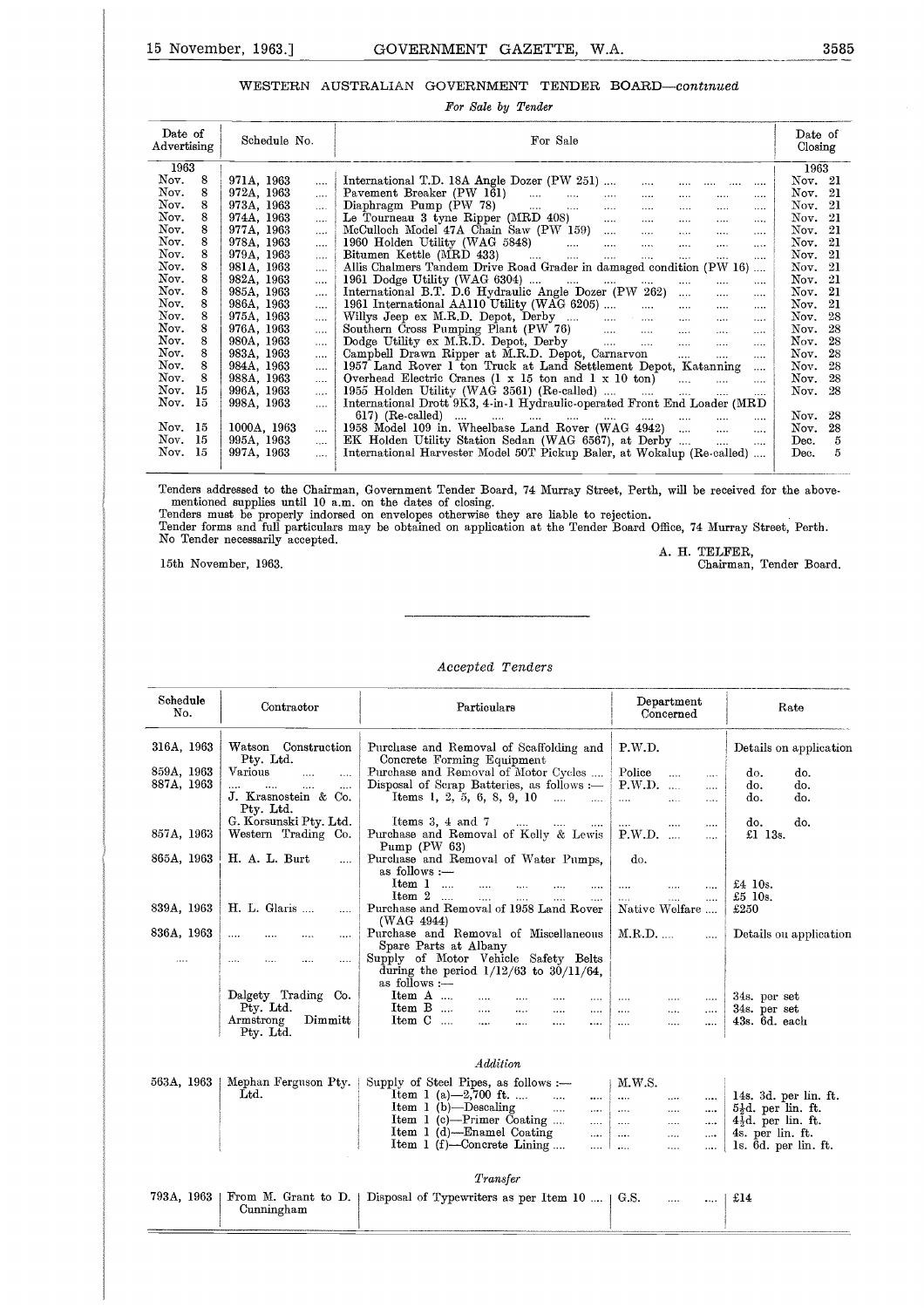## 3586<br>
GOVERNMENT GAZETTE, W.A. [15 November, 1963.<br>
COMPANIES ACT, 1961, AND AMENDMENTS. MOTICE TO CREDITORS.<br>
(Section 272.) Jones. John William (also known as John Buller) COMPANIES ACT, 1961, AND AMENDMENTS. (Section 272.)

Naylor & Currie Pty. Limited (In Voluntary Liquidation).

Notice of General Meeting of Shareholders.

NOTICE is hereby given that a general meeting of the abovenamed company will be held at the offices of Rankin, Morrison & Co., 55 St. George's Terrace, Perth, on Wednesday, 11th December, 1963, at 11 a.m., for the purpose of presenting an account showing how the winding up has been conducted and the property of the company disposed of, and giving any explanation thereof.

Dated at Perth, this 7th day of November, 1963.

A. J. ETHELL, Liquidator.

#### COMPANIES ACT, 1943-1961.

Great Southern Hotels Limited (In Liquidation). Notice of Final Meetings of Creditors and

#### Shareholders.

#### (Pursuant to Section 251.)

NOTICE is hereby given that the final meeting of the creditors of Great Southern Hotels Limited (In Liquidation) will be held at the office of the Liquidator, c/o. McLaren & Stewart, Chartered Accountants, Third Floor, Atlas Building, 8-10 The Esplanade, Perth, on Monday, the 16th day of December, 1963, at 2.30 p.m.

Notice is also given that the final meeting of the shareholders of the company will be held at the office of the Liquidator on Monday, the 16th day of December, 1963, at 3 p.m.

The business of both meetings is to receive the Liquidator's final report and accounts and any explanations required in connection with the winding-up.

Dated at Perth this 12th day of November, 1963.

H. C. STEWART, Liquidator.

#### COMPANIES (CO-OPERATIVE) ACT, 1943-1959. Notice of Change of Company Name.

(Section 30 (5).)

NOTICE is hereby given that United Wholesalers Co-operative Pty. Ltd. has, by a special resolution of the company and with the approval of the Registrar of Companies signified in writing, changed its name to Foodland Co-operative Pty. Ltd.

Dated the 6th day of November, 1963.

#### T. MacFARLANE,

Registrar of Companies. Richard S. Haynes & Co., Solicitors, A.M.P. Chambers, 25 William Street, Perth.

#### NOTICE TO CREDITORS.

Barr, Robert William, formerly of 155 The Esplanade, Mount Pleasant, in the State of Western Australia, but late of 95 Coode Street, South Perth, in the said State, Farmer, deceased.

CREDITORS and other persons having claims (to which section 63 of the Trustees Act, 1962, relates) in respect of the estate of the deceased, who died in Ambulance between St. George's Terrace, Perth, and Royal Perth Hospital, Perth, on the 8th day of July, 1963, are required by the Executor to send particulars of their claims to him, care of Unmack & Unmack, Solicitors, London Assurance House, 12 Howard Street, Perth, by the 31st day of De-cember, 1963, after which date the Executor may convey or distribute the assets having regard only to the claims to which he then has notice.

Dated the 7th day of November, 1963.

UNMACK & UNMACK, London Assurance House, 12 Howard Street, Perth. NOTICE TO CREDITORS.

Jones, John William (also known as John Buller Jones), formerly of 337 Sydenham Street, Bel-mont, in the State of Western Australia, but late of care of Commercial Travellers Club, St. George's Terrace, Perth, in the said State, Retired Farmer, deceased.

CREDITORS and other persons having claims (to which section 63 of the Trustees Act, 1962, relates) in respect of the estate of the deceased, who died at Hollywood on the 21st day of October, 1963, are required by the Executor to send particulars of their claims to him, care of Messrs. Unmack & Unmack, London Assurance House, 12 Howard Street, Perth, by the 31st day of December, 1963, after which date the Executor may convey or distribute the assets having regard only to the claims of which he then has notice.

Dated the 13th day of November, 1963.

UNMACK & UNMACK, London Assurance House, 12 Howard Street, Perth.

#### Notice to Creditors and Claimants.

THE WEST AUSTRALIAN TRUSTEE, EXECUTOR AND AGENCY COMPANY LIMITED, of 135 St. George's Terrace, Perth, requires creditors other persons having claims (to which section 63 of the Trustees Act, 1962, relates) in respect of the estates of the undermentioned deceased persons to send particulars of their claims to it by the date stated hereunder, after which date the company may convey or distribute the assets having regard only to the claims of which it then has notice.

Last Day for Claims, 23rd December, 1963.

Leaman, Leta Victoria, late of 281 Hancock Street, Doubleview, Married Woman; died 19/8/63.

Gibbs, Helen Lucy, late of 90 Stirling Highway, Mosman Park, Widow; died 11/9/63.

Dated at Perth this 14th day of November, 1963.

F. A. RYAN, Manager.

#### TRUSTEES ACT, 1962.

#### Notice to Creditors and Claimants.

CREDITORS and other persons having claims (to which section 63 of the Trustees Act relates) in respect of the estates of the undermentioned deceased persons are required to send particulars of their claims to me on or before the respective dates shown hereunder, after which dates I may convey or distribute the assets having regard only to the claims of which I then have notice.

Dated at Perth the 12th day of November, 1963.

W. J. ROBINSON, Public Trustee, Public Trust Office, 555 Hay Street, Perth.

Name; Occupation; Address; Date of Death.

Last Date for Claims, 16th December, 1963.

Walters, Lewis; Retired Miner; late of 1 Holmes Road, Boulder; 7/8/63.

Last Date for Claims, 23rd December, 1963.

Nesbitt, Clarence Raymond; Butcher; late of Earl Street, Albany; 26/6/42.

Warr, Mary Josephine; Married Woman; late of 54 McDonald Street, Como; 22/6/63.

Maddock, Colin Roy; Clerk; late of 41 Station Street, Cannington; 21/10/63.

Last Date for Claims, 30th December, 1963.

Sykes, John Wilfred; Retired; late of 1 Brown Street, Claremont; 30/8/63.

Cott, Sydney James; Service Pensioner; late of 34 Queen Street, Perth; 26/6/63,